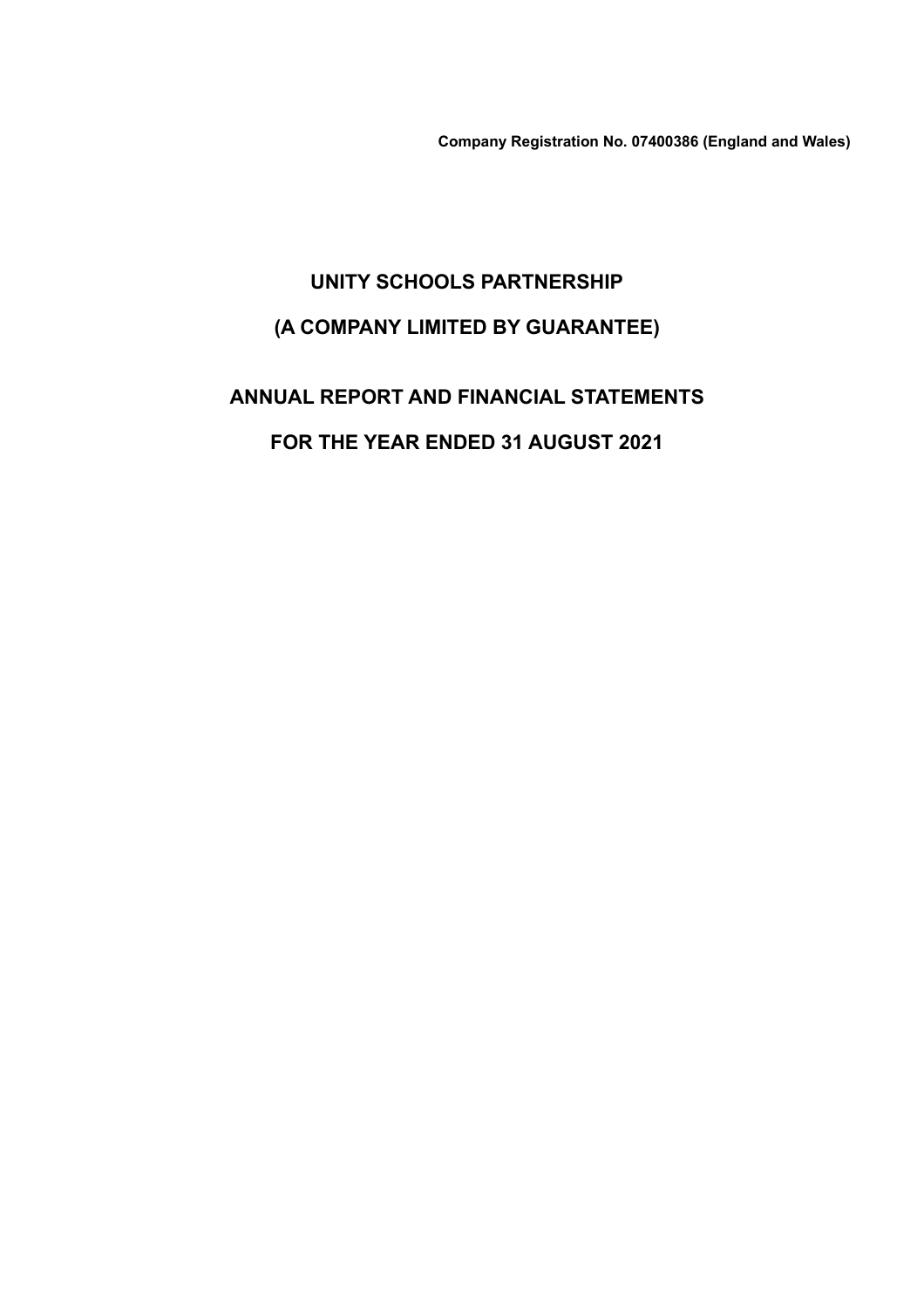### **REFERENCE AND ADMINISTRATIVE DETAILS**

| <b>Members</b>                                        |                                                                       |
|-------------------------------------------------------|-----------------------------------------------------------------------|
|                                                       | Christine Quinn (from 3 July 2020)                                    |
|                                                       | Paul Marshall                                                         |
|                                                       | Lesley Birch                                                          |
|                                                       | <b>Tim Elbourne</b>                                                   |
| <b>Directors</b>                                      | Laura Barbrook                                                        |
|                                                       | Tim Coulson (Accounting Officer)                                      |
|                                                       | Ian Jacobs (Safeguarding Lead, Chair of Standards Committee)          |
|                                                       | Nick Jenkins (Resigned 15 January 2021)                               |
|                                                       | Gordon Jones                                                          |
|                                                       | Janet Morris (Appointed 15 September 2021)                            |
|                                                       | Roger Quince (Vice Chair and Chair of Audit & Risk Committee)         |
|                                                       | Christine Quinn (Chair of Trust Board)                                |
|                                                       | Lloyd Spencer-Witcomb (Chair of Remuneration Committee)<br>Dean Sykes |
|                                                       | Andrew Willett (Chair of Finance Committee)                           |
|                                                       |                                                                       |
| <b>Executive Leadership Team</b>                      |                                                                       |
| - Chief Executive Officer                             | <b>Tim Coulson</b>                                                    |
| - Director of Education (Primary)                     | Darren Woodward                                                       |
| - Director of Education (Primary)                     | <b>Stephen Astley</b>                                                 |
| - Director of Education (Secondary)                   | <b>Rosemary Prince</b>                                                |
| - Director of Education (Secondary)                   | Lois Reed (until 31 August 2021)                                      |
| - Director of Research School & Teaching<br>School    | <b>Andy Samways</b>                                                   |
| - Deputy CEO, Director of Finance and HR Sarah Garner |                                                                       |
| - Director of SEND                                    | Lucie Calow                                                           |
| - Director of Operations                              | Debbie Willson                                                        |
| <b>Trust Secretary</b>                                | Lisa Taylor                                                           |
| <b>Company registration number</b>                    | 07400386 (England and Wales)                                          |
| <b>Registered office</b>                              | Unity Schools Partnership                                             |
|                                                       | Park Road                                                             |
|                                                       | Haverhill                                                             |
|                                                       | Suffolk                                                               |
|                                                       | CB97YD                                                                |
|                                                       |                                                                       |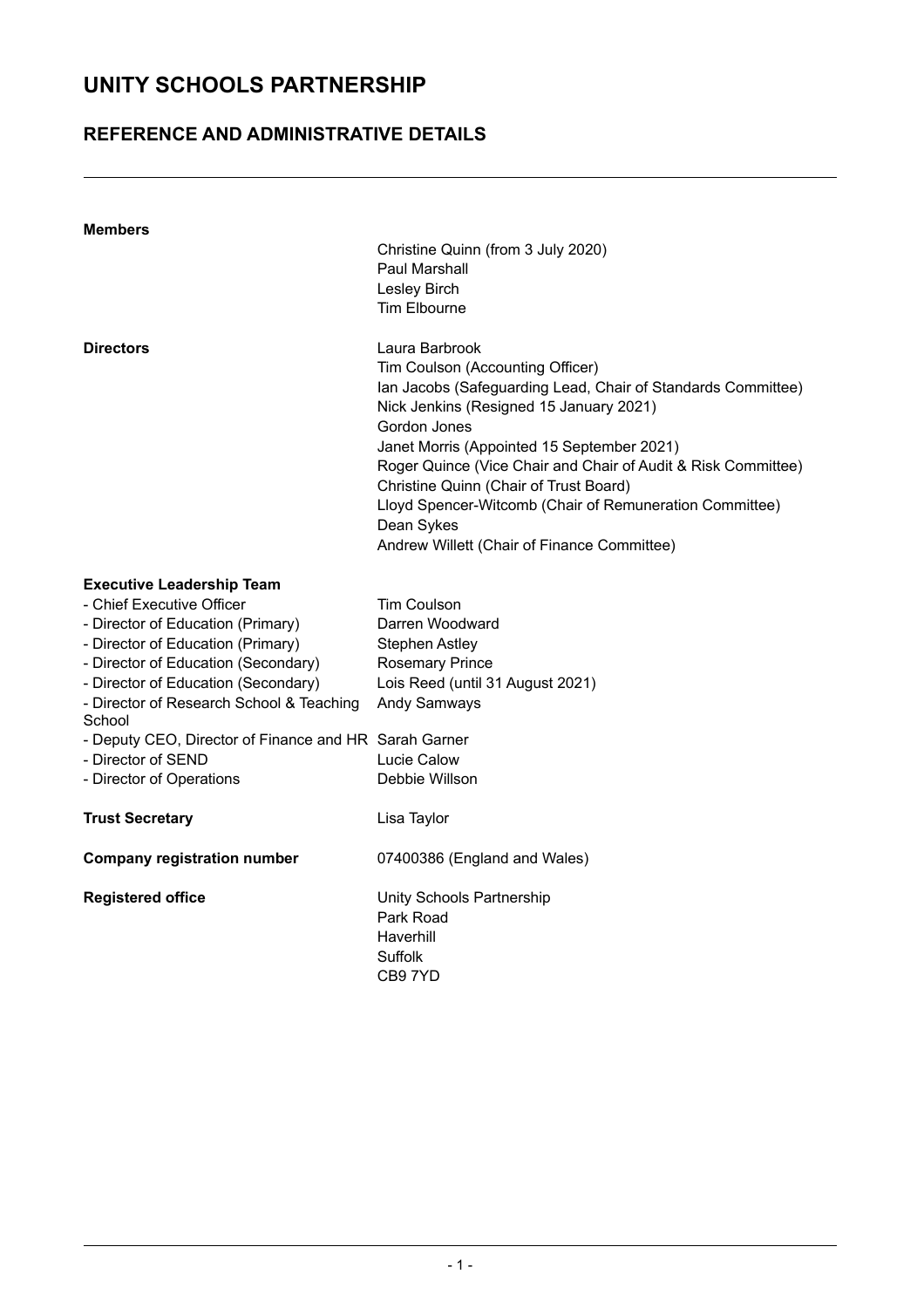### **REFERENCE AND ADMINISTRATIVE DETAILS**

#### **Academies operated Location Location Community Headteacher**

Abbots Green Primary School **Bury St Edmunds** A Morrison Burton End Primary Academy **Haverhill** Haverhill **Haverhill** K Sheargold County Upper School **Bury St Edmunds** V Neale/N Froy Castle Manor Academy Haverhill V Whitcombe Churchill Special Free School Haverhill G Ellis/C Komodromos Clements Primary Academy Haverhill V Hogg Coupals Primary Academy **Example 20** Haverhill **Coupals Primary Academy** Ditton Lodge Primary School Newmarket M Moore Felixstowe Academy Felixstowe E Wilson-Downes Glemsford Primary Academy Glemsford Glemsford B Jeffrey/N George Horringer Court Middle School Horringer S Palmer Houldsworth Valley Primary Academy Newmarket Newmarket L Tweed Kedington Primary Academy **Kedington V** Doherty V Doherty Langer Primary School **Felixstowe** Felixstowe M Hughes Laureate Community Academy Newmarket D Perkins Newmarket Academy **Newmarket** Newmarket Newmarket N Froy/E Wilson Place Farm Primary Academy **Haverhill** Haverhill **Haverhill** J Sendall Samuel Ward Academy **Haverhill** Haverhill **A Hunter** A Hunter Sir Bobby Robson School **Ipswich** Ipswich A Dabin St Edward's Church of England Academy Romford **Statement Control** J Hassan Steeple Bumpstead Primary School Steeple Bumpstead M Nicholls Sybil Andrews Academy Bury St Edmunds T King The Bridge School **Ipswich** Ipswich **Ipswich** Ipswich **H** Simmons Thomas Gainsborough School Great Cornard W Lloyd/H Yapp Tollgate Primary School **Bury St Edmunds** H Brookman Wells Hall Primary School **Great Cornard** Cornard D Gunn/R Towns Westfield Primary Academy **Haverhill** Mestfield Primary Academy Westley Middle School **Bury St Edmunds** I Kearns/B Jeffrey Wickhambrook Primary Academy Mickhambrook **R** Towns/H Tyzack Woodhall Primary School **Sudbury M** Fuller

#### **Independent auditor** RSM UK Audit LLP

Blenheim House Newmarket Road Bury St Edmunds Suffolk IP33 3SB

**Bankers** Lloyds Bank plc 8 High Street Haverhill Suffolk CB9 8BA

**Solicitors** Stone King LLP Wellington House East Road **Cambridge** CB1 1BH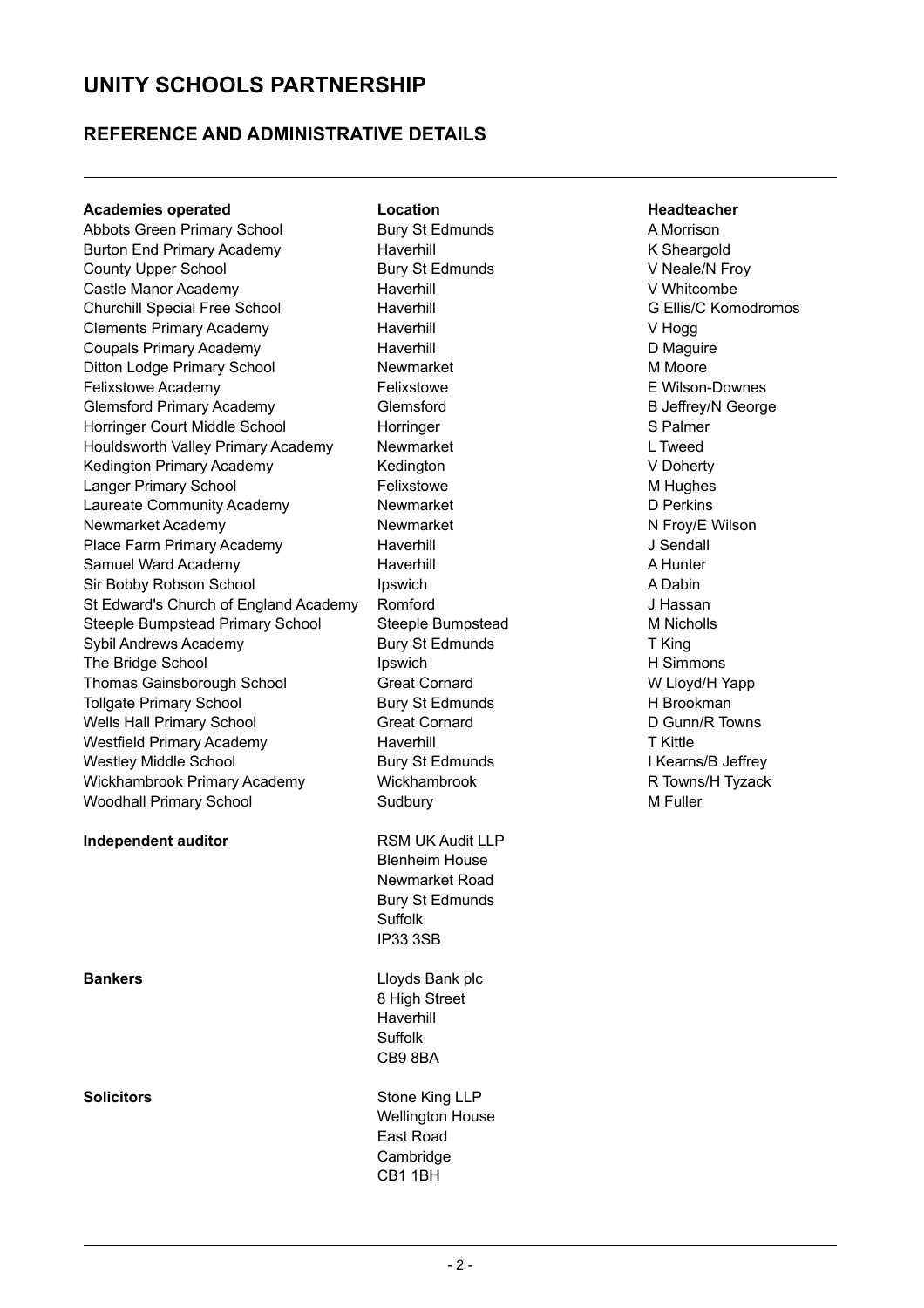### **DIRECTORS' REPORT**

The Directors present their annual report together with the financial statements and auditor's report of the Charitable Company for the year 1 September 2020 to 31 August 2021. The report of Directors serves the purposes of both a Trustees' report, and a Directors' report under company law.

The Academy Trust is responsible for three special schools (one opened on 1 September 2020), seventeen primary academies, two middle school academies and eight secondary academies predominantly in Suffolk, but also including schools in Cambridgeshire, Essex and the London Borough of Havering, with the aim, through geographical hubs of like-minded schools and a vision of excellence that is shared by all, that schools smash through barriers to achieve more than others think possible. The Trust has been approved to open four further new schools in the coming few years.

- The vision of Unity Schools Partnership is to achieve the highest standards of education in all of its schools.
- It is our intention that all trust schools, and the Trust as a whole, be recognised locally and nationally for the exceptional quality of its educational provision
- $\bullet~$  We are a family of interdependent schools with a shared ambition to transform lives
- We are committed to the development of a very high-quality, and evidence-informed, model of how excellence is achieved
- Our work is fostered by geographical hubs of schools in close proximity that understand their specific communities.

Our schools have a combined pupil roll of 13,517 as at 31 August 2021.

#### **STRUCTURE, GOVERNANCE AND MANAGEMENT**

#### **Constitution**

The Trust is a company limited by guarantee (registration number 07400386) and an exempt charity. The Charitable Company's Memorandum and Articles of Association is the primary governing document of the Trust.

Unity Schools Partnership was incorporated on 7 October 2010 and became a Multi-Academy Trust on 9 August 2013. At this time, it comprised of Samuel Ward Academy and Churchill Special Free School. Over the last ten years the Trust has continued to grow at a steady pace with one new school joining the Trust this academic year – Sir Bobby Robson Special School opened on the 1 September 2020.

The Directors are Directors of the Charitable Company for the purpose of the Companies Act 2006 and Trustees for the purpose of charity legislation. Details of the Directors who served during the year, and to the date these financial statements are approved, are included in the Reference and Administrative Details on page 1.

#### **Members' liability**

Each member of the Charitable Company undertakes to contribute to the assets of the Charitable Company in the event of it being wound up while they are a member, or within one year after they cease to be a member, such amount as may be required, not exceeding £10, for the debts and liabilities contracted before they ceased to be a member.

#### **Directors' indemnities**

Directors of the company are covered by the Education, Skills and Funding Agency Risk Protection Arrangements under their Directors' Indemnity policy.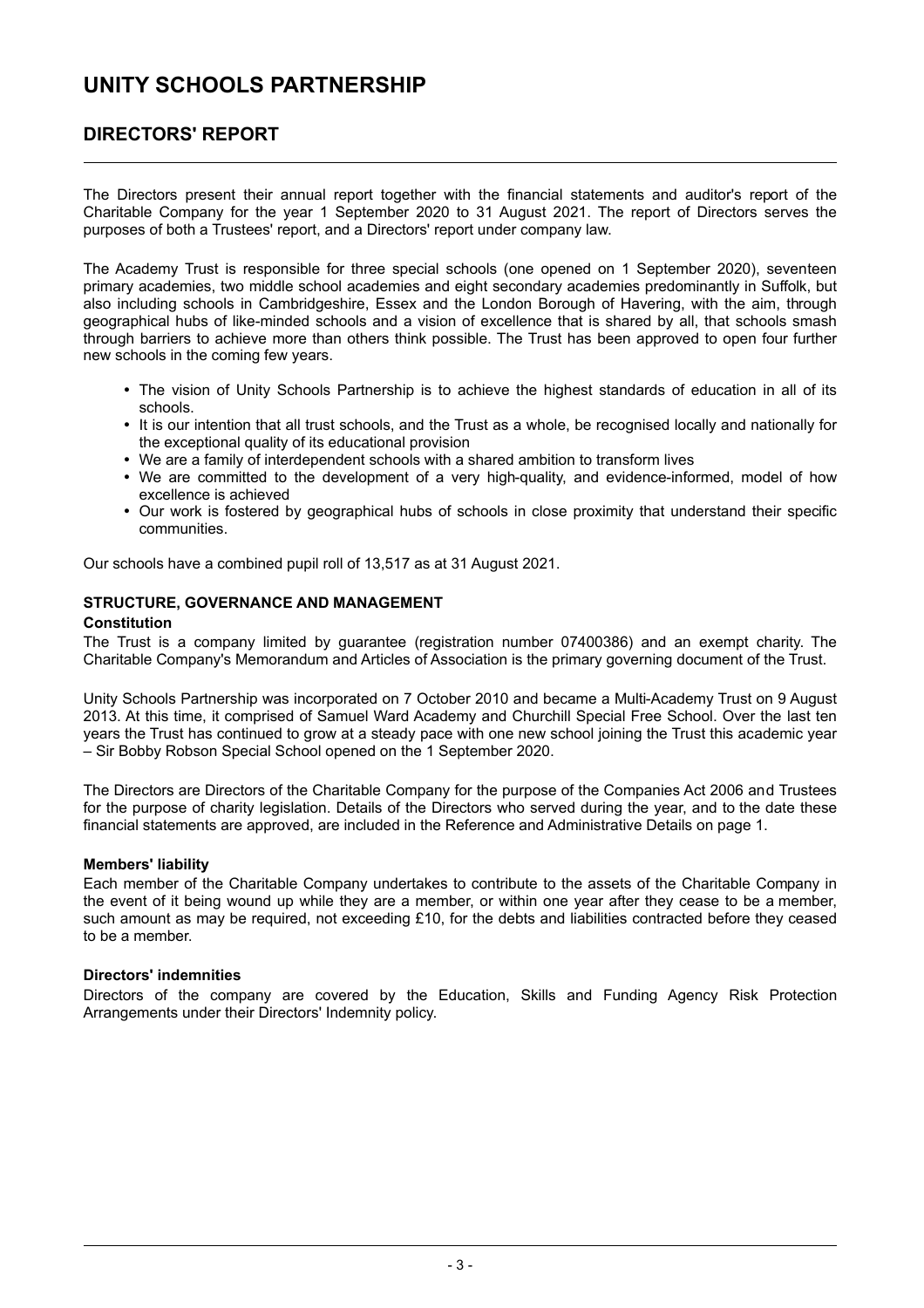### **DIRECTORS' REPORT (CONTINUED)**

#### **Method of recruitment and appointment or election of Directors**

The management of the Academy Trust is the responsibility of the Directors who are elected and co-opted under the terms of the Articles of Association. The members can appoint up to 11 Directors through such a process as they may determine. In practical terms, this is led by the Chair of the Trust Board, who is also a Member with the support of external agencies.

Directors are subject to retirement after a term of 4 years. After the term they are eligible for re-election at the meeting at which they retire.

The make-up of the board includes experienced professionals who have a good understanding of the operational and legal requirements of running an establishment such as Unity Schools Partnership.

#### **Policies and procedures adopted for the induction and training of Directors**

Directors have developed a scheme of delegation and provided training for all Directors. Additional training has been provided by the Trust and is available from external providers including Suffolk County Council. The Trust has also engaged the support and expertise of a highly experienced Educationalist to support and advise the Board adding valuable sector insight.

#### **Organisational structure**

Unity Schools Partnership has established a unified structure to enable its efficient running. The structure consists of three levels: The Trust Board along with its Audit & Risk Committee, Finance Committee, Remuneration Committee and Standards Committee; the Executive Leadership Team, and Local Governing Bodies at each individual school. The aim of the management structure is to devolve responsibility and encourage involvement in decision making at all levels. In September 2021, the Trust Board also established a Safeguarding Monitoring Group.

The Board of Directors is responsible for making major decisions about the strategic direction of the Trust, ensuring that its aims are met, and its ethos is maintained. Specifically, this includes setting general policy, adopting an annual plan and budget, monitoring the Trust's financial performance and educational outcomes, making senior staff appointments and approving major investment programmes.

Each school has a Senior Leadership Team consisting of the senior management at each school. These teams are responsible for the day-to-day operation of the schools, organising the teaching staff, curriculum, facilities and students.

The Local Governing Bodies are made up of a mix of local people including staff, parents and central trust nominees. They act as a 'critical friend' to the Head Teacher and school, a 'sounding' board at a local level and to ensure that Unity Schools Partnership values remain at the heart of the school community. The Trust has a governance adviser to support the work of the local governing bodies and the Trust Board.

The Chair of the Trust Board and the Chief Executive Officer meet and share information with chairs of the Local Governing Bodies on a regular basis. Furthermore, members of the Executive Leadership Team regularly attend Local Governing Body meetings and sub committees.

Each layer of the organisation is structured according to a set of terms of reference with associated delegation of authority for all decision-making matters. The Trust Board meets regularly throughout the academic year through a series of structured and systematic meetings.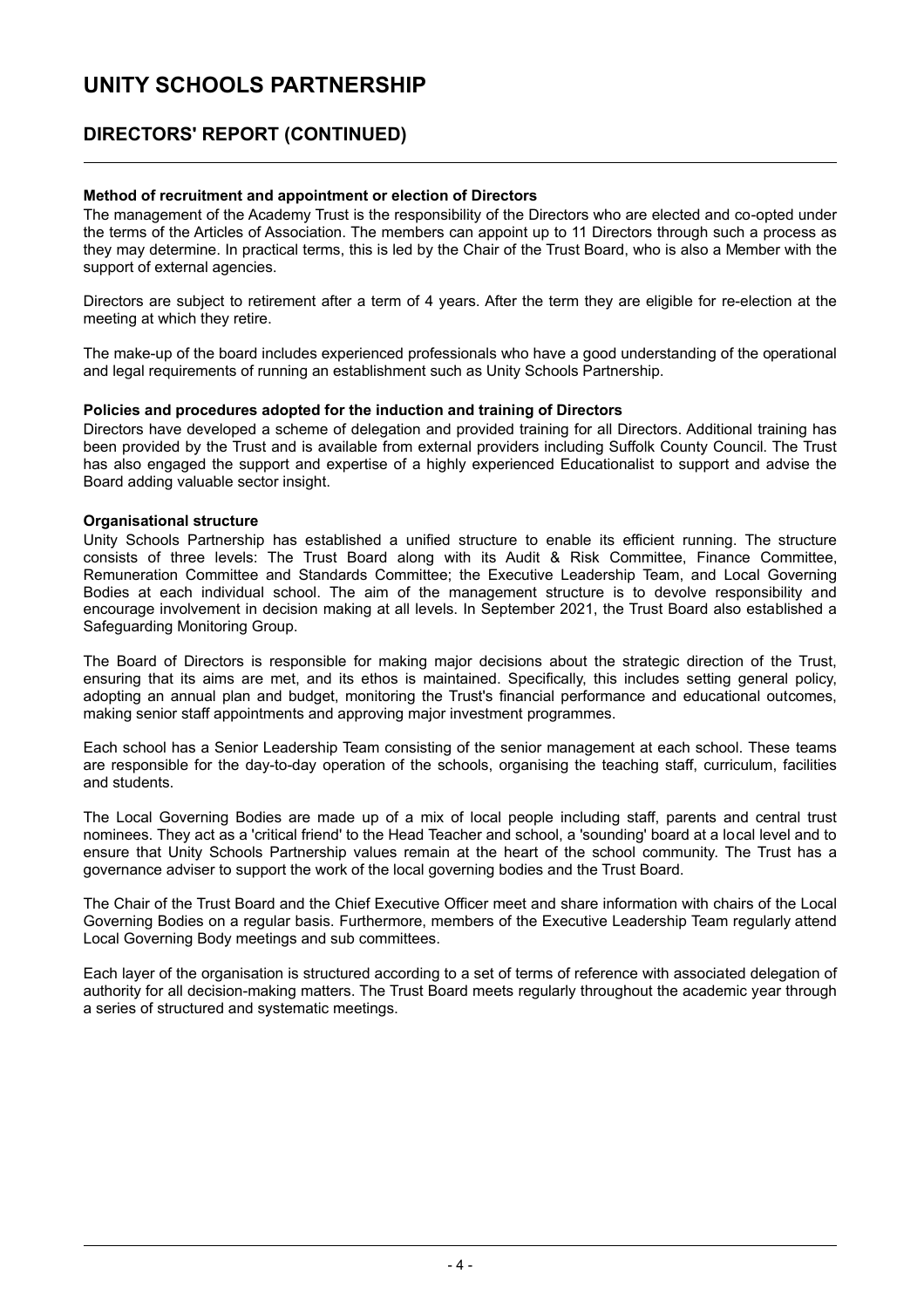### **DIRECTORS' REPORT (CONTINUED)**

#### **Arrangements for setting pay and remuneration of key management personnel**

Unity Schools Partnership has its own Remuneration Committee which meets on a regular basis to discuss matters relating to the setting of pay and remuneration of the Executive Leadership Team. Where appropriate this committee will also review any settlement agreements.

The Remuneration Committee also review all recommendations for pay increments for the Executive Leadership Team.

Key Management Personnel salaries are set in accordance with the Trust's pay policy. The Trust's pay scales are set in accordance with the National Teaching and Support staff pay scales. These are reviewed annually in line with other Trusts.

#### **Trade Union facility time**

Unity Schools Partnership subscribe to the Trade Union Facility service provided by the JCNC (Joint Consultative and Negotiating Committee). This is a service provided by lay officers from the Union who are teachers and can therefore provide relevant, appropriate and robust support to staff.

#### **Related parties, connected charities and co-operation with other organisations**

The Trust operates under the Seven Principles of Public Life, known as the Nolan Principles. These are:

- Selflessness
- Integrity
- Objectivity
- Accountability
- Openness
- Honesty
- Leadership

These principles are reflected in the way we declare and deal with related party transactions so that we are operating fairly, transparently and we are open to scrutiny. Potential for conflict of interest arises when an individual could gain, or be perceived to gain, from an aspect of the Trust business. All potential conflicts of interest and pecuniary interests are declared at the start of each meeting. All purchasing decisions made by the Trust follow the same procurement and/or commissioning procedures. Any business links with Directors or other Trust Officers have been made in accordance with these procedures.

The Trust Board is confident that conflict of interest is handled according to the Seven Principles of Public Life and in accordance with the Academies Financial Handbook.

The Trust is responsible for the Unity Research School, which has a responsibility to promote evidence informed practice in a wide range of schools that includes all those within the Trust but much wider too. The objectives of the Research School are to support schools through research and development and initial teacher training (ITT) and provide continuous professional development (CPD).

#### **Unity Teaching School Hub**

Unity Teaching School Hub was approved by the Department for Education as one of '87 centres of excellence for teacher training and development, focused on some of the best schools and multi-academy trusts in the country. This programme replaces the previous network of around 750 teaching schools' which ended in August 2021. Teaching school hubs are expected to provide high-quality professional development to teachers at all stages of their careers. The hub has responsibility for a defined area encompassing 180 schools across the four districts of Forest Heath, Mid-Suffolk, St. Edmundsbury and Suffolk Coastal. Our work as a teaching school hub requires us to play a significant role in delivering:

- school-based initial teacher training (ITT)
- the early career framework for teachers in their first two years
- the new national professional qualifications (NPQ)
- appropriate body services for early career teachers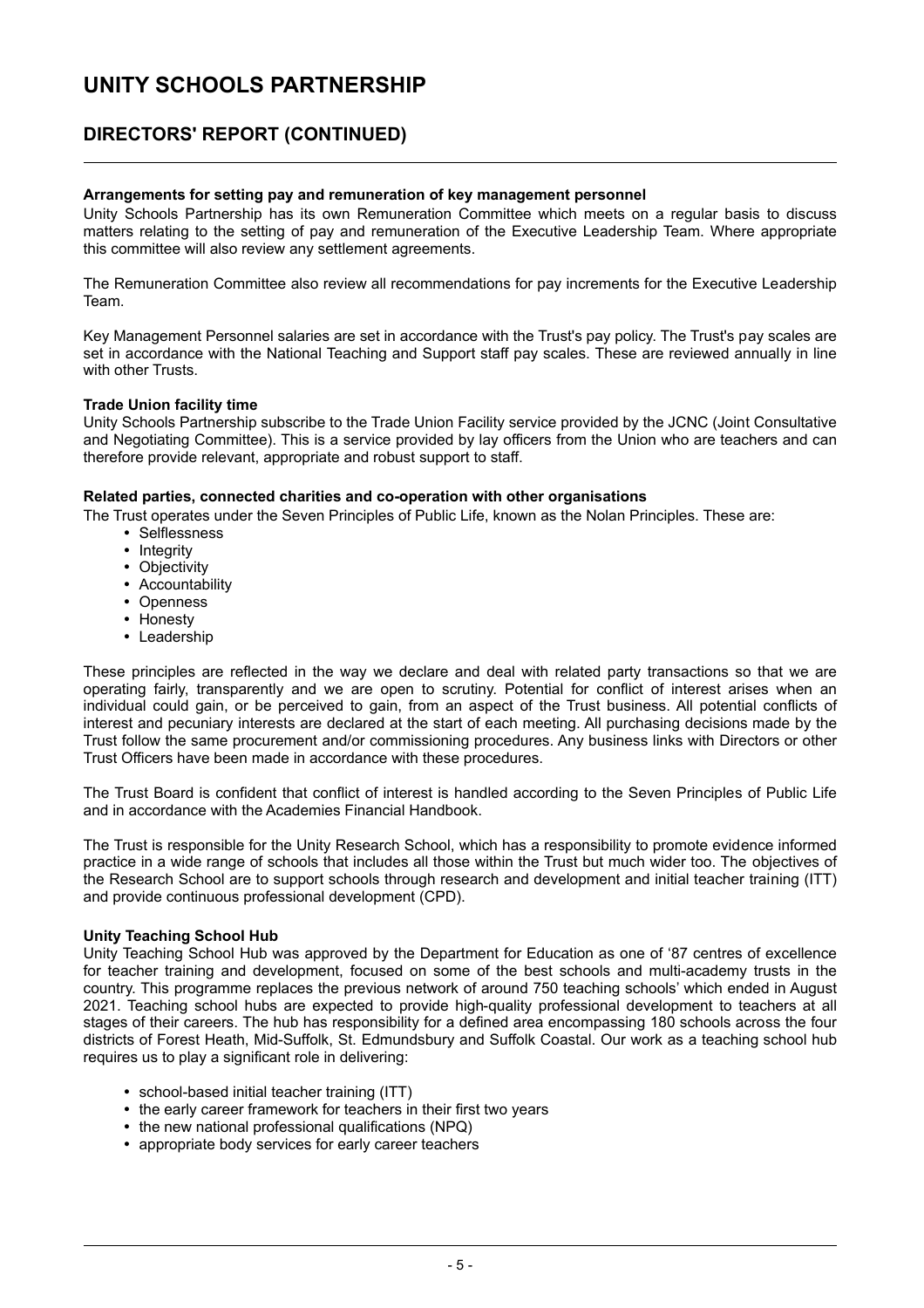### **DIRECTORS' REPORT (CONTINUED)**

Unity Schools Partnership is funded for 3 years from September 2021 to operate as the teaching school hub, receiving an annual grant, subject to conditions, including demonstrating progress against key performance indicators. Unity Teaching School Hub reports into the trust's Standards Committee, is guided by an Advisory Group of stakeholders and is supported by five organisations from across the designated area acting as Teaching School Hub Partners. It is also a delivery partner for Ambition Institute for the Early Career Teacher Programme, and the Teacher Development Trust and the Church of England for NPQs.

#### **Schools Partnership Tutors (SP Tutors)**

SP Tutors was established in July 2020 in response to the Government's Education Recovery Programme – the programme designed to support pupils whose education has been disproportionately affected by the COVID-19 pandemic. The National Tutoring Programme (NTP) aims to support schools with their catch-up programme by providing access to high-quality tutoring. In November 2020, SP Tutors were proud to become one of only 32 approved providers during the academic year 2020/21. During this year, SP Tutors onboarded over 360 tutors, and educated over 3,500 pupils via over 30,000 tutoring sessions. SP Tutors benefitted from the support and expertise available from within Unity Schools Partnership, and other organisations with whom they collaborate closely, such as Unity's Pupil Premium Advisor, Unity Research School, Norwich Research School and Unity employees who provided strategic and operational support. SP Tutors developed at pace, designing and implementing bespoke IT systems, training programmes, operational procedures, learning app, intranet, website and a vast library of documents and policies (amongst other things).

SP Tutors continues to plan strategically and invest in operational capacity to ensure it can fulfil the 3-year contract it has been awarded and looks to diversify to ensure longevity while the NTP subsidy reduces over the next few years to ensure it can complete its mission of equipping children with the tools to be confident and successful learners through high-quality and evidence informed tutors.

SP Tutors vision dovetails with the Trust's vision to 'Make remarkable change happen'; SP Tutors strives to provide high-quality tutoring which supplements the school curriculum to accelerate pupils' progress, ensuring no child is left behind. Tutors use tailored strategies from the best-bets in evidence-informed research to nurture children's well-being and build effective learning behaviours, empowering all learners to fulfil their potential.

We are proud to be making a difference for those pupils who have been disproportionately affected by COVID-19 and the lockdowns.

#### **Streamlined energy and carbon reporting**

This content is included under that heading within the Strategic Report section.

#### **Engagement with employees**

In accordance with the Trust's Disability Equality Policy:

- The Trust has established its own Equality, Diversity and Inclusion Committee which is committed to addressing issues of inequality and discrimination and raising awareness of current issues across the Trust, the Committee are recognising special educational needs and disability (SEND) and disability amongst its priorities for 2021-22.
- Each Local Governing Body and Headteacher, in discussion with disabled staff, will endeavour to provide any aids and support that would help them to fulfil their role in the school.
- Disabled members of staff will be offered the same conditions of service, employment rights, promotion and training opportunities as other staff in the same roles in each school.
- Disabled staff are encouraged to bring any complaints about their treatment as disabled staff to the notice of the Headteacher/Principal in the first instance. All staff may use the Trust's grievance procedure if they consider this to be the best route.

Unity Schools Partnership are committed to being an Equal Opportunities Employer and have recently been accredited as a Disability Confident Employer.

#### **ANTI-RACISM & BLACK LIVES MATTER**

In response to the Black Lives Matter campaign in 2020, the Trust partnered with the East Anglia Anti-Racist Education Collective Limited to help raise awareness of racism in the sector, creating a safe environment for staff and students to talk about race, understand the issues surrounding ethnic minorities in our communities and have the confidence to challenge and call out racist acts. The Trust is proud to be associated with this organisation and hope to make a help stamp out racism in education.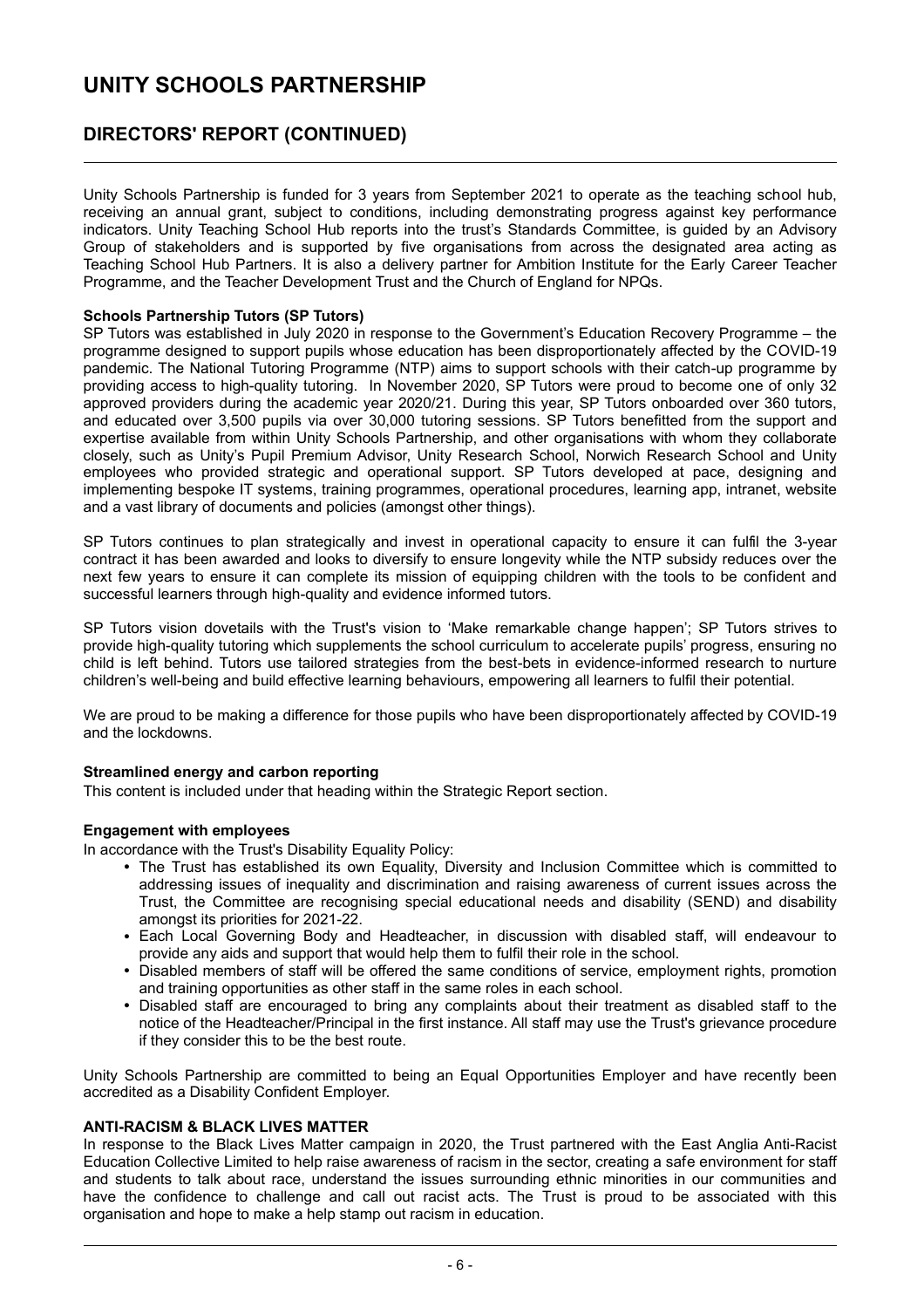### **DIRECTORS' REPORT (CONTINUED)**

#### **Engagement with suppliers, customers and others in a business relationship with the Trust**

The Trust's supplier and customer engagement, including all on boarding policies and procedures are designed to ensure a fair and transparent approach to all business transactions.

The Trust actively encourages local community and customer engagement regarding the development and expansion of these facilities and services.

During the COVID-19 pandemic frequent dialogue has been maintained with all parties to ensure the reestablishment and safe operation, where possible under current legislation, of these facilities.

All customer contracts are, where applicable, charged in line with national approved rates and clear service level agreements established.

The Trust operates a transparent procurement process through a value-based approval structure, therefore ensuring all services and products are assessed under the same best value and risk mitigation criteria.

The Trust has reviewed its financial software during the academic year which has enabled more robust control procedures for order management. This has resulted in stronger communication and engagement with suppliers and more efficient and timely order processes for all parties.

The Trust completes regular relationship management meetings with all strategic services suppliers to ensure effective contract management and engagement.

At Unity Schools Partnership, we are also committed to ensuring there is transparency in our own business and in our approach to tackling modern slavery throughout our supply chains, consistent with our disclosure obligations under the Modern Slavery Act 2015. We expect the same high standards from all our contractors, suppliers and other business partners, and as part of our contracting processes, we include specific prohibitions against the use of forced, compulsory or trafficked labour, or anyone held in slavery or servitude, whether adults or children, and we expect that our suppliers will hold their own suppliers to the same high standards.

#### **OBJECTIVES AND ACTIVITIES**

#### **Objects and aims**

Our objective for the period to 2023 is to achieve "Results Plus" in all schools. This will be achieved when:

- All schools currently in the Trust are such that they can be judged at least good at inspection and 50% outstanding.
- The Trust is amongst the highest performing nationally for attainment of disadvantaged pupils.
- Children and young people are equipped for life.
- The Trust has enabled teachers to be free to attend to what matters for children and young people as well as achieving great results.
- Staff are delighted to work in the Trust.
- The Trust has a leading voice in the development of education policy nationally.
- Income streams have been developed beyond Government funding.

#### **Strategy**

It aims to achieve these objectives through:

- ethical leadership
- commitment to inclusion
- excellent communication
- endless ambition
- strong relationships
- a belief in success for every pupil.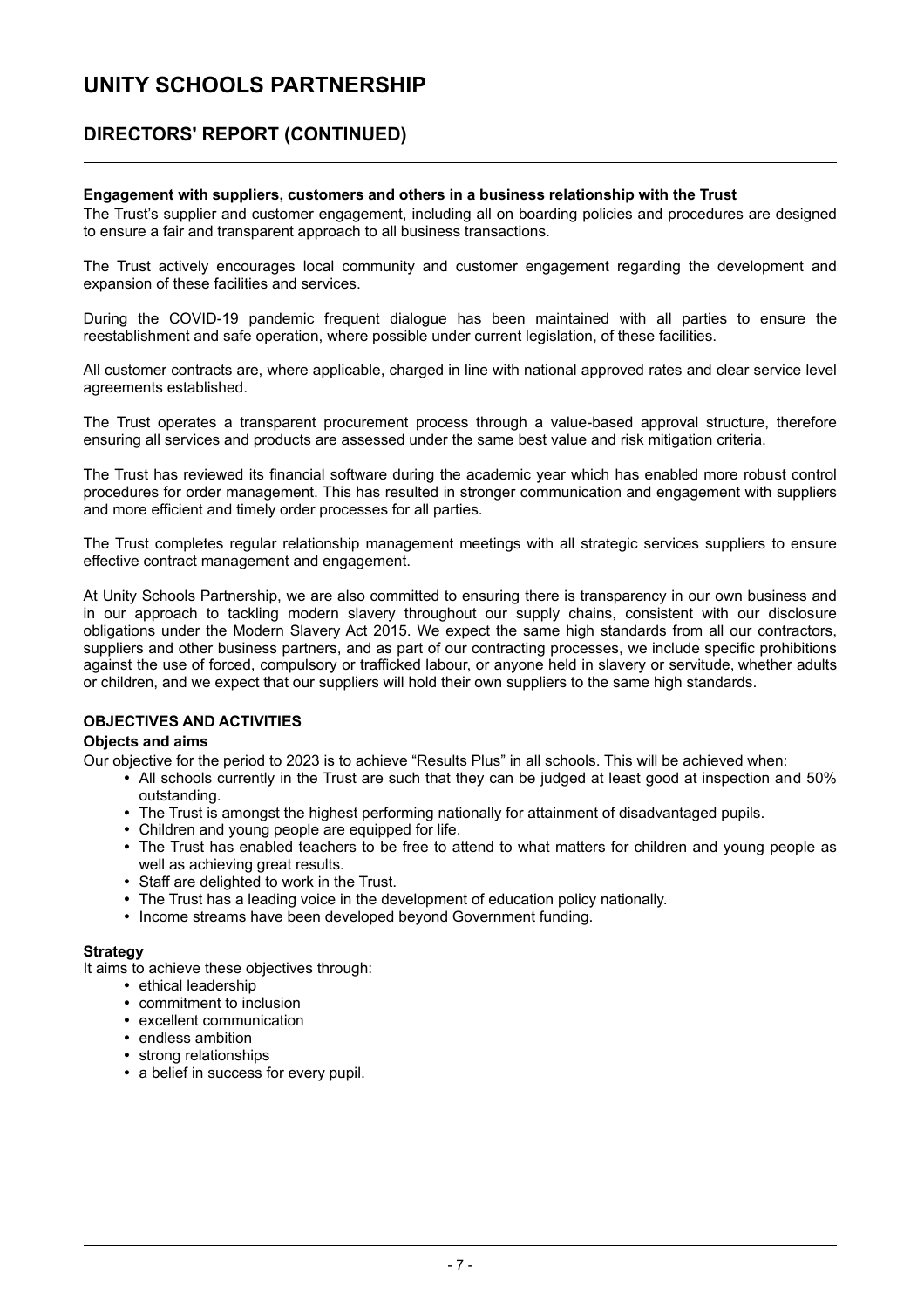### **DIRECTORS' REPORT (CONTINUED)**

#### **Public benefit**

The Directors have complied with their duty to have due regard to the guidance on public benefit issued by the Charity Commission in exercising their powers and duties. The Directors consider that the Trust's aims, and the activities undertaken to achieve them are demonstrably to the public benefit. As well as providing education for all their pupils, during the lockdown periods of the past year schools across the Trust showed the wider benefit to which they are committed of their local communities. This was showed through the provision of computer devices for home learning, food parcels and vouchers, and for the close attention to children about whom schools had the most concern.

#### **STRATEGIC REPORT**

#### **Achievements and performance**

One further new school joined the Trust this year, with the Sir Bobby Robson School opening on 1 September 2020, a school for pupils aged 9-16 with social, emotional or mental health needs. This new addition to the organisation confirms the Trust's commitment to provision for special educational needs within Suffolk.

We believe we have made strong progress in improving educational standards across our schools and would have seen improved results in national tests and examinations in the summer of 2021, but these were again cancelled as part of the Government's response to the coronavirus crisis. The learning environments of many of our schools have improved as the result of investment by the Trust through our own capital monies as well as extensive new building investments by Suffolk County Council.

The Trust is now in the position to play an increasingly strategic regional role. We have developed strong links with community leaders, trusts and councils across the Eastern region, which is informing educational strategy, improving communications, and building capacity. We are committed to supporting the DfE, the Office of the Regional Schools Commissioner and Suffolk County Council in their strategic focus of educational improvement in the East and have positive relationships with all of them.

In both primary and secondary schools, attendance for the Trust finished above the national average in all phases. Attendance in primary schools was 95.2% at end of July 2021 compared to 91.7% the previous year. The national average attendance in primary schools in the previous year was 95.8%. Attendance in secondary schools was 91.9% at the end of July 2021 compared to 94.0% the previous year. The national average attendance in secondary schools in the previous year was 94.5%.

Persistent absence in primary schools was at 10.4% at the end of July 2021. At the same point in the previous year, it was at 19.9%. Persistent absence in secondary schools was at 18.3% at the end of July 2021. At the same point in the previous year, it was 15.1%.

For 2021/22, as well as maintaining our push towards 97% attendance for all, we will be focusing closely on the attendance of disadvantaged pupils and SEND pupils, to ensure this gap is decreased, especially in light of the impact of the COVID-19 pandemic.

During 2020/21 Ofsted suspended all full inspections. The three schools in the Trust with previously 'inadequate' judgements had visits by Ofsted both virtually during lockdowns and in person during the summer term. All three expect to have full inspections during the coming academic year. The current school year has started well with four successful school inspections.

As part of work to improving the standard of provision for pupils with special educational needs, five schools successfully opened new specialist provision in September 2020 for pupils with particular needs that require greater levels of support than is generally available in mainstream schools – Burton End Primary Academy, Clements Primary Academy, Houldsworth Primary Academy, Castle Manor Academy and Newmarket Academy. A sixth hub is now also planned for Woodhall Primary school and is due to open in January 2022.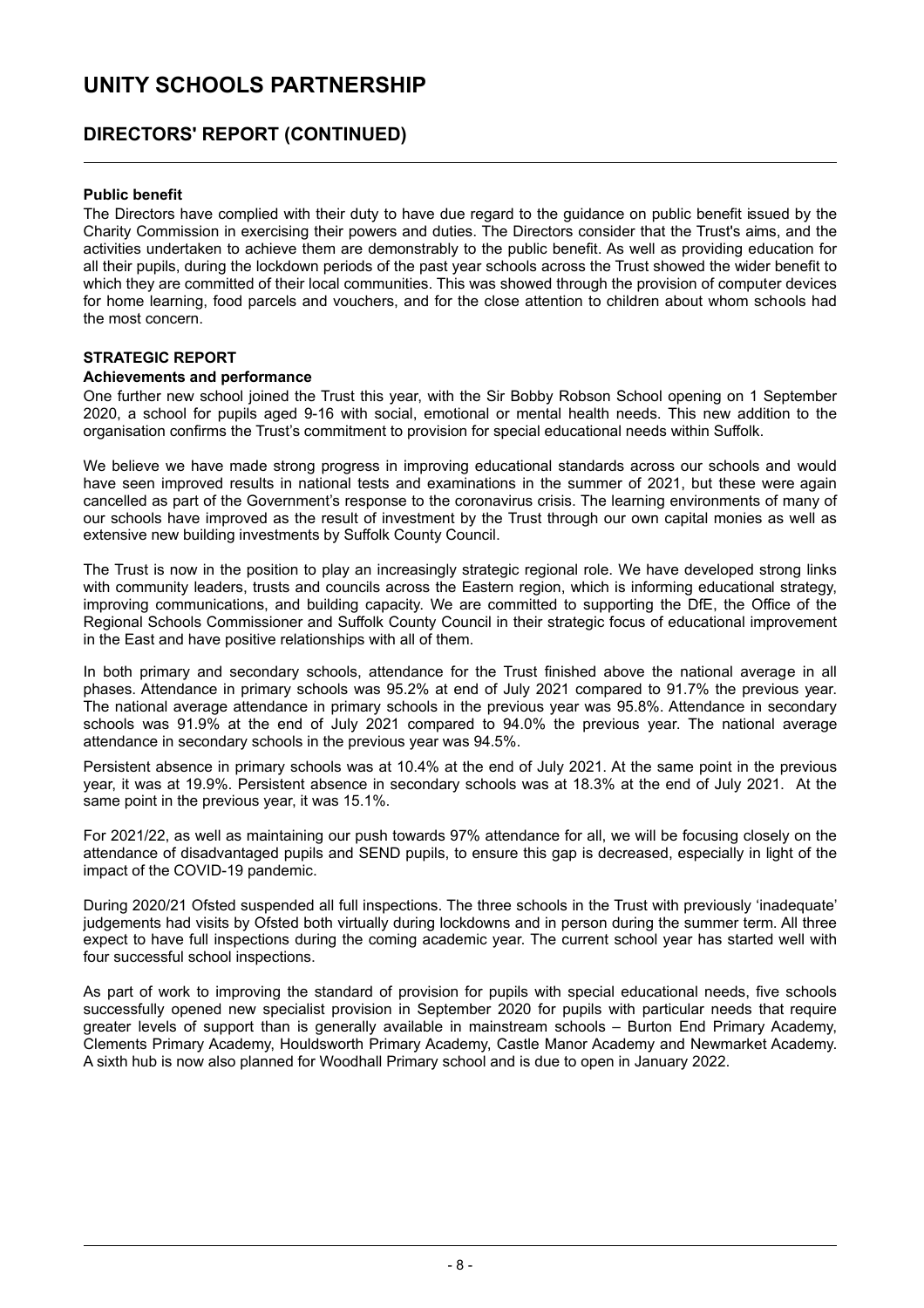### **DIRECTORS' REPORT (CONTINUED)**

#### **Promoting the success of the charitable company**

In accordance with Section 172 of the Companies Act 2006, the Directors (who form our Trust Board) complied with their duty to promote the success of the Trust.

The Trust makes all key decision through reference to its long-term strategic plan, vision and values and after projecting the timing and impact of such decisions. This strategy is primarily designed around the objective to achieve the highest standards or education in all its schools. Every decision and operational approach is regularly reviewed for its impact on all stakeholders and the need for any changes or modifications to decisions previously taken.

Our employees are vital to the Trust and we regard ongoing, regular engagement with them as a top priority. We measure employee engagement through regular feedback and open communication. We address any issues raised by our employees as quickly as possible and look for ways to continually improve the Trust. All staff are offered access to a number of well-being support services and the Trust seeks to ensure that staff welfare is actively considered and addressed. Through our health and safety policies as well as through the termly "Team-Around-The-School" meetings we also actively seek to ensure that the working environment meets due high standards of safety and security as well as comfort.

Our relationships with partners and suppliers are key to our effectiveness. The Trust actively seeks to engage in service reviews with all key suppliers. These reviews are focussed on a two-way relationship with the Trust based with an aim of helping one another to achieve an optimum service as efficiently as possible and according to the best value for money. Where the Trust procures outsourced services, we seek to ensure that staff and management from that contractor are supported as an equal member of the school community and stakeholders.

We recognise our responsibility to care for the environment and aim to minimise our environmental impact in all our activities. As well as covering environmental issues in our school curriculum, the Trust encourages all staff and students to participate in initiatives to reduce negative environmental impacts. These include the promotion of recycling of waste and actions to maximise efficiency in energy consumption.

The Trust has this year embarked on a Climate protection plan and are looking forward to exploring this further within 2021/22.

In terms of Members of the Trust, fairness in our dealings is upheld through having a clear and well communicated strategy, and financial discipline backed by strong internal controls. We have transparent reporting at regular intervals through the year, open and continual access to senior management and a track record of successful growth through new school joiners who have been appropriately integrated into the Trust, as well as developing other funding streams.

We aim to be a fully inclusive organisation and we will not unfairly discriminate against our students, staff or any other member of our community and stakeholders.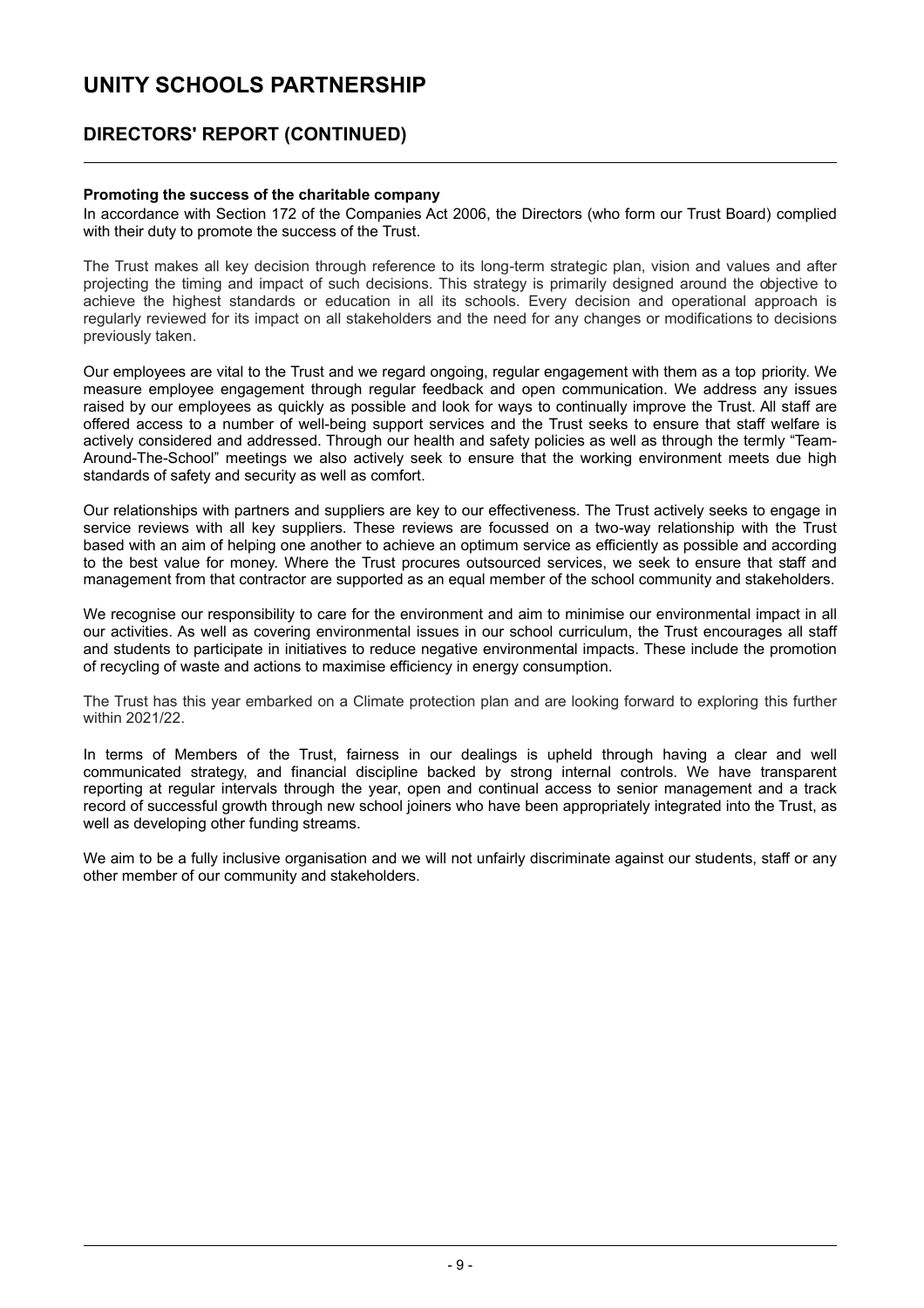### **DIRECTORS' REPORT (CONTINUED)**

#### **COVID-19 Impact**

Over the course of the last two years the Directors have taken a considerable amount of time to consider the educational, financial and operational impact of the COVID-19 pandemic. As a result of this, the Directors, together with the Executive Leadership Team and Headteachers within the Trust have taken direct action and implemented a variety of measures to respond to the Government guidance to restrict transmission of the virus, provide both remote learning whilst keeping schools open for vulnerable children and children of critical workers and plan for children's education recovery.

With the early decision again this year to cancel national exams, the leadership teams within the schools worked collaboratively to address and implement some rigorous and robust methods for student assessments, working as a group of schools to find common benchmarks and peer reviews.

Financially the pandemic again impacted numerous areas across the Trust:

Catering Services and other ancillary services – with tough regulations governing procurement policy and schools shouldering some of the responsibility for their key suppliers, we were able to negotiate mutually acceptable terms with catering providers allowing them to provide some core services to key worker and vulnerable children and also ensure that their staff were protected through an enhanced furlough service. Similar arrangements were made with other partners including supply agencies and therapy services.

Across the Trust, 29 staff were furloughed in 2020/21, these staff were all in roles where the Trust previously had enjoyed alternative income streams, e.g., lettings, catering, nurseries and sports centres. The Trust did not furlough any staff who are paid using Government funding.

Over the course of the year the Trust encountered numerous COVID-19 cases amongst children, staff and their families. Not only did this result in further school and 'bubble' closures, but each school impacted was subject to deep cleans and fogging, incurring further costs of staff, supplies and materials.

There was a heavier reliance on IT for remote learning activities which created an increased demand for devices, broadband and equipment with some additional devices for disadvantaged children provided by the Government.

Free Schools Meals – despite the national scheme being available again during 2020/21, the Trust managed its own voucher scheme providing all families in receipt of free school meals with a voucher equivalent to the funding received during periods of closed bubbles and isolation. This resulted in the Trust being out of pocket covering catering suppliers' costs as well as the cost of the voucher scheme.

Over the years, the Trust has developed a significant income stream relating to lettings, sports centre facilities and other fundraising activities (in particular PTA fundraising, and events such as proms, productions and Summer Fayres), many of which needed to be cancelled for the second year in a row, some with little notice. This had a significant and detrimental impact on the income streams within the Trust, with Secondary Schools being the most impacted.

With all the uncertainties mentioned above as well as the uncertainty around timings, closures and when life might return to normal, the Trust implemented several measures, including a spending review on resources and supplies needed for the summer term.

The Trust monitors the risk register on a regular basis - without doubt COVID-19 became the biggest risk factor for a second year inciting regular discussions around the impact. The Board considered the impact educationally, financially and operationally, considering the impact of losing key members of staff to the virus, being able to manage on fewer staff, risk assessing those staff and students who are considered to be critically and critically vulnerable as well as the additional resources need to provide enhanced cleaning regimes, remote learning possibilities and a significant increase on the demand of our safeguarding leads to ensure children were safe at home, learning appropriately and in receipt of the resources they were entitled to.

Unity Schools Partnership maintained its Hardship fund, set up in the previous year when the pandemic first struck, providing supermarket vouchers to some of our neediest families. This was well received by schools and local communities.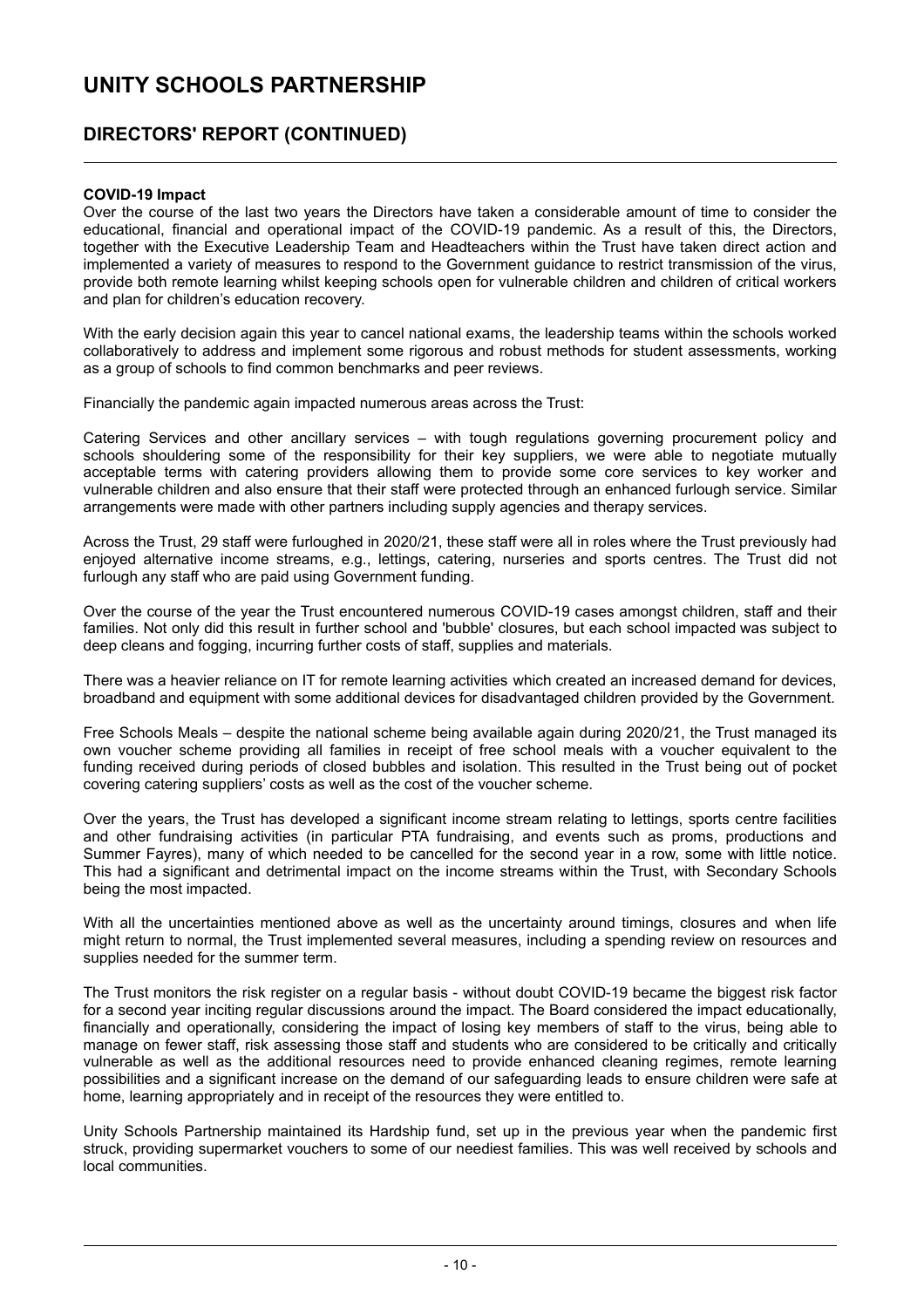### **DIRECTORS' REPORT (CONTINUED)**

As a Trust with a competent financial team and robust systems, we were able to apply to the various COVID-19 grant options available to us throughout the year and took advantage of the grants available for workforce shortages (covering supply staff needed to cover teaching roles), testing grants (available to secondary schools supporting COVID-19 testing programmes) and exceptional cost claims where outbreaks occurred.

In addition to this each of our schools received the COVID-19 Catch-up funding grants to support with recovery education, closing the gap in attainment and supporting our most disadvantaged educationally. Due to the further lockdowns in the Spring Term and on-going ad-hoc closures of bubbles and year groups throughout the rest of the year, many schools were not able to fully maximise this spending resulting in funds being carried forward into 2021/22.

The Trust continues in 2021/22 to monitor the situation, carefully planning and considering spending requirements, whilst also sensitively balancing the safety, wellbeing and comfort of staff and students.

#### **Financial review**

Most of the Trust's income is obtained from the Education Skills & Funding Agency (ESFA) in the form of recurrent grants, the use of which is restricted to educational purposes. These grants received from the ESFA during the year ended 31 August 2021 and the associated expenditure are shown as restricted funds in the statement of financial activities.

During the year ended 31 August 2021, total income of £95,830k (2020: £82,307k) (which excludes transfers of existing academies) exceeded total expenditure of £93,813k (2020: £78,747k). The excess of income over expenditure for the year before transfers, pension fund movements, restricted fixed asset movements, and transfers from existing academies was £2,017k (2020: £1,794k).

At 31 August 2021 the net book value of fixed assets was £251,508k (2020: £249,225k). Movements in intangible fixed assets are shown in note 14 and tangible assets in note 15 to the financial statements. The assets were used exclusively for providing education and the associated support services to the pupils of the Academy Trust.

Assets of £8,805k (2020: £13,097k) were acquired during the year ended 31 August 2021 which were funded through a combination of General Annual Grant (GAG), capital grants, other restricted funds and unrestricted funds.

In accordance with FRS102, the Trust received an actuarial assessment of its pension scheme deficit. The deficit balance of £43,525k (2020: £30,183k) is included within the Balance Sheet as at 31 August 2021 and supporting notes to the financial statements.

Though the pension scheme represents a significant liability on the Balance Sheet, it does not present a significant issue for the Trust in respect of cash flow, as it will not crystallise at once. Contributions for the coming year are the primary factor for the Trust when considering the impact that the liability has on cash flow, and these have been appropriately reflected within forecasts and will be settled on a timely basis.

The surplus on restricted income funds as at 31 August 2021 was £1,887k, increased from a deficit of £855k at 31 August 2020. A conscious effort was made at Trust level to recover historic deficits early in the budgeting process, as such each school was asked to contribute 2% of its GAG income to support the aggregated Trust reserves position. This resulted in a contribution towards reserves of £1,436k, the remainder of the surplus was achieved as a direct impact of closer scrutiny of costs, procurement savings in staffing reorganisations in some schools. This was then further supported with COVID-19 associated grants, such as catch-up funding, workforce grants and the reimbursement of extraordinary costs associated with the pandemic.

#### Going concern

After making appropriate enquiries, the Trust Board has a reasonable expectation that the Trust has adequate resources to continue in operational existence for the foreseeable future. For this reason, it continues to adopt the going concern basis in preparing the financial statements. Further details regarding the adoption of the going concern basis can be found in the Accounting Policies.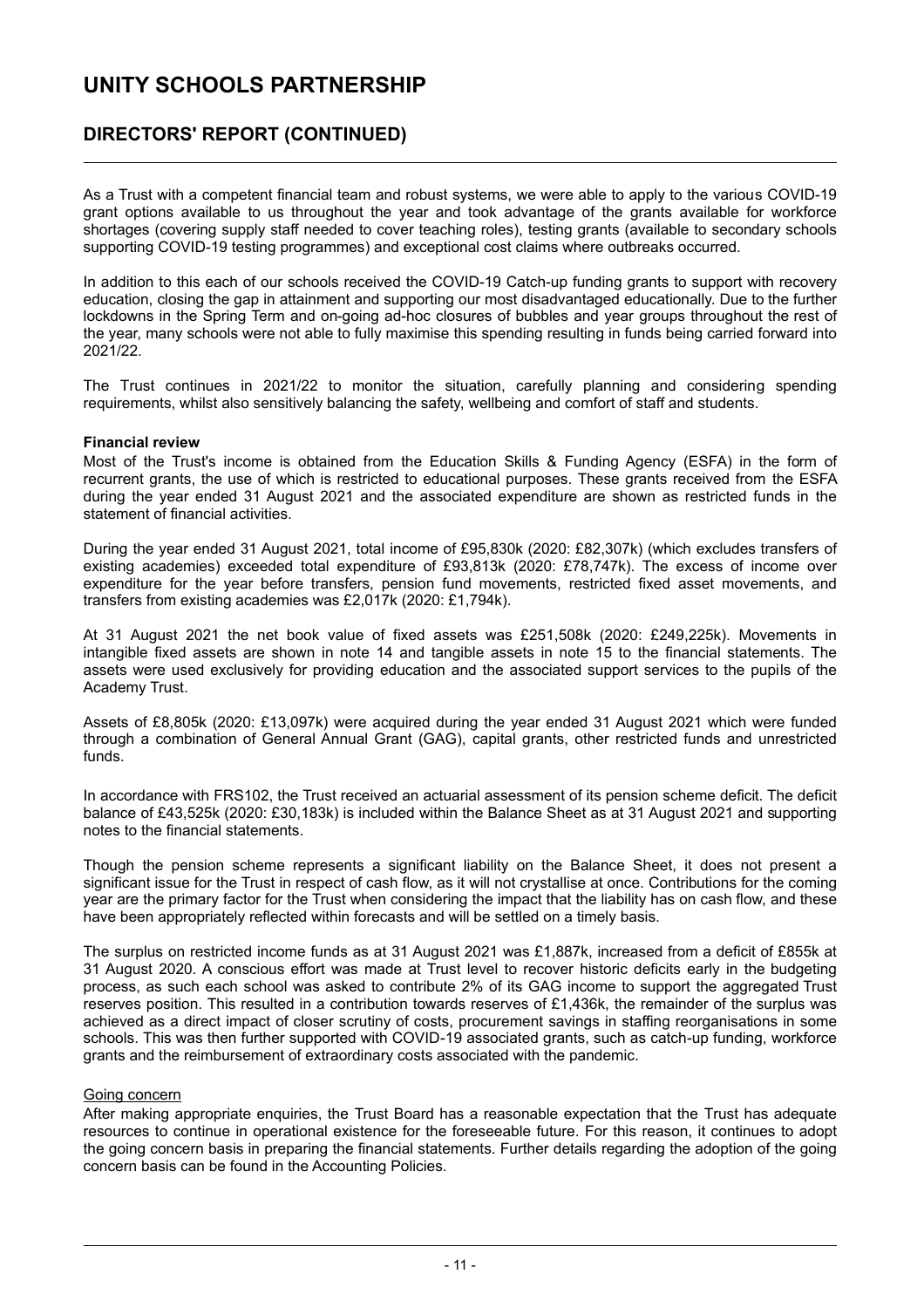### **DIRECTORS' REPORT (CONTINUED)**

#### Financial and risk management objectives and policies

The Directors have assessed the major risks to which the Trust is exposed, and specific risks are identified relating to the teaching, safeguarding, provision of facilities and other operational areas of the Trust and its finances.

The Directors have implemented a number of systems to assess risks that the Trust faces, especially in the operational areas (e.g. in relation to teaching, health and safety, bullying and school trips) and in relation to the controls in order to minimise risk.

The Directors and the Executive Leadership Team undertake their responsibilities towards safeguarding very seriously and ensure that all staff receive regular, appropriate and relevant safeguarding training. The Trust has a safeguarding Lead for the Trust and ensures that safer recruitment trained individuals are involved in the appointment of all staff.

Furthermore, the Trust has continued to take positive action this year to ensure that all staff are aware of the whistleblowing policy and how to invoke it should they feel the need to.

Where significant financial risk still remains, the Trust has ensured it has adequate insurance cover. The Trust has an effective system of internal financial controls and this is explained in more detail in the following statement.

Effective risk management provides the Trust Board with assurance that:

- their financial responsibilities are being properly discharged;
- resources are being managed in an efficient, economical and effective manner;
- sound systems of internal financial control are being maintained; and
- financial considerations are fully taken into account in reaching decisions.

These arrangements can provide only reasonable and not absolute assurance that assets are safeguarded, transactions are authorised and properly recorded, and that material errors or irregularities are either prevented or would be detected within a timely period. As a trust, the level of financial risk mainly occurs around certainty of year-on-year funding, cash flow and actuarial assessed pension fund deficit. The Trust monitors the impact of cash flow and projects cash flow based on cash inflows and outflows at the start of the year and reviews the bank balance throughout the year. Future budgets are monitored in line with staffing levels/costs and follow benchmarking guidelines as set out by the ESFA.

#### Reserves policy

The Directors have determined that a level of funds retained should be at least equivalent to 5% of its GAG to enable the Trust to react to budget changes within a manageable period without the use of cash flow advances from the ESFA. In August 2021, 5% amounted to £5.6m. The total of restricted income and unrestricted funds (excluding the pension reserve) held on 31 August 2021 is a surplus of £4,700k (2020: £1,830K). The trust has set the target of increasing reserves at a measured pace to reach 5% by August 2023. We expect that the current position will reduce again by the end of August 2022 due to exceptional carry forward restricted funds being utilised in year.

The free reserves are represented by the unrestricted fund. As at 31 August 2021, the free reserves are £2,813k (2020: £2,685k).

#### Investment policy

The Trust is committed to continue to invest in its strategic aims to enhance the experiences of young individuals by ensuring that they are all safe, receiving the best education possible and that they become confident and considerate individuals.

Furthermore, the Trust prides itself on investing in the continuous professional development of its staff, offering them a wider range of opportunities to meet their career aspirations and pushing the boundaries to help them to achieve the best for their students. It is a Research School and, from September 2021, a Teaching School Hub, responsible across 170 schools for significant aspects of school staff professional development,

In terms of its infrastructure, the Trust will continue to invest in its assets, to build, maintain and develop conducive learning environments and central places for the community to be proud of.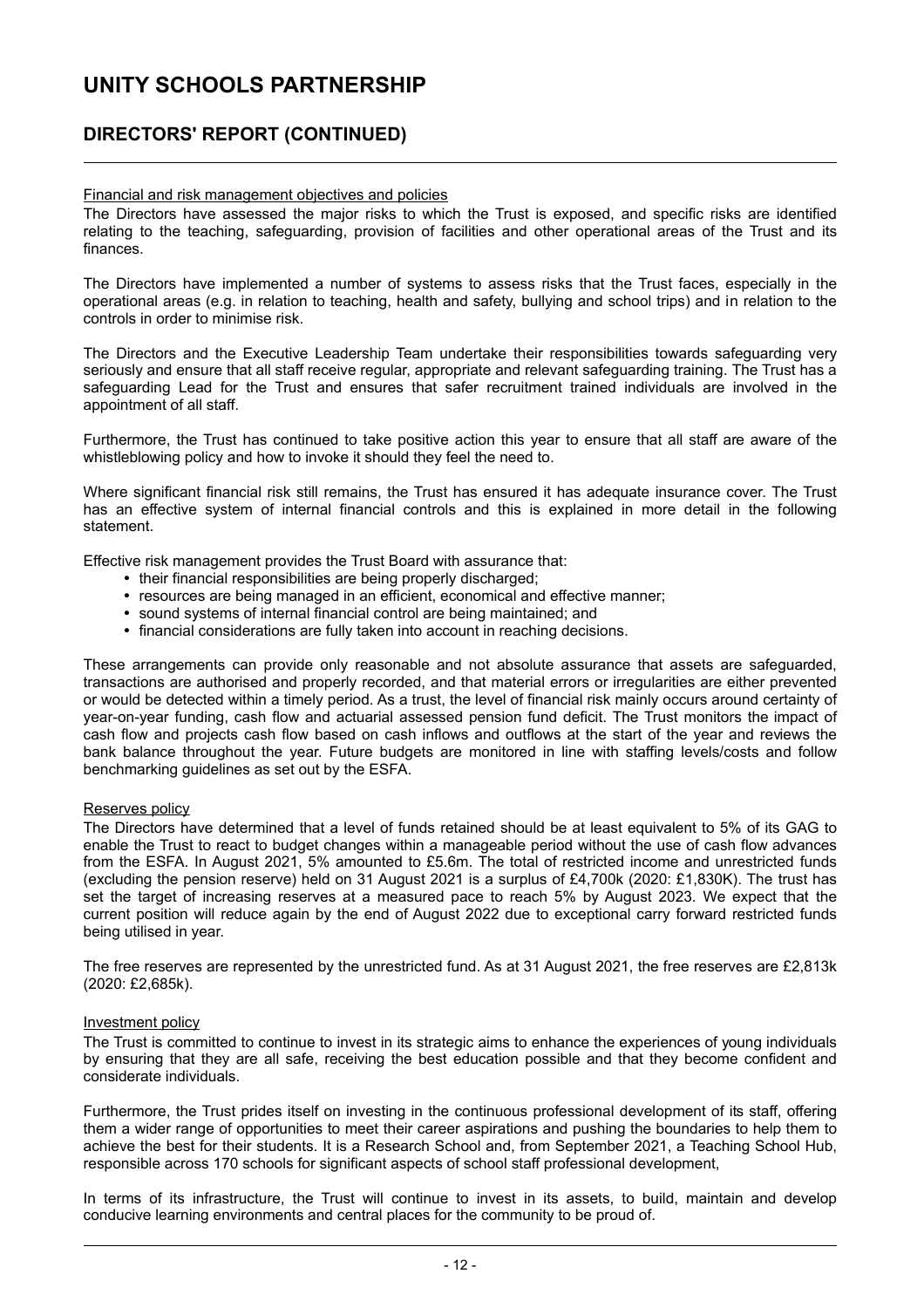### **DIRECTORS' REPORT (CONTINUED)**

#### **Plans for future periods**

The Trust will continue to focus on improving the education of the children it is responsible for by further improving achievement, teaching and learning and leadership. Its expectation is that all its schools will be at least good in Ofsted terms. It will continue to focus on improving the quality of teaching, the development of the curriculum and improvements in the attainment achieved by pupils at all ages, with a particular focus on outcomes for disadvantaged pupils across all schools.

The Trust Board and the Executive Leadership Team are working effectively with school leadership teams and local governing bodies and over the next year the Trust will continue to develop its infrastructure and centralised services and policies.

We will continue to find ways to enhance our back-office functions to offer academies the benefits of economies of scale and improved more efficient levels of service.

#### **Principal risks and uncertainties**

The Companies Act 2006 s417 (3b) requires disclosure of the principal risks and uncertainties facing a company. The Trust Board has reviewed the key risks to which the Trust is exposed together with the operating, financial and compliance controls that have been implemented to mitigate those risks.

The Trust's risk register is comprehensive and is actively reviewed by the Executive Leadership Team, the Audit & Risk Committee and the Trust Board on a regular basis. The Trust utilises the use of an independent internal auditor to perform a suite of internal audits based around a rolling programme aligned around the risk register and topical risks.

Local school level risks are monitored via termly meetings with key members of the Executive Leadership Team. Where appropriate, systems or procedures have been established to mitigate the risks each school faces.

The key areas of focus are:

#### Governance & Legal

The key risks in this area relate to the relationship with the Directors and local governing bodies, the capacity and performance of the board and the maintenance of a strong internal control framework. Internal auditors advise the Trust Board on issues regarding financial control.

#### **Strategic**

The key risks in this area relate to the delivery of Unity Schools Partnership strategic ambition for "Results Plus" whilst ensuring suitable attention to core business and the performance of the executive team. Capacity with the central team is continually reviewed to ensure correct skill set and sufficient capacity.

#### **Educational**

The key risk in this area relates to under performance of schools and underachievement against student outcomes and progress with adverse Ofsted judgements. Significant board and Executive Leadership Team time is spent focusing on the delivery of the key strategic objectives of the Trust of which student outcomes are paramount.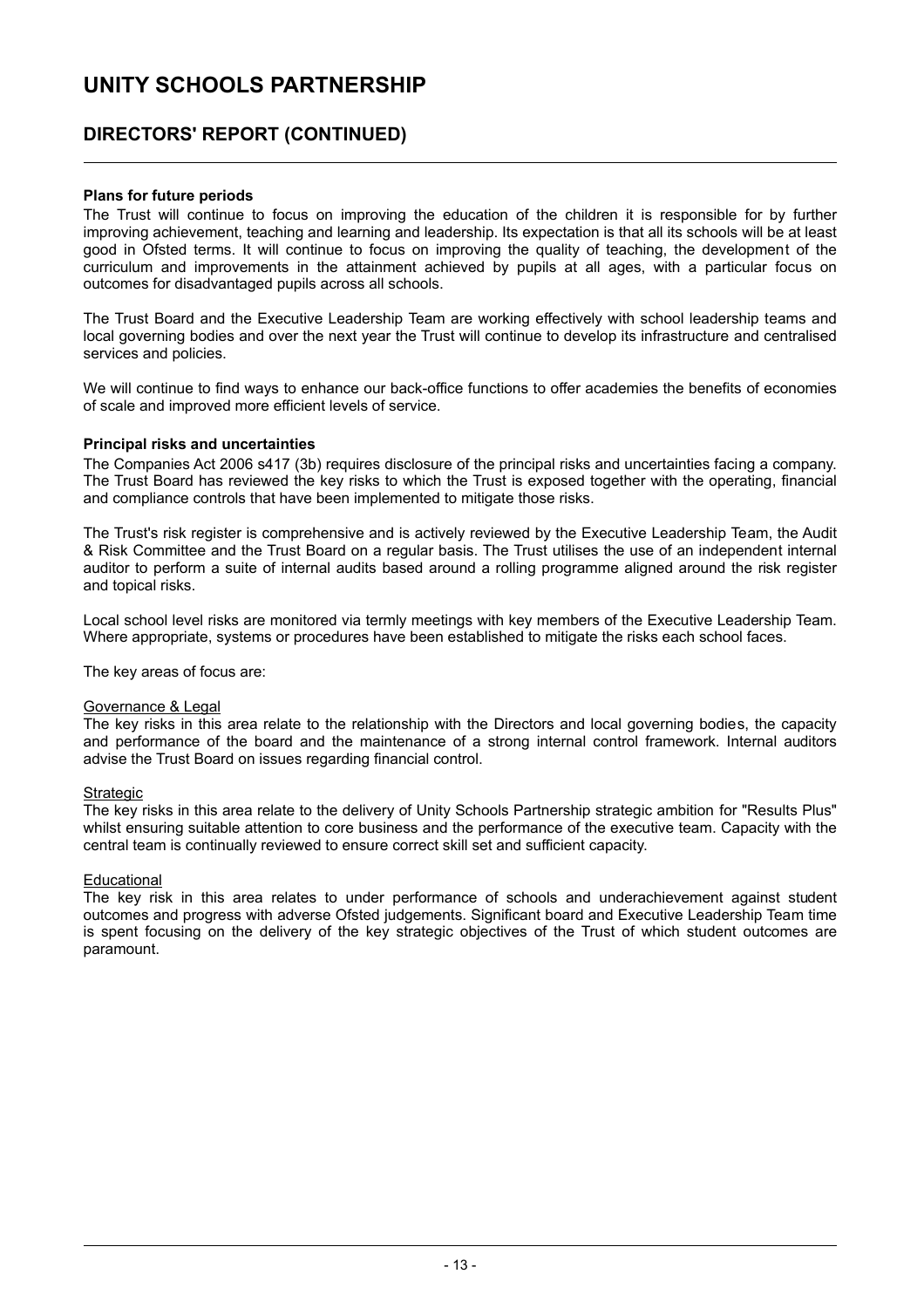### **DIRECTORS' REPORT (CONTINUED)**

#### Human Resources

Key risks in this area relate to retention and recruitment of key employees, attendance management, consistency of HR practice and policy implementation.

The centralised HR team undertake robust vetting procedures of new staff following whilst also ensuring that all appointments and recruitment processes are managed by personnel who have been "safer recruitment" trained.

#### Other Legal & Operational

The key risks in this area relate to non-compliance with the Freedom of Information Act, General Data Protection Regulations (GDPR) and data quality. Comprehensive annual training on GDPR is provided to all staff including what to do in the case of a data breach and training on Freedom of Information is provided to key personnel.

The Trust's risk register is comprehensive and deals with a wide range of matters relating to the above. Where appropriate, adequate insurance cover is procured to mitigate any residual risks.

#### Financial Liquidity Risk

Unity Schools Partnership manages its cash resources, including appropriate working capital balances, so that all operating needs are met without the need of any borrowings. Surplus cash is invested in short term deposit accounts with the objective of maximising interest income without incurring undue risk. Trade debtors and trade creditors are managed within the credit terms agreed.

#### Financial Sustainability Risk

The Trust must demonstrate rigorous medium term financial planning and an operating environment focused on value for money in line with the Academies Financial Handbook. The Trust has cash surpluses which have built up over the last two years.

#### Other Risks

The Trust is exposed to risks similar to other MATs and academies related to the funding from central and local governments. Credit risk in this respect is negligible however appropriate funding levels specifically related to the needs of the children in its schools will rely on the future of fair funding for Education.

#### **Streamlined energy and carbon reporting**

|                                             | 2021       | 2020*      |
|---------------------------------------------|------------|------------|
| <b>Energy consumption</b>                   | kWh        | kWh        |
| Aggregate of energy consumption in the year |            |            |
| - Gas combustion                            | 11,399,505 | 8,183,230  |
| - Fuel consumed for transport               | 5,502,449  | 4,536,906  |
| - Electricity purchased                     | 172.418    | 345,794    |
| - Biomass                                   | 856.232    | 926.180    |
|                                             | 17,930,604 | 13,992,110 |
|                                             |            |            |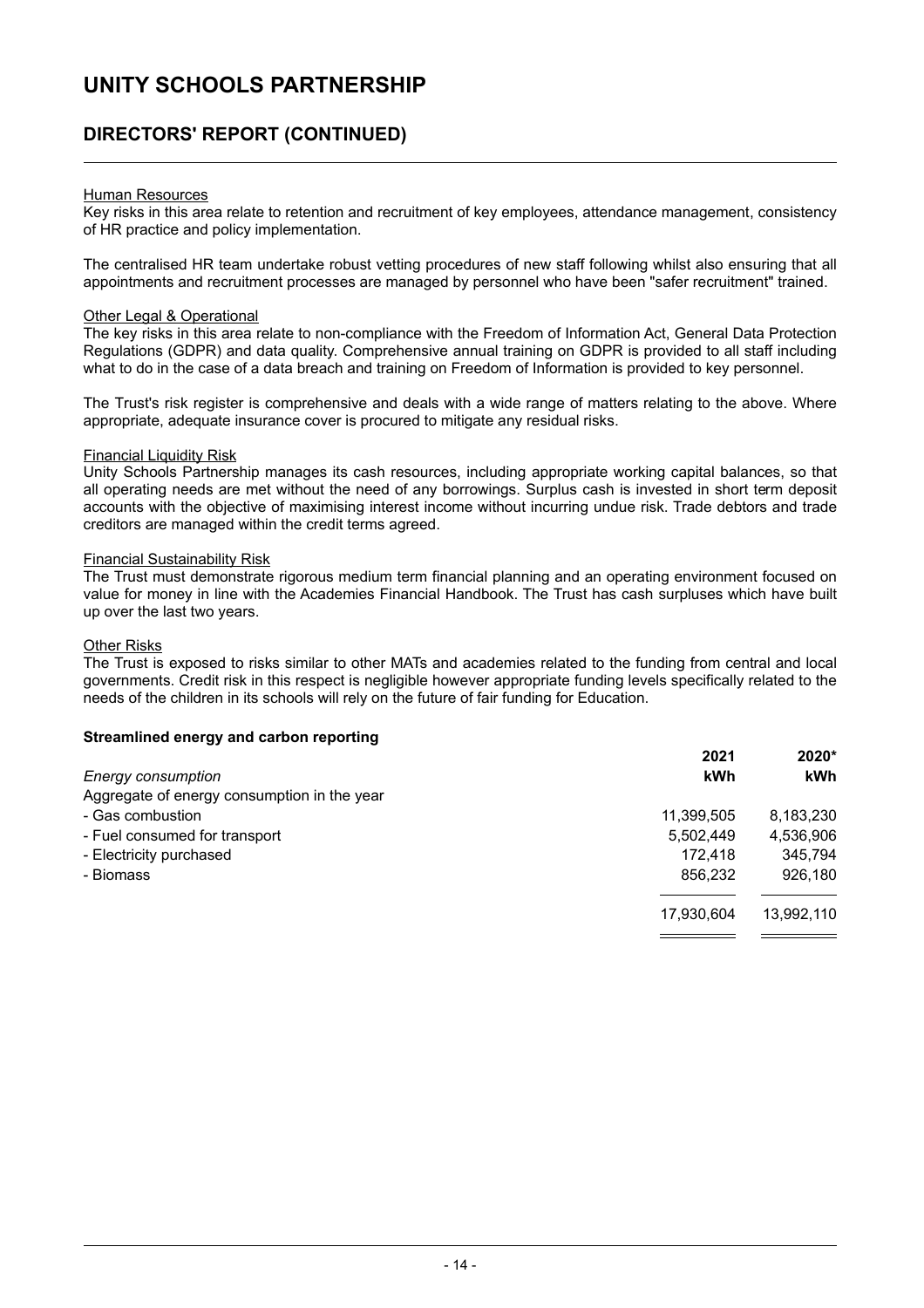### **DIRECTORS' REPORT (CONTINUED)**

| Emissions of CO2 equivalent                    | 2021<br>metric tonnes metric tonnes | 2020*    |
|------------------------------------------------|-------------------------------------|----------|
| Scope 1 - direct emissions<br>- Gas combustion | 2,095.00                            | 1,564.00 |
| - Fuel consumed for owned transport            | 25.00                               | 45.00    |
| - Wood Chip & Pellet Consumption               | 12.00                               | 13.00    |
|                                                | 2,132.00                            | 1,622.00 |
| Scope 2 - indirect emissions                   |                                     |          |
| - Electricity purchased                        | 1,168.00                            | 1,083.00 |
| Scope 3 - other indirect emissions             |                                     |          |
| - Fuel consumed for transport not owned by the |                                     |          |
| Trust                                          | 18.00                               | 42.00    |
| Total gross emissions                          | 3,318.00                            | 2,747.00 |
| Intensity ratio                                |                                     |          |
| Tonnes CO2e per pupil                          | 0.24                                | 0.24     |
|                                                |                                     |          |

\* The comparative figures have been updated to include information relating to biomass and wood chip & pellet consumption which was not disclosed in the previous accounts.

#### *Quantification and reporting methodology*

We have followed the 2019 HM Government Environmental Reporting Guidelines. We have also used the GHG Reporting Protocol – Corporate Standard and have used the 2021 UK Government's Conversion Factors for Company Reporting.

#### *Intensity measurement*

The chosen intensity measurement ratio is total gross emissions in metric tonnes CO2 equivalent per pupil, the recommended ratio for the sector.

#### *Measures taken to improve energy efficiency*

The Trust commissioned and completed Energy surveys for its schools to highlight future potential energy saving projects and has committed to a pathway to NetZero. COVID-19 will have impacted the Trust's energy figures by virtue of a different on-site occupancy level against the previous year and also due to having to heat buildings whilst increasing ventilation with open windows. It is difficult to assess the true effects of COVID-19 on this year's emissions but it will certainly have made an impact.

#### *Actions taken on renewable energy and carbon offsets*

The Trust has provisioned new supply contracts to ensure that its Electricity consumption will be 100% renewable from April 2022.

The Trust has put in place carbon offset provision to ensure that its Gas consumption will be 100% offset from April 2021.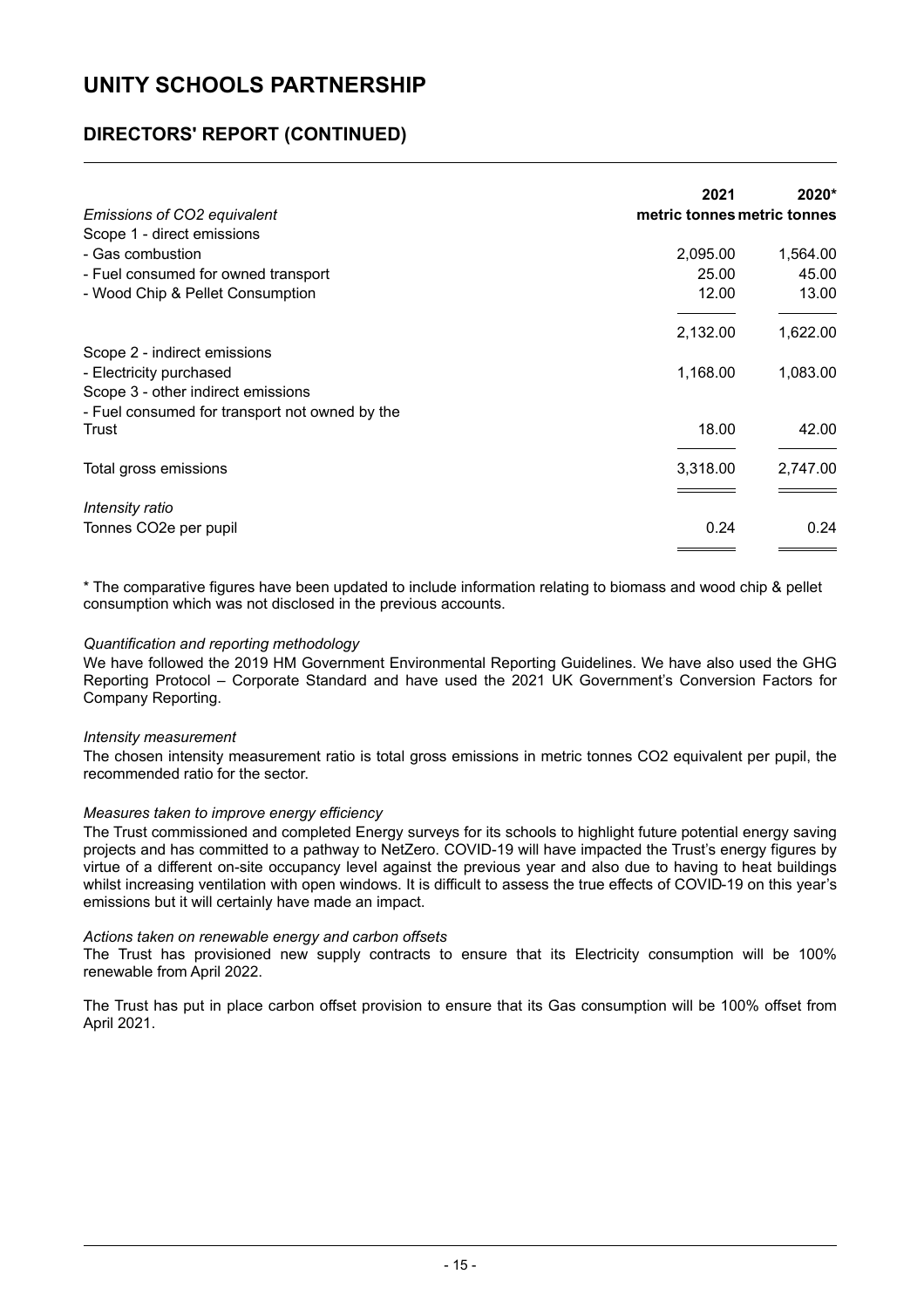### **DIRECTORS' REPORT (CONTINUED)**

#### *Actions taken on climate change*

Unity Schools Partnership's Directors, CEO and Executive Leadership Team have all recognised the significant challenges posed by the world's Climate Crisis and are therefore declaring a Climate Emergency. As a Trust, we are now working towards publishing our NetZero ambitions and strategy. These will fully support and, where possible, exceed the Government ambitions to reach NetZero by 2050 and the independent Climate Change Committee, Sixth Carbon Budget. The Trust has set ambitious CO2 emission reduction targets of: 68% by 2030, 78% by 2035 and 100% by 2040.

To enable the delivery of these targets, the Trust's pledges to its students, staff and communities are to:

- Set up a NetZero Taskforce that will report directly to the Trust Board.
- The NetZero Taskforce will be empowered to make and implement recommendations for organisational changes.
- To develop a Carbon Reduction plan with externally verified science-based Carbon Targets.
- The Carbon Targets will (wherever possible) exceed the Government Targets and deliver a NetZero Trust as soon as is practicably possible.
- To match the UK Government NetZero ambitions as a minimum.
- Publicly report on our progress at least annually.

#### **AUDITOR**

The auditor, RSM UK Audit LLP, is deemed to be reappointed under section 487(2) of the Companies Act 2006.

#### **Statement as to disclosure of information to auditor**

The Directors have confirmed that, as far as they are aware, there is no relevant audit information of which the auditor is unaware. Each of the Directors have confirmed that they have taken all the steps that they ought to have taken as Directors in order to make themselves aware of any relevant audit information and to establish that it has been communicated to the auditor.

The report of Directors is approved by order of the Trust Board and the Strategic Report (included therein) is approved by the Trust Board in their capacity as the directors at a meeting on 14 December 2021 and signed on its behalf by:

Curavian

Christine Quinn **Chair of Trust Board**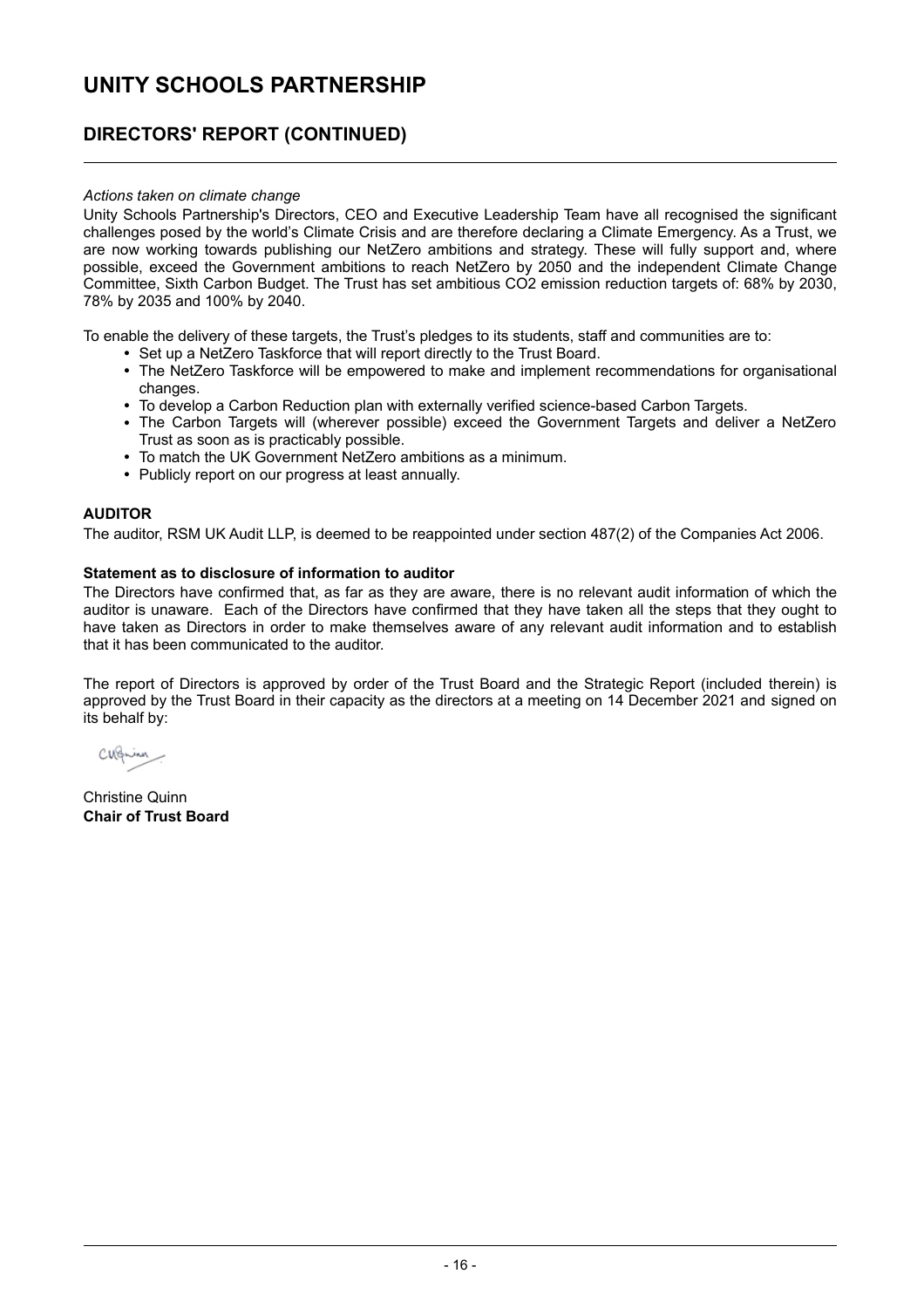### **GOVERNANCE STATEMENT**

#### **Scope of responsibility**

As Directors we acknowledge we have overall responsibility for ensuring that Unity Schools Partnership has an effective and appropriate system of control, financial and otherwise. However, such a system is designed to manage rather than eliminate the risk of failure to achieve business objectives and can provide only reasonable and not absolute assurance against material misstatement or loss.

As Directors, we have reviewed and taken account of the guidance in DfE's Governance Handbook and competency framework for governance.

The Trust Board has delegated the day-to-day responsibility to the Chief Executive Officer, as Accounting Officer, for ensuring financial controls conform with the requirements of both propriety and good financial management and in accordance with the requirements and responsibilities assigned to it in the funding agreement between Unity Schools Partnership and the Secretary of State for Education. They are also responsible for reporting to the Trust Board any material weaknesses or breakdowns in internal control.

#### **Governance**

The information on governance included here supplements that described in the Directors' Report and in the Statement of Directors' Responsibilities. The Trust Board has formally met 6 times during the year. Attendance during the year at meetings of the Trust Board was as follows:

| <b>Directors</b>                                              | <b>Meetings attended</b> | Out of possible |
|---------------------------------------------------------------|--------------------------|-----------------|
| Laura Barbrook                                                |                          | 6               |
| Tim Coulson (Accounting Officer)                              |                          | 6               |
| Ian Jacobs (Safeguarding Lead, Chair of Standards Committee)  | 6                        | 6               |
| Nick Jenkins (Resigned 15 January 2021)                       |                          | 2               |
| Gordon Jones                                                  | 6                        | 6               |
| Janet Morris (Appointed 15 September 2021)                    |                          | 0               |
| Roger Quince (Vice Chair and Chair of Audit & Risk Committee) | h                        | 6               |
| Christine Quinn (Chair of Trust Board)                        | h                        | 6               |
| Lloyd Spencer-Witcomb (Chair of Remuneration Committee)       | 5                        | 6               |
| Dean Sykes                                                    |                          | 6               |
| Andrew Willett (Chair of Finance Committee)                   |                          | 6               |

Despite the continued pandemic, the Trust Board has been actively supporting the Executive Leadership Team and the Trust as a whole with guidance, direction and sharing of their own experiences to the benefit of the Trust.

#### **Governance reviews**

The Trust's Head of Governance appointed person continues to support the Trust Board and local governing bodies (LGBs) to ensure compliance and robust governance practice throughout. In 2020/21 she has undertaken further informal reviews with almost all LGBs ensuring standardisation of meeting agendas, discussions, negotiation and implementation around a new scheme of delegation and supporting with the recruitment of new governors.

In 2020/21 all LGBs were issued with an updated Trust Governance Handbook which sets out best practice and gives support, information and guidance on the roles and responsibilities of local governors.

The Head of Governance now attends all board meetings to ensure compliance and provide guidance where necessary.

The Trust Board and the Head of Governance were both recognised by the National Governance Association and leaders in their field, gaining and Award for Best Trust Board and a highly commended Award for Outstanding Lead Governance Professional.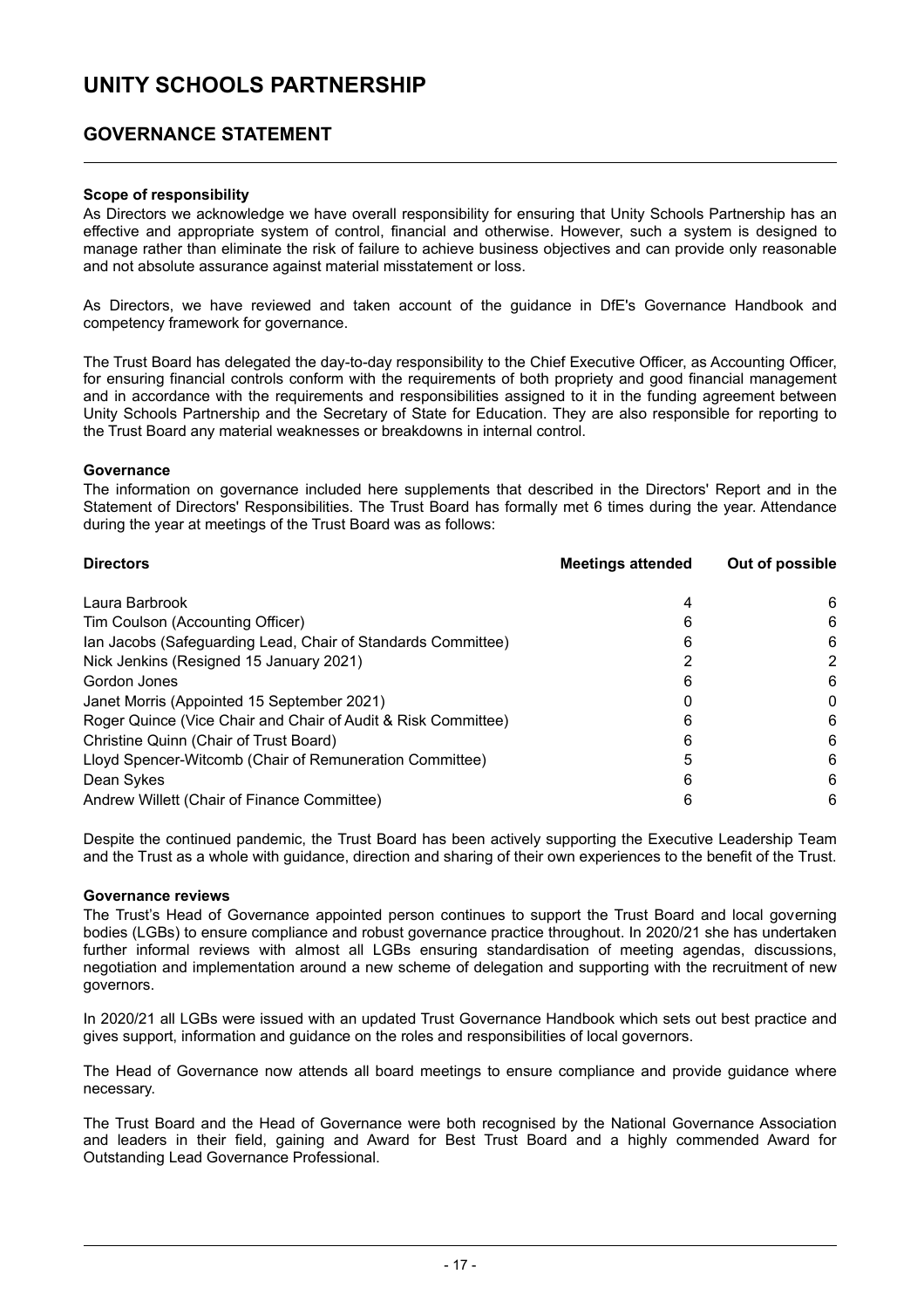### **GOVERNANCE STATEMENT (CONTINUED)**

Internal Audit services were commissioned in the year through SBM Services Limited, several audits were carried out identifying minor issues within some schools around controls and procedures, all of which have been reviewed and remedied. Initial audits planned and agreed with the Audit & Risk Committee in the autumn term 2020 had to be postponed due to lockdown and the restriction of visitors in schools in the spring and summer terms, the Executive Leadership Team and Audit & Risk Committee reacted quickly and diverted the internal audit team to reviews which could be carried out remotely during the Spring term, with the SBM team back on site during the summer.

The Audit & Risk Committee is a sub-committee of the main Trust Board. The terms of reference for the Audit & Risk Committee are:

- to monitor the integrity of the Financial Statements of the Trust and any formal announcements relating to the Trust's financial performance, reviewing significant financial reporting judgements contained in them;
- to review the Trust's internal financial controls and the internal control and risk management systems;
- to monitor and review the effectiveness of the Trust's internal audit function;
- to make recommendations to the Trust Board in relation to the appointment of the external auditor and to approve the remuneration and terms of engagement of the external auditor;
- to review and monitor the external auditor's independence and objectivity and the effectiveness of the audit process, taking into consideration relevant UK professional and regulatory requirements;
- to report to the Trust Board on how it has discharged its responsibilities.

Attendance at meetings in the year was as follows:

| <b>Directors</b>                                              | <b>Meetings attended</b> | Out of possible |
|---------------------------------------------------------------|--------------------------|-----------------|
| Laura Barbrook                                                | 4                        | 4               |
| Ian Jacobs (Safeguarding Lead, Chair of Standards Committee)  | Δ                        | 4               |
| Gordon Jones                                                  |                          |                 |
| Roger Quince (Vice Chair and Chair of Audit & Risk Committee) | Δ                        |                 |

#### **Review of value for money**

As Accounting Officer, the Chief Executive Officer has responsibility for ensuring that the trust delivers good value in the use of public resources. The Accounting Officer understands that value for money refers to the educational and wider societal outcomes achieved in return for the taxpayer resources received.

The Accounting Officer considers how the Trust's use of its resources has provided good value for money during each academic year, and reports to the Trust Board where value for money can be improved, including the use of benchmarking data where available. The Accounting Officer for the Trust has delivered improved value for money during the year by:

- reviewing central service contracts with some larger contracts being tendered with alternative providers;
- supporting and leading the establishment of a Suffolk Schools procurement framework;
- regularly reviewing long term contracts and comparing against other providers, in order to achieve the best price without compromising quality;
- using economies of scale on purchases such as print, broadband and IT equipment.

The Trust have also undertaken a review of external services we are currently purchasing to look at opportunities to provide services internally and therefore save money as well as provide a more effective service e.g. training, Governor services and Helpdesk services.

#### **The purpose of the system of internal control**

The system of internal control is designed to manage risk to a reasonable level rather than to eliminate all risk of failure to achieve policies, aims and objectives. It can therefore only provide reasonable and not absolute assurance of effectiveness. The system of internal control is based on an on-going process designed to identify and prioritise the risks to the achievement of trust policies, aims and objectives, to evaluate the likelihood of those risks being realised and the impact should they be realised, and to manage them efficiently, effectively and economically. The system of internal control has been in place in Unity Schools Partnership for the period 1 September 2020 to 31 August 2021 and up to the date of approval of the annual report and financial statements.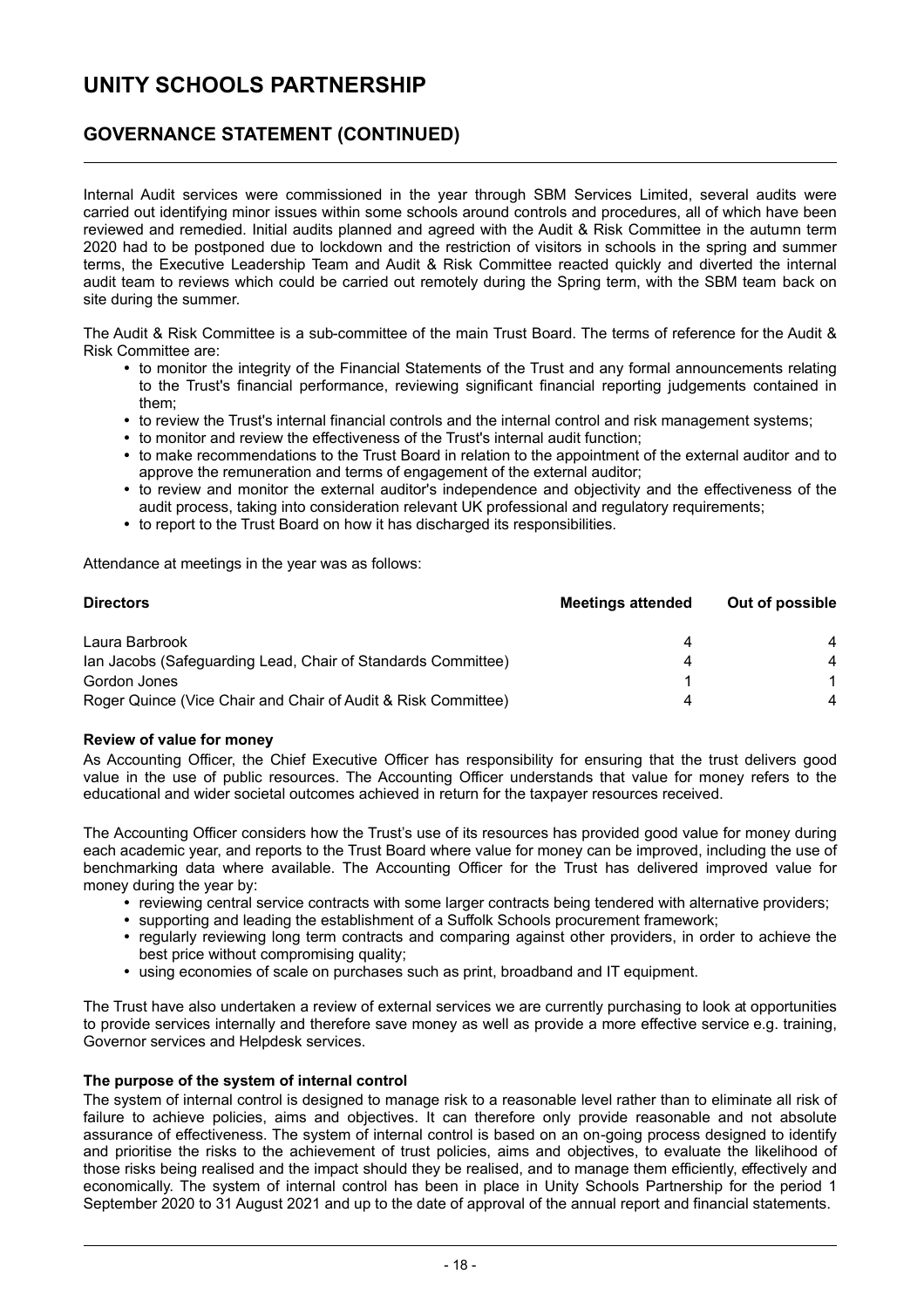### **GOVERNANCE STATEMENT (CONTINUED)**

#### **Capacity to handle risk**

The Trust Board has reviewed the key risks to which the Trust is exposed together with the operating, financial and compliance controls that have been implemented to mitigate those risks. The Trust Board is of the view that there is a formal ongoing process for identifying, evaluating and managing the Trust's significant risks that has been in place for the period 1 September 2020 to 31 August 2021 and up to the date of approval of the annual report and financial statements. This process is regularly reviewed by the Trust Board.

#### **The risk and control framework**

The Trust's system of internal financial control is based on a framework of regular management information and administrative procedures including the segregation of duties and a system of delegation and accountability. In particular it includes:

- comprehensive budgeting and monitoring systems with an annual budget and periodic financial reports which are reviewed and agreed by the Trust Board;
- regular reviews by the Trust Director of Finance and HR, the Trust Board and Local Governing Bodies of reports which indicate financial performance against the forecasts and of major purchase plans, capital works and expenditure programmes;
- setting targets to measure financial and other performance;
- clearly defined purchasing (asset purchase or capital investment) guidelines;
- delegation of authority and segregation of duties;
- identification and management of risks;
- termly operational reviews by the Trust's Executive Leadership team at each academy.

Internal Audit services were commissioned in the year through SBM Services Ltd, several audits were carried out identifying minor issues within some schools around controls and procedures, all of which have been reviewed and remedied. Initial audits planned and agreed with the Audit & Risk Committee in the autumn term 2020 had to be postponed due to lockdown and the restriction of visitors in schools in the spring and summer terms, the Executive Leadership Team and Audit & Risk Committee reacted quickly and diverted the internal audit team to reviews which could be carried out remotely during the Spring term, with the SBM team back on site during the summer.

During the course of the 2020/21 financial and academic year, SBM Services completed two very detailed and thorough audits:

- Autumn Term 2020 Purchasing and Creditors
- Spring term 2021 Cash management, bank reconciliations and income collection

#### **Review of effectiveness**

As Accounting Officer, the Chief Executive Officer has responsibility for reviewing the effectiveness of the system of internal control. During the year in question the review has been informed by:

- The work of the Executive Leadership Team within the Trust who have responsibility for the development and maintenance of the internal control framework.
- The work of the internal auditor.
- The work of the external auditor.

The Accounting Officer has been advised of the implications of the result of their review of the system of internal control by the Audit & Risk Committee and a plan to address weaknesses and ensure continuous improvement of the system is in place.

Approved by order of the Trust Board on 14 December 2021 and signed on its behalf by:

 $\tau$ . J. Coulom

Tim Coulson Christine Quinn

Charina

**Accounting Officer Chair of Trust Board**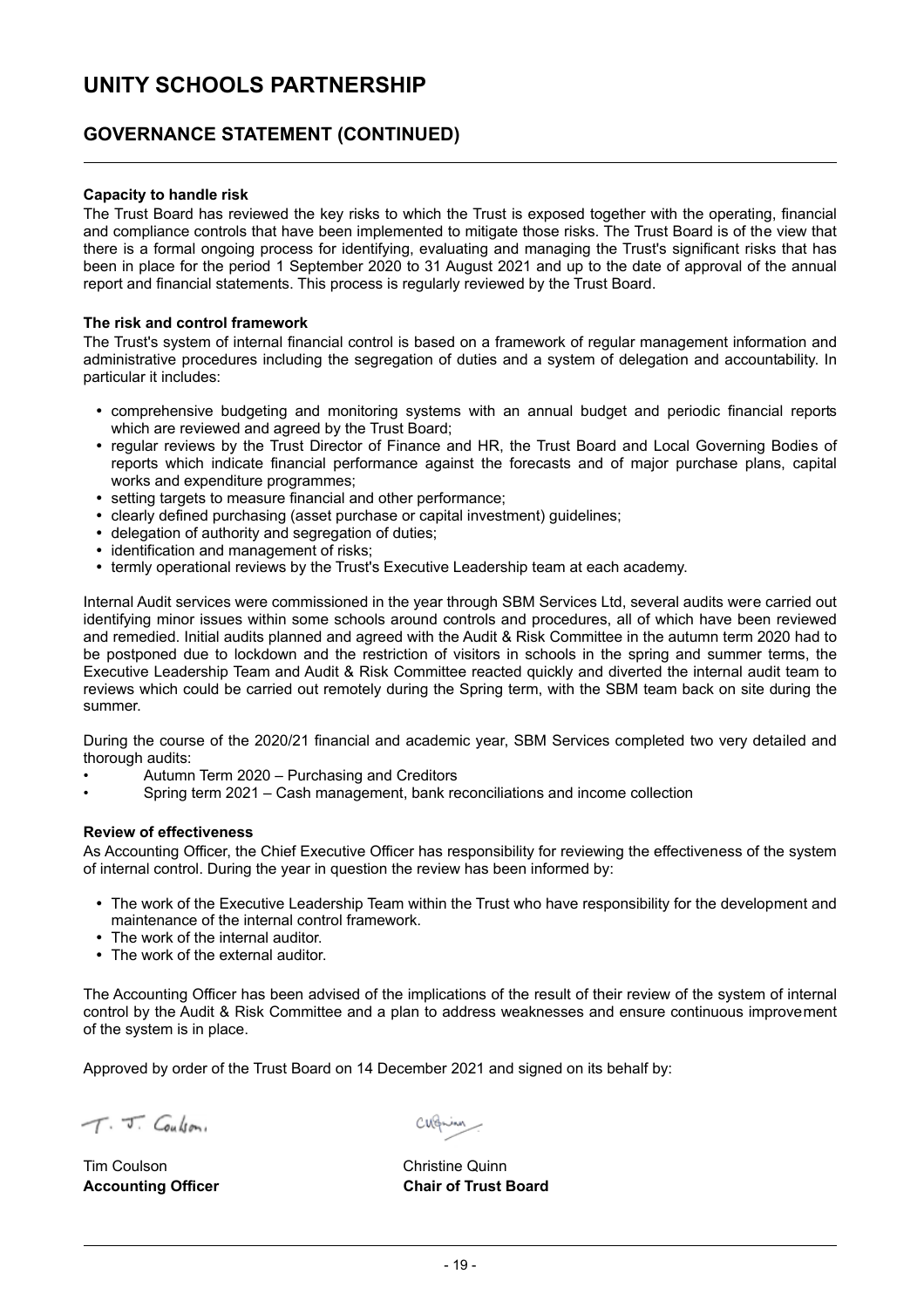### **STATEMENT OF REGULARITY, PROPRIETY AND COMPLIANCE**

As Accounting Officer of Unity Schools Partnership, I have considered my responsibility to notify the Trust Board and the Education and Skills Funding Agency (ESFA) of material irregularity, impropriety and non-compliance with terms and conditions of all funding received by the Trust, under the Funding Agreement in place between the Trust and the Secretary of State for Education. As part of my consideration I have had due regard to the requirements of the Academies Financial Handbook 2020.

I confirm that I and the Trust's Board are able to identify any material irregular or improper use of funds by the Trust, or material non-compliance with the terms and conditions of funding under the Trust's Funding Agreement and the Academies Financial Handbook 2020.

I confirm that no instances of material irregularity, impropriety or funding non-compliance have been discovered to date. If any instances are identified after the date of this statement, these will be notified to the Trust Board and ESFA.

T. J. Coulson

Tim Coulson **Accounting Officer**

14 December 2021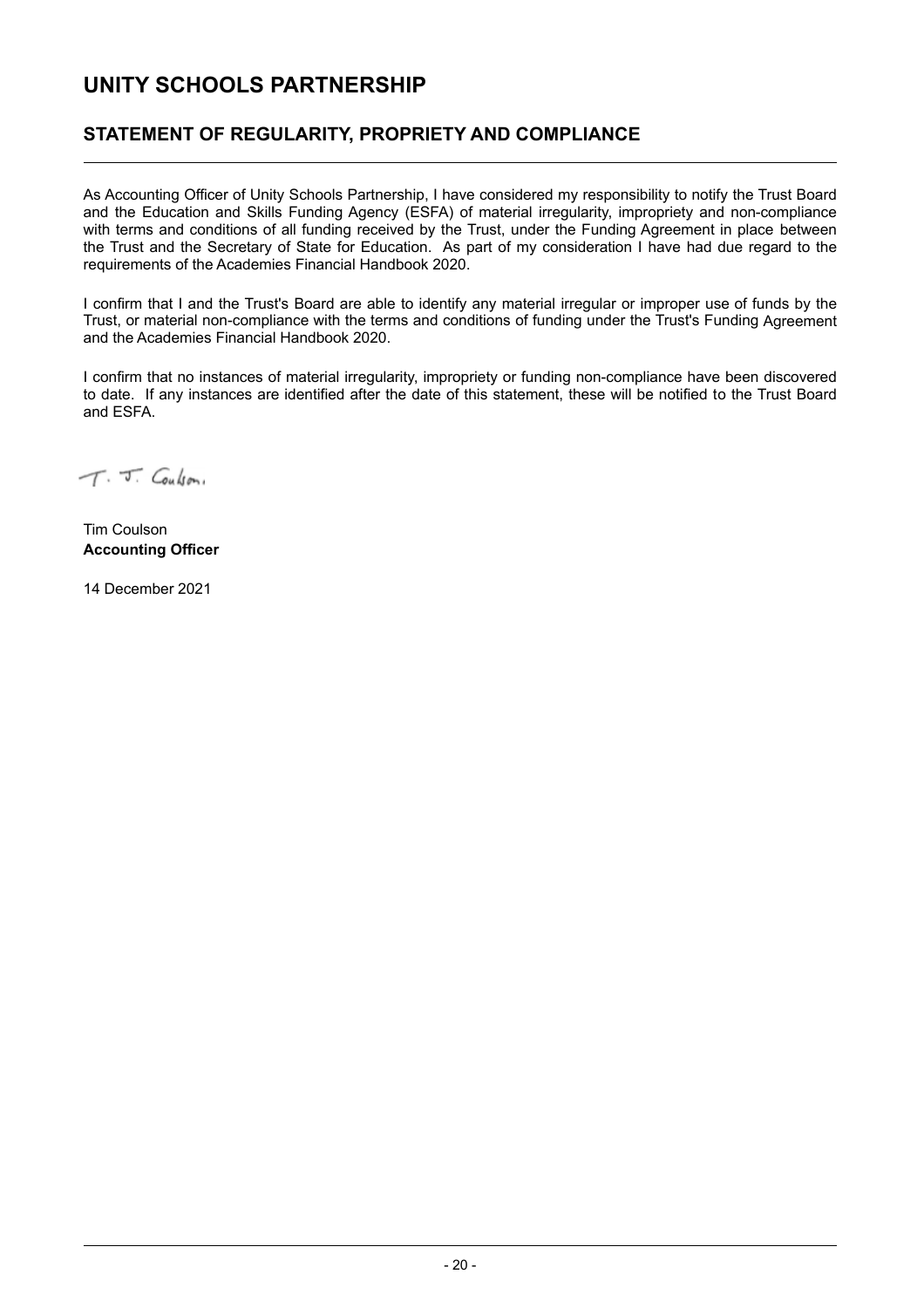### **STATEMENT OF DIRECTORS' RESPONSIBILITIES**

The Directors (who also act as trustees for Unity Schools Partnership) are responsible for preparing the Directors' report (including the Strategic Report) and the financial statements in accordance with the Academies Accounts Direction published by the Education and Skills Funding Agency, United Kingdom Accounting Standards (United Kingdom Generally Accepted Accounting Practice) and applicable law and regulations.

Company law requires the Directors to prepare financial statements for each financial year. Under company law, the Directors must not approve the financial statements unless they are satisfied that they give a true and fair view of the state of affairs of the charitable company and of its incoming resources and application of resources, including its income and expenditure, for that period.

In preparing these financial statements, the Directors are required to:

- select suitable accounting policies and then apply them consistently;
- observe the methods and principles in the Charities SORP 2019 and the Academies Accounts Direction 2020 to 2021;
- make judgements and accounting estimates that are reasonable and prudent;
- state whether applicable UK Accounting Standards have been followed, subject to any material departures disclosed and explained in the financial statements; and
- prepare the financial statements on the going concern basis unless it is inappropriate to presume that the charitable company will continue in business.

The Directors are responsible for keeping adequate accounting records that are sufficient to show and explain the charitable company's transactions and disclose with reasonable accuracy at any time the financial position of the charitable company and enable them to ensure that the financial statements comply with the Companies Act 2006. They are also responsible for safeguarding the assets of the charitable company and hence for taking reasonable steps for the prevention and detection of fraud and other irregularities.

The Directors are responsible for ensuring that in its conduct and operation the charitable company applies financial and other controls, which conform with the requirements both of propriety and of good financial management. They are also responsible for ensuring that grants received from ESFA/DfE have been applied for the purposes intended.

The Directors are responsible for the maintenance and integrity of the corporate and financial information included on the charitable company's website. Legislation in the United Kingdom governing the preparation and dissemination of financial statements may differ from legislation in other jurisdictions.

Approved by order of the members of the Trust Board on 14 December 2021 and signed on its behalf by:

Curainn

Christine Quinn **Chair of Trust Board**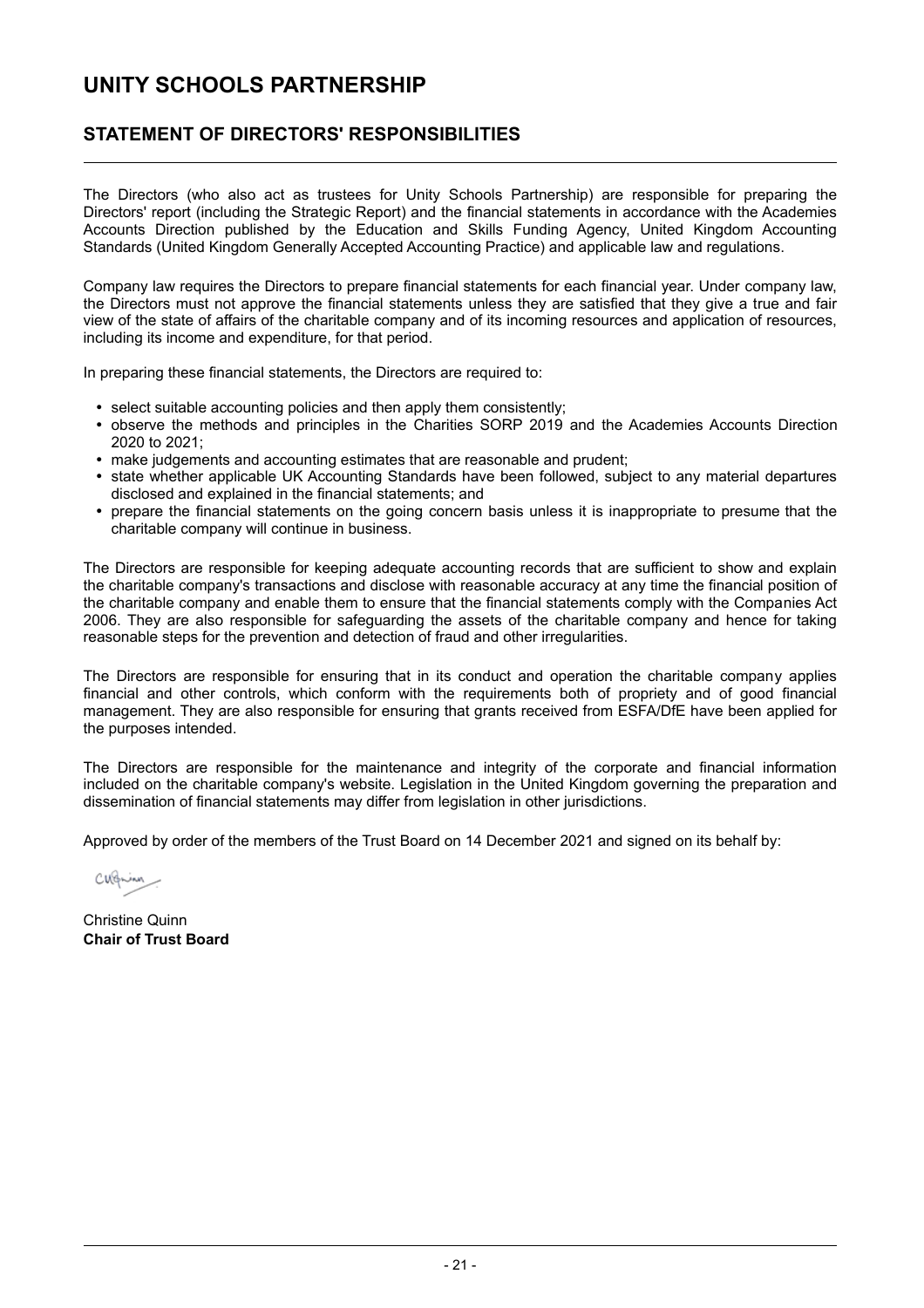### **INDEPENDENT AUDITOR'S REPORT TO THE MEMBERS OF UNITY SCHOOLS PARTNERSHIP**

#### **Opinion**

We have audited the financial statements of Unity Schools Partnership (the "charitable company") for the year ended 31 August 2021 which comprise the Statement of Financial Activities, the Balance Sheet, the Statement of Cash Flows and the notes to the financial statements, including significant accounting policies. The financial reporting framework that has been applied in their preparation is applicable law and United Kingdom Accounting Standards, including FRS 102 "The Financial Reporting Standard applicable in the UK and Republic of Ireland" (United Kingdom Generally Accepted Accounting Practice), and the Academies Accounts Direction 2020 to 2021 issued by the Education and Skills Funding Agency.

In our opinion the financial statements:

- give a true and fair view of the state of the charitable company's affairs as at 31 August 2021 and of its incoming resources and application of resources, including its income and expenditure, for the year then ended;
- have been properly prepared in accordance with United Kingdom Generally Accepted Accounting Practice;
- have been prepared in accordance with the requirements of the Companies Act 2006; and
- have been prepared in accordance with the Academies Accounts Direction 2020 to 2021 issued by the Education and Skills Funding Agency.

#### **Basis for opinion**

We conducted our audit in accordance with International Standards on Auditing (UK) (ISAs (UK)) and applicable law. Our responsibilities under those standards are further described in the Auditor's responsibilities for the audit of the financial statements section of our report. We are independent of the charitable company in accordance with the ethical requirements that are relevant to our audit of the financial statements in the UK, including the FRC's Ethical Standard and we have fulfilled our other ethical responsibilities in accordance with these requirements. We believe that the audit evidence we have obtained is sufficient and appropriate to provide a basis for our opinion.

#### **Conclusions relating to going concern**

In auditing the financial statements, we have concluded that the Directors' use of the going concern basis of accounting in the preparation of the financial statements is appropriate.

Based on the work we have performed, we have not identified any material uncertainties relating to events or conditions that, individually or collectively, may cast significant doubt on the charitable company's ability to continue as a going concern for a period of at least twelve months from when the financial statements are authorised for issue.

Our responsibilities and the responsibilities of the Directors with respect to going concern are described in the relevant sections of this report.

#### **Other information**

The other information comprises the information included in the Annual Report other than the financial statements and our auditor's report thereon. The Directors are responsible for the other information contained within the Annual Report. Our opinion on the financial statements does not cover the other information and, except to the extent otherwise explicitly stated in our report, we do not express any form of assurance conclusion thereon.

Our responsibility is to read the other information and, in doing so, consider whether the other information is materially inconsistent with the financial statements or our knowledge obtained in the course of the audit or otherwise appears to be materially misstated. If we identify such material inconsistencies or apparent material misstatements, we are required to determine whether this gives rise to a material misstatement in the financial statements themselves. If, based on the work we have performed, we conclude that there is a material misstatement of this other information, we are required to report that fact.

We have nothing to report in this regard.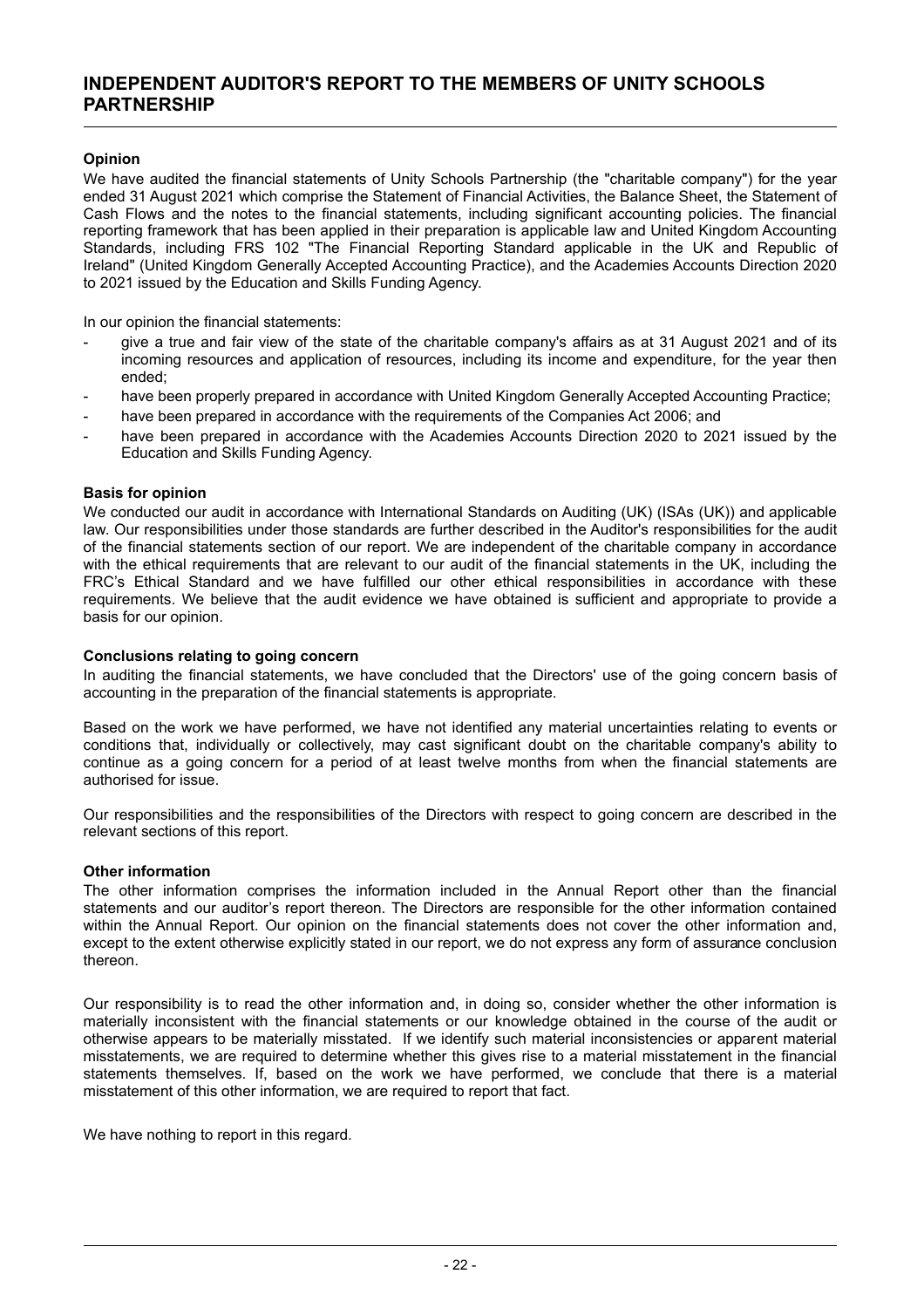#### **Opinions on other matters prescribed by the Companies Act 2006**

In our opinion, based on the work undertaken in the course of the audit:

- the information given in the Annual Report which includes the Directors' Report and the Strategic Report prepared for the purposes of company law, for the financial year for which the financial statements are prepared is consistent with the financial statements; and
- the Directors' Report and the Strategic Report included within the Annual Report have been prepared in accordance with applicable legal requirements.

#### **Matters on which we are required to report by exception**

In the light of the knowledge and understanding of the charitable company and its environment obtained in the course of the audit, we have not identified material misstatements in the Directors' Report or the Strategic Report included within the Annual Report.

We have nothing to report in respect of the following matters in relation to which the Companies Act 2006 requires us to report to you if, in our opinion:

- adequate accounting records have not been kept, or returns adequate for our audit have not been received from branches not visited by us; or
- the financial statements are not in agreement with the accounting records and returns; or
- certain disclosures of Directors' remuneration specified by law are not made; or
- we have not received all the information and explanations we require for our audit.

#### **Responsibilities of Directors**

As explained more fully in the Statement of Directors' Responsibilities set out on page 21, the directors, who also act as trustees for the charitable activities of Unity Schools Partnership, are responsible for the preparation of the financial statements and for being satisfied that they give a true and fair view, and for such internal control as the Directors determine is necessary to enable the preparation of financial statements that are free from material misstatement, whether due to fraud or error.

In preparing the financial statements, the Directors are responsible for assessing the charitable company's ability to continue as a going concern, disclosing, as applicable, matters related to going concern and using the going concern basis of accounting unless the Directors either intend to liquidate the charitable company or to cease operations, or have no realistic alternative but to do so.

#### **Auditor's responsibilities for the audit of the financial statements**

Our objectives are to obtain reasonable assurance about whether the financial statements as a whole are free from material misstatement, whether due to fraud or error, and to issue an auditor's report that includes our opinion. Reasonable assurance is a high level of assurance, but is not a guarantee that an audit conducted in accordance with ISAs (UK) will always detect a material misstatement when it exists. Misstatements can arise from fraud or error and are considered material if, individually or in the aggregate, they could reasonably be expected to influence the economic decisions of users taken on the basis of these financial statements.

#### **The extent to which the audit was considered capable of detecting irregularities, including fraud**

Irregularities are instances of non-compliance with laws and regulations. The objectives of our audit are to obtain sufficient appropriate audit evidence regarding compliance with laws and regulations that have a direct effect on the determination of material amounts and disclosures in the financial statements, to perform audit procedures to help identify instances of non-compliance with other laws and regulations that may have a material effect on the financial statements, and to respond appropriately to identified or suspected non-compliance with laws and regulations identified during the audit.

In relation to fraud, the objectives of our audit are to identify and assess the risk of material misstatement of the financial statements due to fraud, to obtain sufficient appropriate audit evidence regarding the assessed risks of material misstatement due to fraud through designing and implementing appropriate responses, and to respond appropriately to fraud or suspected fraud identified during the audit.

However, it is the primary responsibility of management, with the oversight of those charged with governance, to ensure that the entity's operations are conducted in accordance with the provisions of laws and regulations and for the prevention and detection of fraud.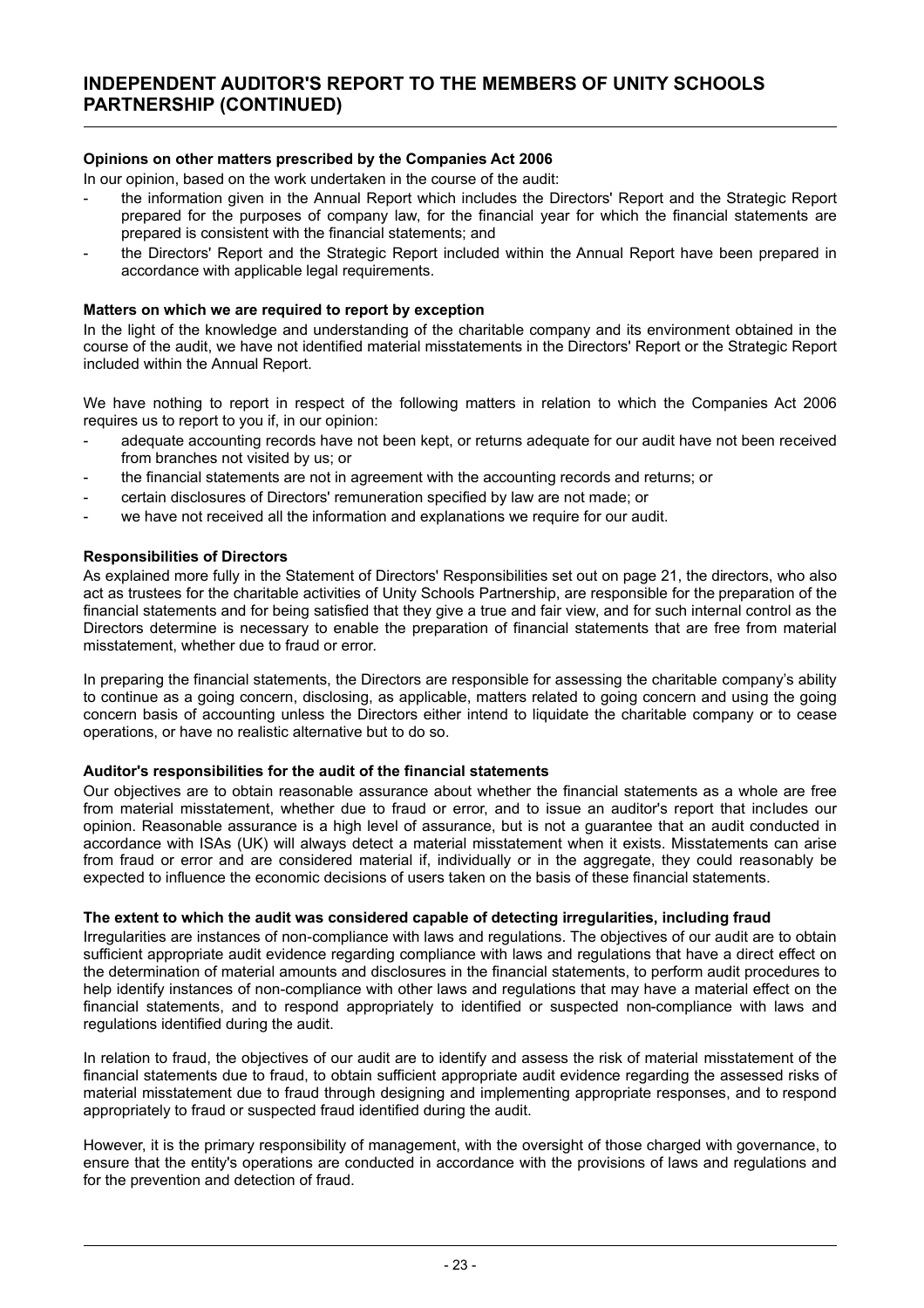In identifying and assessing risks of material misstatement in respect of irregularities, including fraud, the audit engagement team:

- obtained an understanding of the nature of the sector, including the legal and regulatory framework that the charitable company operates in and how the charitable company is complying with the legal and regulatory framework;
- inquired of management, and those charged with governance, about their own identification and assessment of the risks of irregularities, including any known actual, suspected or alleged instances of fraud;
- discussed matters about non-compliance with laws and regulations and how fraud might occur including assessment of how and where the financial statements may be susceptible to fraud.

As a result of these procedures we consider the most significant laws and regulations that have a direct impact on the financial statements are FRS 102, Charities SORP (FRS 102), Companies Act 2006, Education and Skills Funding Agency's Academies Financial Handbook and Annual Accounts Direction. We performed audit procedures to detect non-compliances which may have a material impact on the financial statements which included reviewing the financial statements including the Annual Report.

The most significant laws and regulations that have an indirect impact on the financial statements are those in relation to the Education Inspection Framework under the Education Act 2005 (as amended), Keeping Children Safe in Education under the Education Act 2002, the UK General Data Protection Regulation (UK GDPR) and the Data Protection Act 2018. We performed audit procedures to inquire of management and those charged with governance whether the charitable company is in compliance with these law and regulations and inspected correspondence with regulatory authorities.

The audit engagement team identified the risk of management override of controls as the area where the financial statements were most susceptible to material misstatement due to fraud. Audit procedures performed included but were not limited to testing manual journal entries and other adjustments, evaluating the business rationale in relation to significant, unusual transactions and transactions entered into outside the normal course of business, challenging judgments and estimates.

A further description of our responsibilities for the audit of the financial statements is located on the Financial Reporting Council's website at: http://www.frc.org.uk/auditorsresponsibilities. This description forms part of our auditor's report.

#### **Use of our report**

This report is made solely to the charitable company's members, as a body, in accordance with Chapter 3 of Part 16 of the Companies Act 2006. Our audit work has been undertaken so that we might state to the charitable company's members those matters we are required to state to them in an auditor's report and for no other purpose. To the fullest extent permitted by law, we do not accept or assume responsibility to anyone other than the charitable company and the charitable company's members as a body, for our audit work, for this report, or for the opinions we have formed.

Claire Sutherland (Senior Statutory Auditor) For and on behalf of RSM UK Audit LLP, Statutory Auditor Chartered Accountants Blenheim House Newmarket Road Bury St Edmunds Suffolk, IP33 3SB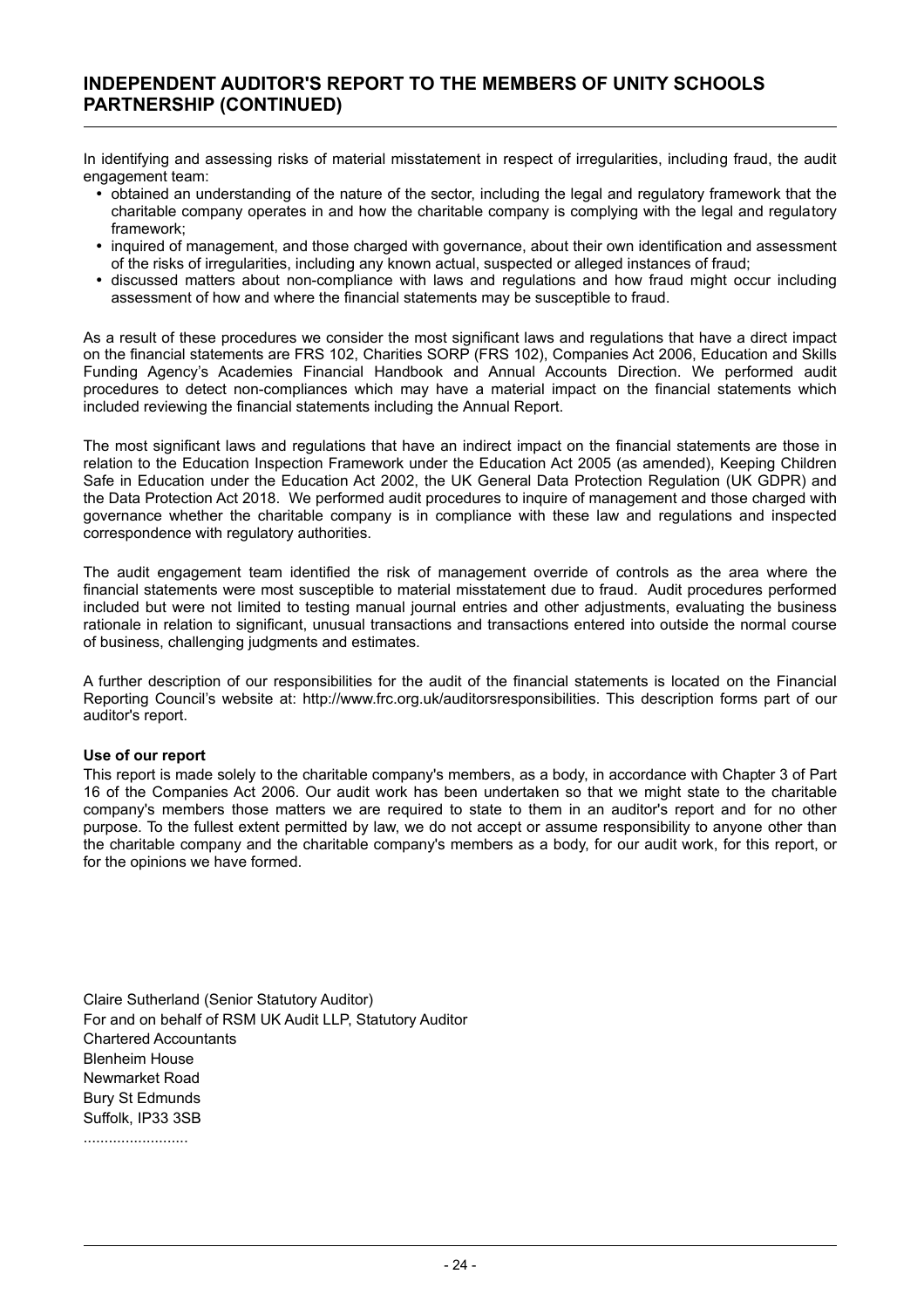### **STATEMENT OF FINANCIAL ACTIVITIES INCLUDING INCOME AND EXPENDITURE ACCOUNT**

### **FOR THE YEAR ENDED 31 AUGUST 2021**

|                                                                                                 |                | <b>Unrestricted</b><br><b>Funds</b> | <b>Restricted</b><br><b>Funds</b> | <b>Restricted</b><br><b>General Fixed Asset</b><br><b>Funds</b> | <b>Total</b><br>2021 | <b>Total</b><br>2020 |
|-------------------------------------------------------------------------------------------------|----------------|-------------------------------------|-----------------------------------|-----------------------------------------------------------------|----------------------|----------------------|
|                                                                                                 | <b>Notes</b>   | £000                                | £000                              | £000                                                            | £000                 | £000                 |
| Income and endowments from:<br>Donations and capital grants<br>Donations - transfer of existing | 4              | 235                                 | 30                                | 9,610                                                           | 9,875                | 11,892               |
| academy into the trust<br>Charitable activities:                                                |                |                                     |                                   |                                                                 |                      | 53,407               |
| - Funding for educational operations                                                            | 5              | 2,360                               | 81,905                            |                                                                 | 84,265               | 69,129               |
| - Funding for teaching school                                                                   | 32             |                                     | 80                                |                                                                 | 80                   | 251                  |
| Other trading activities                                                                        | 6              | 1,576                               | 32                                |                                                                 | 1,608                | 1,026                |
| Investments                                                                                     | $\overline{7}$ | 2                                   |                                   |                                                                 | 2                    | 9                    |
| <b>Total</b>                                                                                    |                | 4,173                               | 82,047                            | 9,610                                                           | 95,830               | 135,714              |
| <b>Expenditure on:</b>                                                                          |                |                                     |                                   |                                                                 |                      |                      |
| Raising funds<br>Charitable activities:                                                         | 8              | 602                                 | 1                                 |                                                                 | 603                  | 163                  |
| - Educational operations                                                                        | 9              | 2,354                               | 84,240                            | 6,522                                                           | 93,116               | 78,180               |
| - Teaching School                                                                               | 32             |                                     | 80                                |                                                                 | 80                   | 404                  |
| Charitable expenditure - transfer of<br>existing academy into the trust                         | 33             |                                     | 16                                | (2)                                                             | 14                   |                      |
| <b>Total</b>                                                                                    | 8              | 2,956                               | 84,337                            | 6,520                                                           | 93,813               | 78,747               |
| Net income/(expenditure)                                                                        |                | 1,217                               | (2,290)                           | 3,090                                                           | 2,017                | 56,967               |
| Transfers between funds                                                                         | 21             | (1,089)                             | 814                               | 275                                                             |                      |                      |
| Other recognised gains/(losses)<br>Actuarial losses on defined benefit                          |                |                                     |                                   |                                                                 |                      |                      |
| obligations                                                                                     | 28             |                                     | (9, 124)                          |                                                                 | (9, 124)             | (3, 420)             |
| Net movement in funds                                                                           |                | 128                                 | (10,600)                          | 3,365                                                           | (7, 107)             | 53,547               |
| <b>Reconciliation of funds</b><br>Total funds brought forward                                   |                | 2,685                               | (31,038)                          | 249,846                                                         | 221,493              | 167,946              |
|                                                                                                 |                |                                     |                                   |                                                                 |                      |                      |
| Total funds carried forward                                                                     |                | 2,813                               | (41, 638)                         | 253,211                                                         | 214,386              | 221,493              |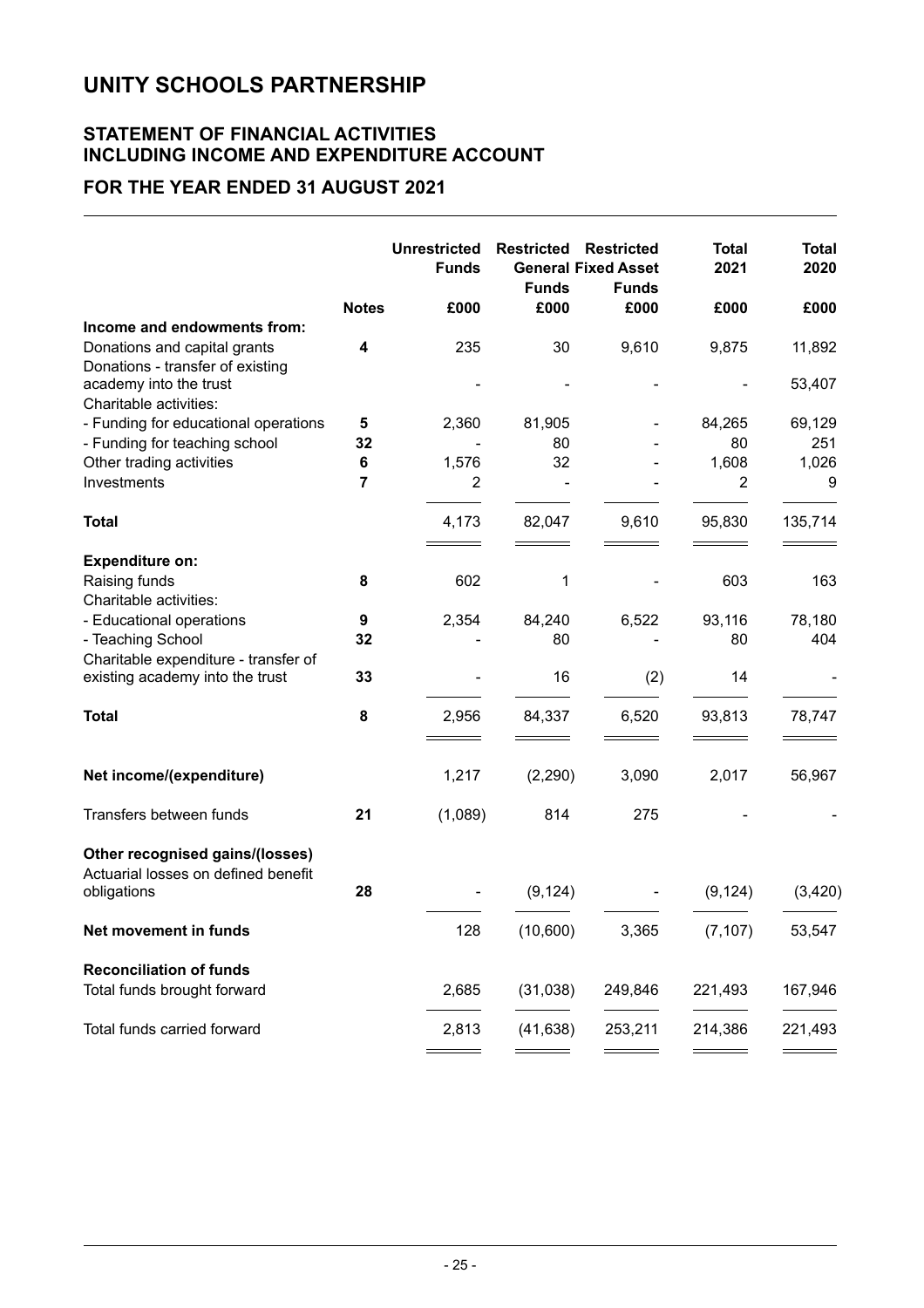### **BALANCE SHEET**

### **AS AT 31 AUGUST 2021**

|                                                   |              | 2021     |                  | 2020     |           |
|---------------------------------------------------|--------------|----------|------------------|----------|-----------|
|                                                   | <b>Notes</b> | £000     | £000             | £000     | £000      |
| <b>Fixed assets</b>                               |              |          |                  |          |           |
| Intangible assets                                 | 14           |          | 132              |          | 126       |
| Tangible assets                                   | 15           |          | 251,376          |          | 249,099   |
|                                                   |              |          | 251,508          |          | 249,225   |
| <b>Current assets</b>                             |              |          |                  |          |           |
| <b>Stocks</b>                                     | 16           | 34       |                  | 31       |           |
| <b>Debtors</b>                                    | 17           | 4,844    |                  | 3,472    |           |
| Cash at bank and in hand                          |              | 9,602    |                  | 7,017    |           |
|                                                   |              | 14,480   |                  | 10,520   |           |
| <b>Current liabilities</b>                        |              |          |                  |          |           |
| Creditors: amounts falling due within one<br>year | 18           | (7, 914) |                  | (7, 834) |           |
|                                                   |              |          |                  |          |           |
| <b>Net current assets</b>                         |              |          | 6,566            |          | 2,686     |
| <b>Total assets less current liabilities</b>      |              |          | 258,074          |          | 251,911   |
| Creditors: amounts falling due after more         |              |          |                  |          |           |
| than one year                                     | 19           |          | (163)            |          | (235)     |
| Net assets before defined benefit pension         |              |          |                  |          |           |
| scheme liability                                  |              |          | 257,911          |          | 251,676   |
| Defined benefit pension scheme liability          | 28           |          | (43, 525)        |          | (30, 183) |
|                                                   |              |          |                  |          |           |
| <b>Total net assets</b>                           |              |          | 214,386<br>_____ |          | 221,493   |
| <b>Funds of the Trust:</b>                        |              |          |                  |          |           |
| <b>Restricted funds</b>                           | 21           |          |                  |          |           |
| - Restricted fixed asset funds                    |              |          | 253,211          |          | 249,846   |
| - Restricted income funds                         |              |          | 1,887            |          | (855)     |
| - Pension reserve                                 |              |          | (43, 525)        |          | (30, 183) |
|                                                   |              |          |                  |          |           |
| <b>Total restricted funds</b>                     |              |          | 211,573          |          | 218,808   |
| <b>Unrestricted income funds</b>                  | 21           |          | 2,813            |          | 2,685     |
| <b>Total funds</b>                                |              |          | 214,386          |          | 221,493   |
|                                                   |              |          |                  |          |           |

The financial statements on pages 25 to 60 were approved by the Trust Board and authorised for issue on 14 December 2021 and are signed on their behalf by:

Christine Quinn **Tim Coulson Chair of Trust Board Chair Chair School Accounting officer**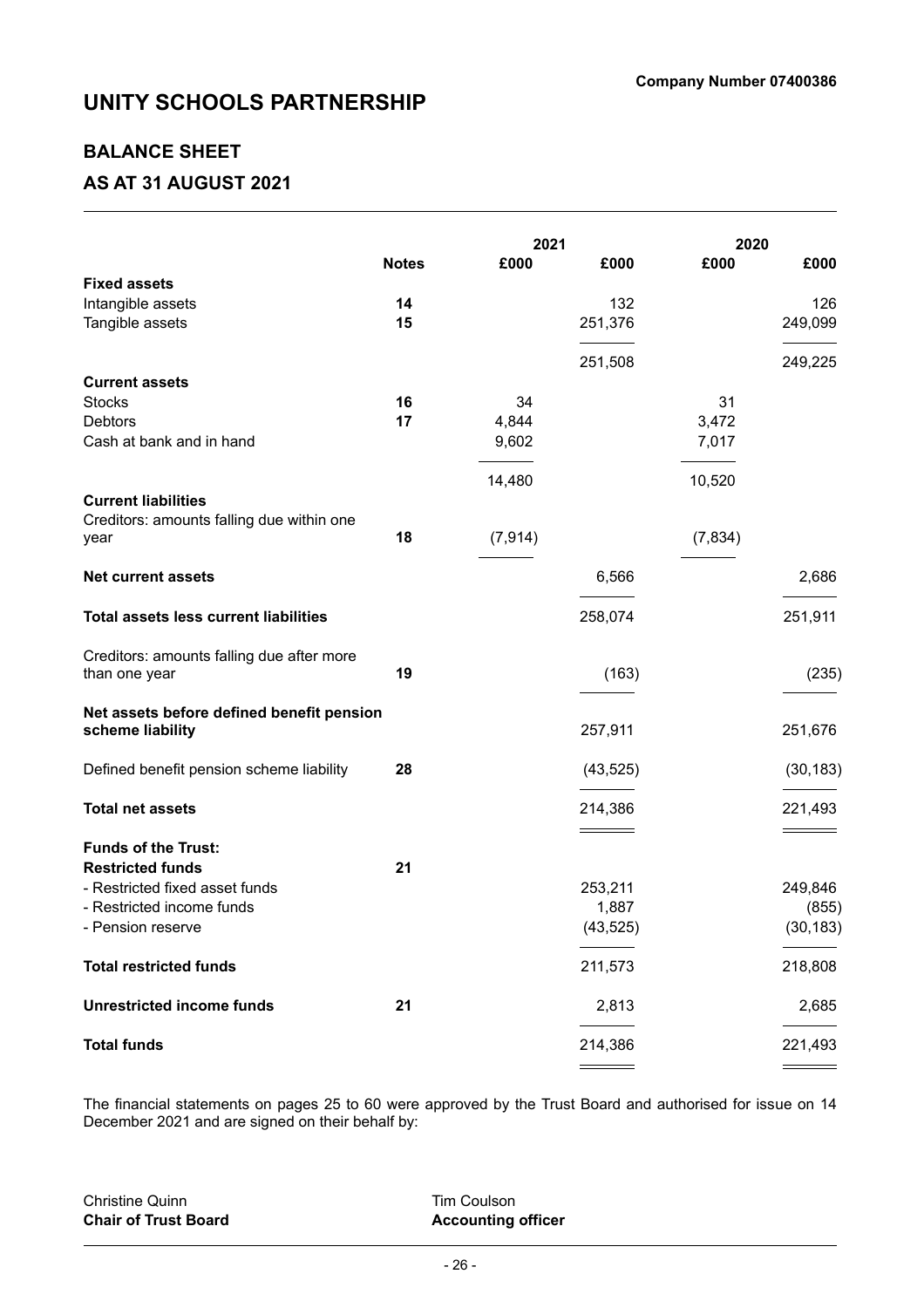# **STATEMENT OF CASH FLOWS**

### **FOR THE YEAR ENDED 31 AUGUST 2021**

|                                                                                                                                                                                                                                                                                                                                                         |              | 2021                                  |       | 2020                                                |         |
|---------------------------------------------------------------------------------------------------------------------------------------------------------------------------------------------------------------------------------------------------------------------------------------------------------------------------------------------------------|--------------|---------------------------------------|-------|-----------------------------------------------------|---------|
|                                                                                                                                                                                                                                                                                                                                                         | <b>Notes</b> | £000                                  | £000  | £000                                                | £000    |
| Cash flows from operating activities<br>Net cash provided by operating activities                                                                                                                                                                                                                                                                       | 25           |                                       | 1,803 |                                                     | 3,675   |
| <b>Cash flows from investing activities</b><br>Cash funds transferred from academies joining the<br>academy trust<br>Interest received<br>Capital grants from DfE Group<br>Capital funding received from sponsors and others<br>Purchase of intangible fixed assets<br>Purchase of tangible fixed assets<br>Proceeds from sale of tangible fixed assets |              | 2<br>3,753<br>1,172<br>(2)<br>(4,077) |       | 1,052<br>9<br>2,524<br>204<br>(24)<br>(5,043)<br>23 |         |
| Net cash provided by/(used in) investing activities                                                                                                                                                                                                                                                                                                     |              |                                       | 848   |                                                     | (1,255) |
| <b>Cash flows from financing activities</b><br>Repayment of other loan<br>Net cash used in financing activities                                                                                                                                                                                                                                         |              | (66)                                  | (66)  | (59)                                                | (59)    |
| Net increase in cash and cash equivalents in the<br>reporting period                                                                                                                                                                                                                                                                                    |              |                                       | 2,585 |                                                     | 2,361   |
| Cash and cash equivalents at beginning of the year                                                                                                                                                                                                                                                                                                      |              |                                       | 7,017 |                                                     | 4,656   |
| Cash and cash equivalents at end of the year                                                                                                                                                                                                                                                                                                            |              |                                       | 9,602 |                                                     | 7,017   |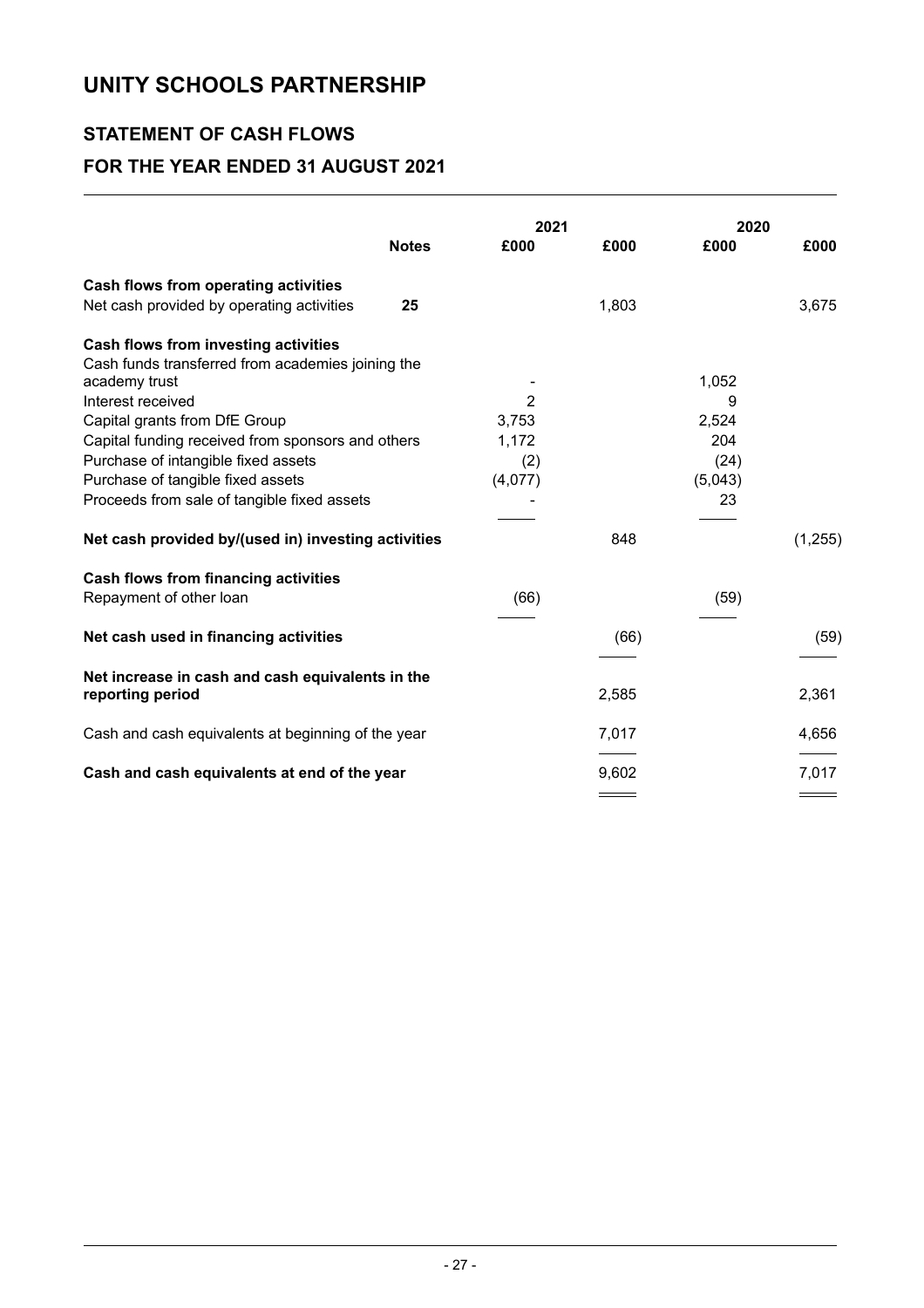## **NOTES TO THE FINANCIAL STATEMENTS FOR THE YEAR ENDED 31 AUGUST 2021**

#### **1 Accounting policies**

#### **General information**

Unity Schools Partnership is a charitable company (the Trust). The address of its principal place of business is given on page 1 and the nature of its operations are set out in the Directors' Report.

A summary of the principal accounting policies adopted (which have been applied consistently), judgements and key sources of estimation uncertainty, is set out below.

#### **Basis of preparation**

The financial statements of the Trust have been prepared under the historical cost convention in accordance with the Financial Reporting Standard Applicable in the UK and Republic of Ireland (FRS 102), the Accounting and Reporting by Charities: Statement of Recommended Practice applicable to charities preparing their financial statements in accordance with the Financial Reporting Standard applicable in the UK and Republic of Ireland (FRS 102) (Charities SORP (FRS 102)), the Academies Accounts Direction 2020 to 2021 issued by the ESFA, the Charities Act 2011 and the Companies Act 2006. The Trust is a public benefit entity under FRS 102 and has therefore applied the relevant public benefit requirements of FRS 102.

The financial statements are presented in sterling which is also the functional currency of the Trust.

Monetary amounts in these financial statements are rounded to the nearest whole £1,000, except where otherwise indicated.

#### **Going concern**

At the time of approving the financial statements, the Directors have a reasonable expectation that the Trust has adequate resources to continue in operational existence for the foreseeable future. Thus, the Directors continue to adopt the going concern basis of accounting in preparing the financial statements.

Following the uncertainty presented by COVID-19, management has reassessed the going concern assumption and confirms that it remains appropriate based on the strong cash and net asset position which enables the Trust to meet its liabilities as they fall due.

The Directors make this assessment in respect of a period of at least one year from the date of authorisation for issue of the financial statements and have concluded that the Trust has adequate resources to continue in operational existence for the foreseeable future and there are no material uncertainties about the Trust's ability to continue as a going concern. Thus they continue to adopt the going concern basis of accounting in preparing the financial statements.

#### **Income**

All income is recognised when the Trust has entitlement to the funds, the receipt is probable and the amount can be measured reliably.

#### **Grants**

Grants are included in the Statement of Financial Activities on a receivable basis. The balance of income received for specific purposes but not expended during the period is shown in the relevant funds on the Balance Sheet. Where income is received in advance of meeting any performance-related conditions there is not unconditional entitlement to the income and its recognition is deferred and included in creditors as deferred income until the performance-related conditions are met. Where entitlement occurs before income is received, the income is accrued.

General Annual Grant is recognised in full in the Statement of Financial Activities in the period for which it is receivable, and any abatement in respect of the period is deducted from income and recognised as a liability.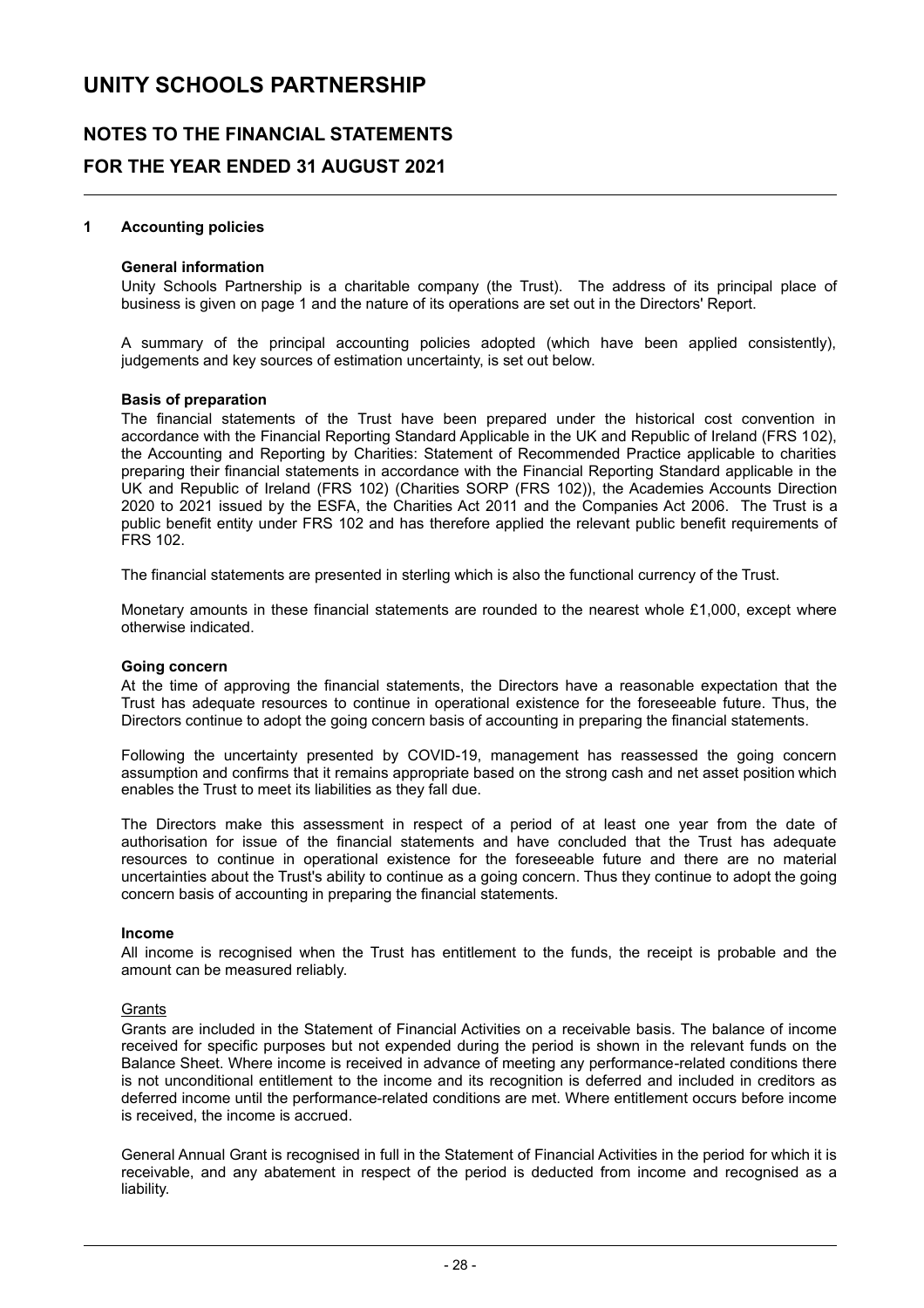# **NOTES TO THE FINANCIAL STATEMENTS (CONTINUED) FOR THE YEAR ENDED 31 AUGUST 2021**

#### **1 Accounting policies (Continued)**

Capital grants are recognised in full when there is an unconditional entitlement to the grant. Unspent amounts of capital grants are reflected in the balance sheet in the restricted fixed asset fund. Capital grants are recognised when there is entitlement, when performance-related conditions have been met, and are not deferred over the life of the asset on which they are expended.

#### Donations

Donations are recognised on a receivable basis (where there are no performance-related conditions) where the receipt is probable and the amount can be reliably measured.

Donated assets are recognised within income when title passes to the Trust, and the value can be reliably measured.

#### Other income

Other income, including the hire of facilities, is recognised at fair value of the consideration received or receivable in the period it is receivable and to the extent the Trust has provided the goods or services.

#### **Expenditure**

Expenditure is recognised once there is a legal or constructive obligation to transfer economic benefit to a third party, it is probable that a transfer of economic benefits will be required in settlement, and the amount of the obligation can be measured reliably.

Expenditure is classified by activity. The costs of each activity are made up of the total of direct costs and shared costs, including support costs involved in undertaking each activity. Direct costs attributable to a single activity are allocated directly to that activity. Shared costs which contribute to more than one activity and support costs which are not attributable to a single activity are apportioned between those activities on a basis consistent with the use of resources. Central staff costs are allocated on the basis of time spent, and depreciation charges are allocated on the portion of the asset's use.

All resources expended are inclusive of irrecoverable VAT.

#### Expenditure on raising funds

This includes all expenditure incurred by the Trust to raise funds for its charitable purposes and includes costs of all fundraising activities events and non-charitable trading.

#### Charitable activities

These are costs incurred on the Trust's educational operations to further its charitable aims for the benefit of the beneficiaries, including support costs and costs relating to the governance of the Trust apportioned to charitable activities.

#### **Intangible fixed assets and amortisation**

Intangible assets costing £1,000 or more are capitalised and recognised when future economic benefits are probable and the cost or value of the asset can be measured reliably. Intangible assets are initially recognised at cost and are subsequently measured at cost net of amortisation and any provision for impairment. Amortisation is provided on intangible fixed assets at rates calculated to write off the cost of each asset on a straight-line basis over its expected useful life, as follows:

Purchased computer software 20%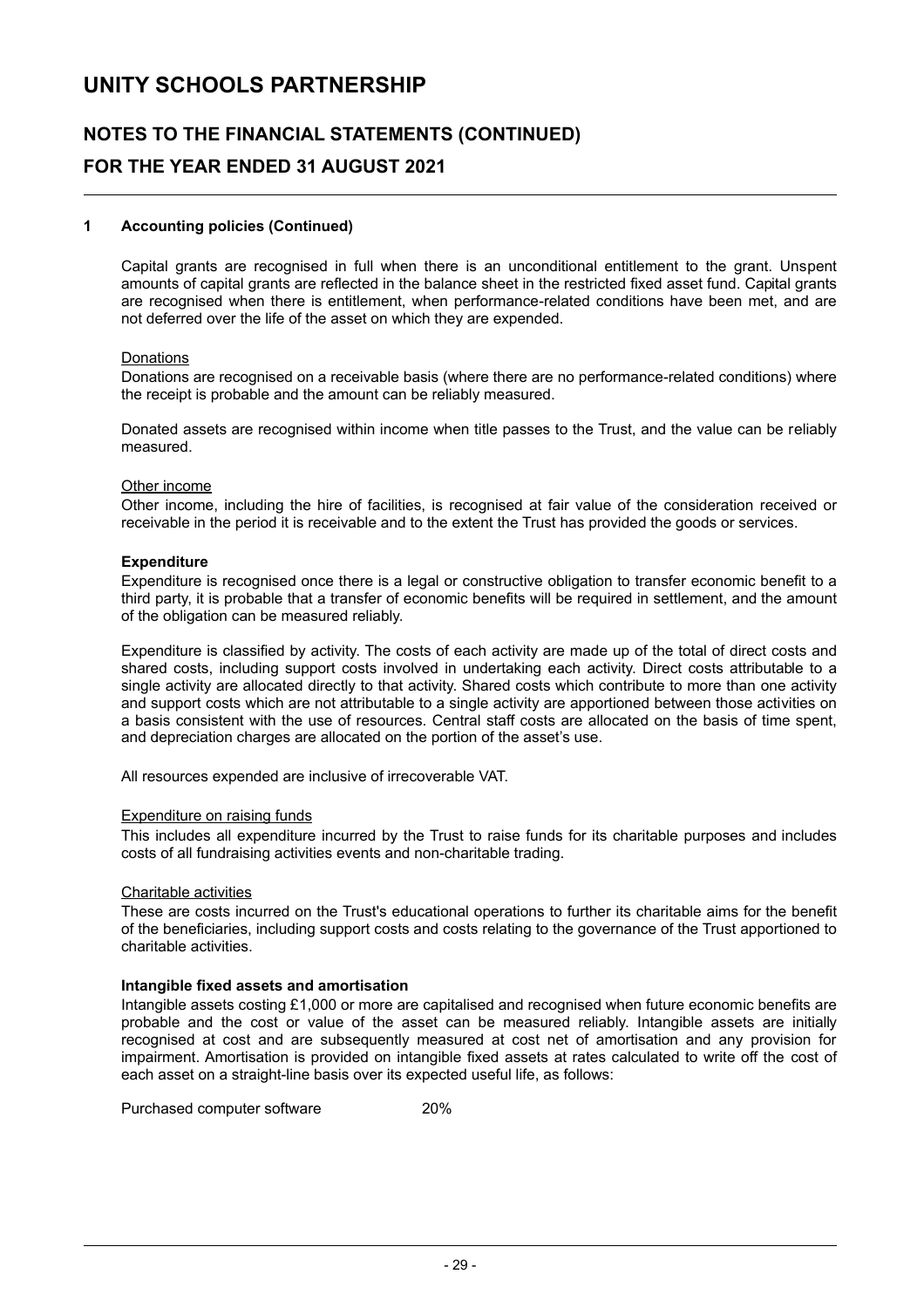### **NOTES TO THE FINANCIAL STATEMENTS (CONTINUED) FOR THE YEAR ENDED 31 AUGUST 2021**

#### **1 Accounting policies (Continued)**

#### **Tangible fixed assets and depreciation**

Assets costing £1,000 or more are capitalised as tangible fixed assets and are carried at cost, net of depreciation and any provision for impairment. Subsequent costs are capitalised only when it is probable that such costs will generate future economic benefits. All other costs of repairs and maintenance are charged to the Statement of Financial Activities as incurred.

Where tangible fixed assets have been acquired with the aid of specific grants, either from the government or from the private sector, they are included in the Balance Sheet at cost and depreciated over their expected useful economic life. Where there are specific conditions attached to the funding that require the continued use of the asset, the related grants are credited to a restricted fixed asset fund in the Statement of Financial Activities and carried forward in the Balance Sheet. Depreciation on the relevant assets is charged directly to the restricted fixed asset fund in the Statement of Financial Activities.

Depreciation is provided on all tangible fixed assets other than freehold land, so as to write off the cost of assets less their residual values on a straight-line basis over their useful lives on the following bases:

| Freehold property                       | 2%         |
|-----------------------------------------|------------|
| Leasehold property                      | 2%         |
| <b>Building improvements</b>            | 10%        |
| Computer equipment                      | <b>20%</b> |
| Fixtures, fittings, plant and machinery | $10 - 20%$ |

Assets in the course of construction are included at cost less any identified impairment loss. Cost includes professional fees and other directly attributable costs that are necessary to bring the property to its operating condition. Depreciation on these assets is not charged until they are brought into use and reclassified to freehold or leasehold land and buildings.

A review for impairment of a fixed asset is carried out if events or changes in circumstances indicate that the carrying value of any fixed asset may not be recoverable. Shortfalls between the carrying value of fixed assets and their recoverable amounts are recognised as impairments. Impairment losses are recognised in the Statement of Financial Activities.

#### **Liabilities**

Liabilities are recognised when there is an obligation at the balance sheet date as a result of a past event, it is probable that a transfer of economic benefit will be required in settlement, and the amount of the settlement can be estimated reliably. Liabilities are recognised at the amount that the Trust anticipates it will pay to settle the debt or the amount it has received as advanced payments for the goods of services it must provide.

#### **Leased assets**

Rentals payable under operating leases are charged on a straight line basis over the period of the lease.

#### **Stock**

Unsold uniforms, textbooks and catering stocks are valued at the lower of cost and estimated selling price less costs to complete and sell.

#### **Financial instruments**

The Trust has adopted Sections 11 and 12 of FRS 102 in full in respect of financial instruments.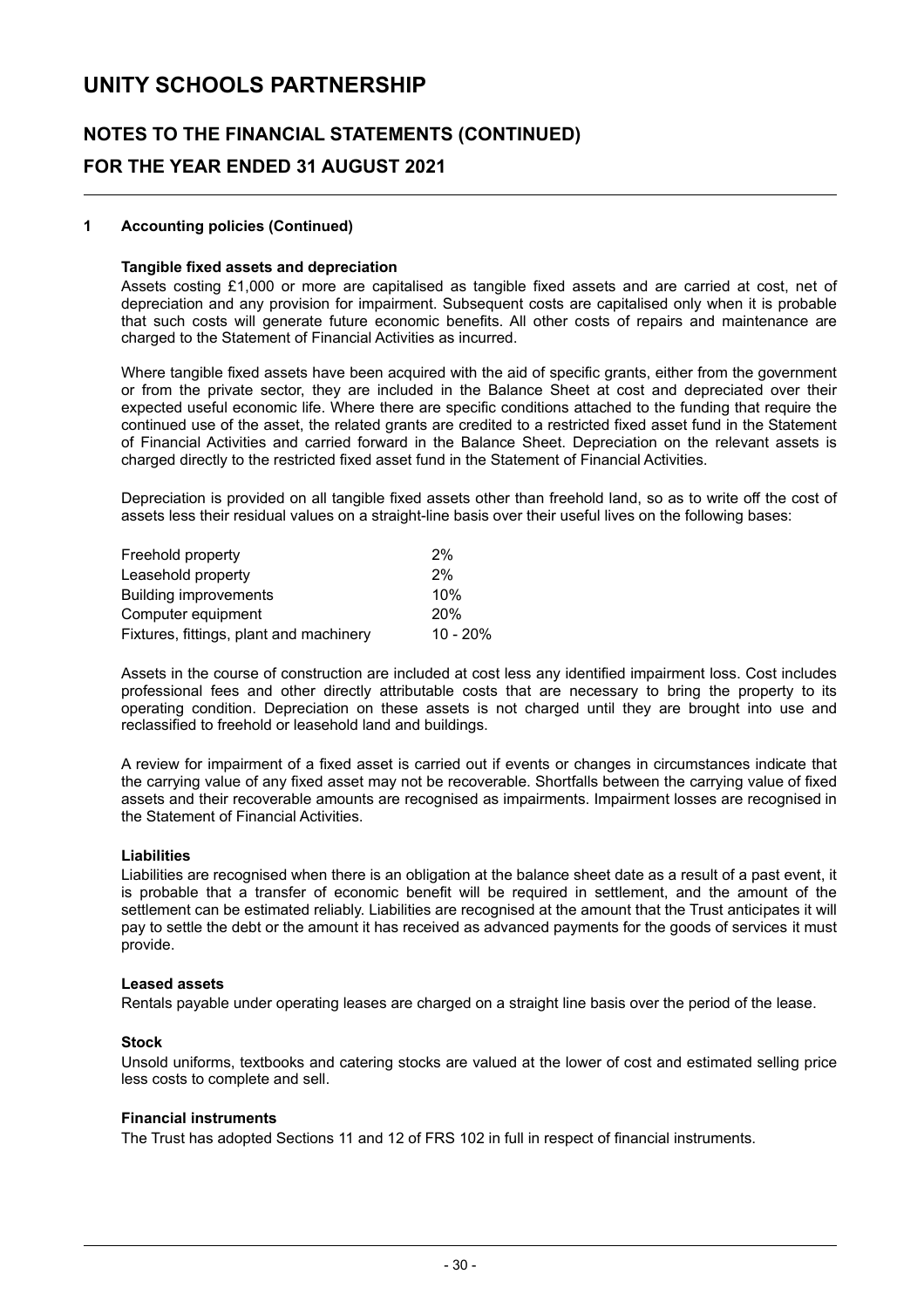# **NOTES TO THE FINANCIAL STATEMENTS (CONTINUED) FOR THE YEAR ENDED 31 AUGUST 2021**

#### **1 Accounting policies (Continued)**

#### Financial assets and liabilities

Financial assets and financial liabilities are recognised when the Trust becomes a party to the contractual provisions of the instrument.

Financial liabilities are classified according to the substance of the financial instrument's contractual obligations, rather than the financial instrument's legal form.

All financial assets and liabilities are initially measured at transaction price (including transaction costs). A financial asset or financial liability that is payable or receivable in one year is measured at the undiscounted amount expected to be received or paid net of impairment.

Financial assets are derecognised only when the contractual rights to the cash flows from the asset expire or are settled, or when the company transfers the financial asset and substantially all the risks and rewards of ownership to another entity, or if some significant risks and rewards of ownership are retained but control of the asset has transferred to another party that is able to sell the asset in its entirety to an unrelated third party.

#### **Taxation**

The Trust is considered to pass the tests set out in Paragraph 1 Schedule 6 of the Finance Act 2010 and therefore it meets the definition of a charitable company for UK corporation tax purposes. Accordingly, the Trust is potentially exempt from taxation in respect of income or capital gains received within categories covered by chapter 3 part 11 of the Corporation Tax Act 2010 or Section 256 of the Taxation of Chargeable Gains Act 1992, to the extent that such income or gains are applied exclusively to charitable purposes.

#### **Pensions benefits**

Retirement benefits to employees of the Trust are provided by the Teachers' Pension Scheme ('TPS') and the Local Government Pension Scheme ('LGPS'), which are multi-employer defined benefit schemes.

The TPS is an unfunded scheme and contributions are calculated so as to spread the cost of pensions over employees' working lives with the Trust in such a way that the pension cost is a substantially level percentage of current and future pensionable payroll. The contributions are determined by the Government Actuary on the basis of quadrennial valuations using a projected unit credit method. The TPS is a multiemployer scheme but there is insufficient information available to use defined benefit accounting. The TPS is therefore treated as a defined contribution scheme for accounting purposes and the contributions are recognised in the period to which they relate. Differences between contributions payable in the year and contributions actually paid are shown as either accruals or prepayments.

The LGPS is a funded multi-employer scheme and the assets are held separately from those of the Trust in separate trustee administered funds. Pension scheme assets are measured at fair value and liabilities are measured on an actuarial basis using the projected unit credit method and discounted at a rate equivalent to the current rate of return on a high quality corporate bond of equivalent term and currency to the liabilities. The actuarial valuations are obtained at least triennially and are updated at each reporting date. The amounts charged to net income are the current service costs and the costs of scheme introductions, benefit changes, settlements and curtailments. They are included as part of staff costs as incurred. Net interest on the net defined benefit liability/asset is also recognised in the Statement of Financial Activities and comprises the interest cost on the defined benefit obligation and interest income on the scheme assets, calculated by multiplying the fair value of the scheme assets at the beginning of the period by the rate used to discount the benefit obligations. The difference between the interest income on the scheme assets and the actual return on the scheme assets is recognised in other recognised gains and losses. Actuarial gains and losses are recognised immediately in other recognised gains and losses.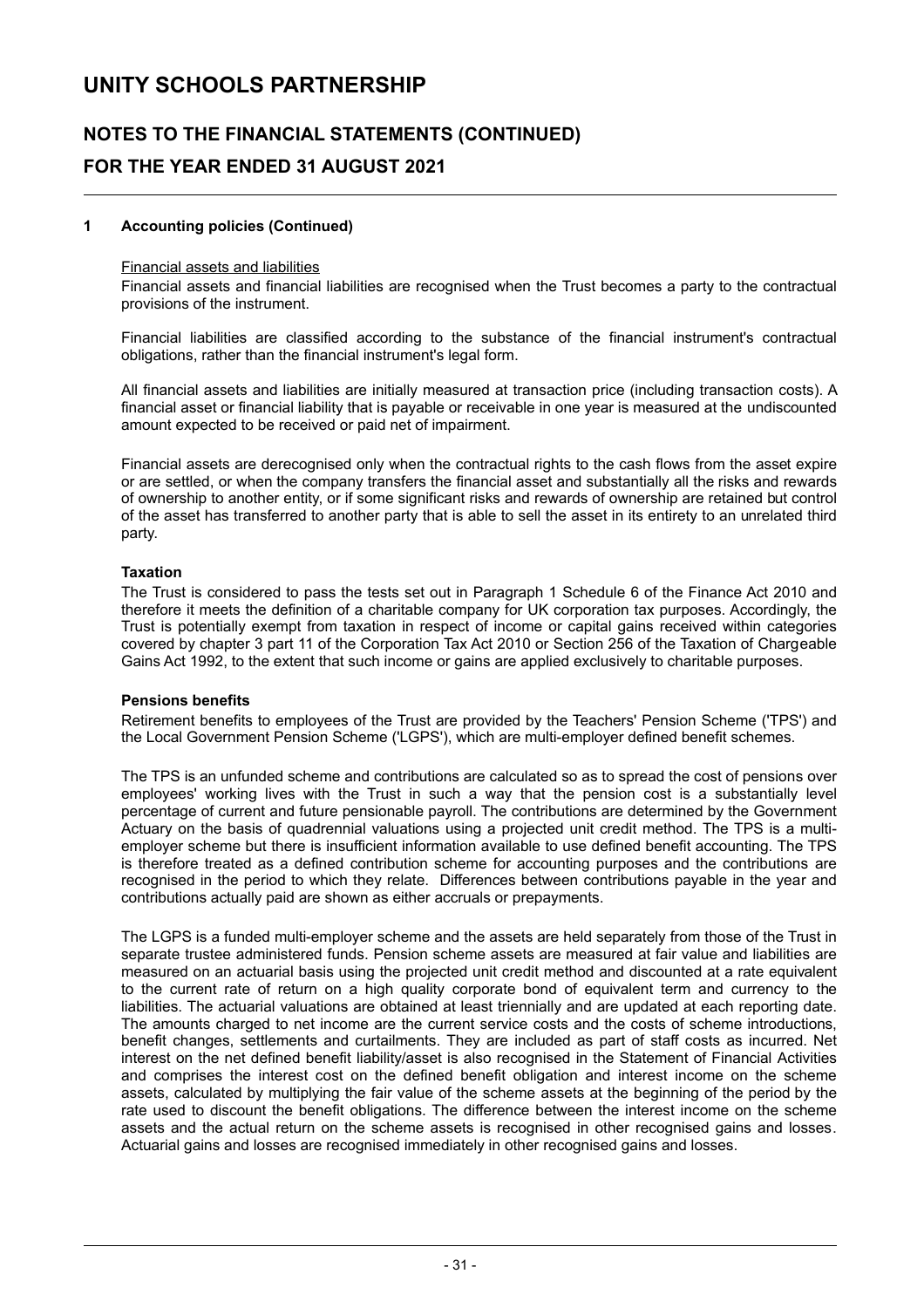## **NOTES TO THE FINANCIAL STATEMENTS (CONTINUED) FOR THE YEAR ENDED 31 AUGUST 2021**

#### **1 Accounting policies (Continued)**

#### **Fund accounting**

Unrestricted income funds represent those resources which may be used towards meeting any of the charitable objects of the Trust at the discretion of the Directors.

Restricted fixed asset funds are resources which are to be applied to specific capital purposes imposed by funders where the asset acquired or created is held for a specific purpose.

Restricted general funds comprise all other restricted funds received with restrictions imposed by the funder/donor and include grants from the DfE Group, as well as other third parties.

#### **Agency arrangements**

The Trust acts as an agent in distributing 16-19 bursary funds from the ESFA. Payments received from the ESFA and subsequent disbursements to students are excluded from the Statement of Financial Activities as the Trust does not have control over the charitable application of the funds. The Trust can use up to 5% of the allocation towards its own administration costs and this is recognised in the Statement of Financial Activities.

The Trust is also acting as an agent to distribute a one-off amount from the Combined Cadet Force Association. These funds are being held on behalf of the cadets and will be drawn down by the cadets from the Trust. These funds have been excluded from the Statement of Financial Activities as the Trust does not have control over the charitable application of the funds.

The funds received and paid and any balances held are disclosed in note 31.

#### **Employee benefits**

The best estimate of the expenditure required to settle an obligation for termination benefits is recognised immediately as an expense when the Trust is demonstrably committed to terminate the employment of an employee or to provide termination benefits.

#### **2 Critical accounting estimates and areas of judgement**

Accounting estimates and judgements are continually evaluated and are based on historical experience and other factors, including expectations of future events that are believed to be reasonable under the circumstances.

#### Critical accounting estimates and assumptions

The Trust makes estimates and assumptions concerning the future. The resulting accounting estimates and assumptions will, by definition, seldom equal the related actual results. The estimates and assumptions that have a significant risk of causing a material adjustment to the carrying amounts of assets and liabilities within the next financial year are discussed below.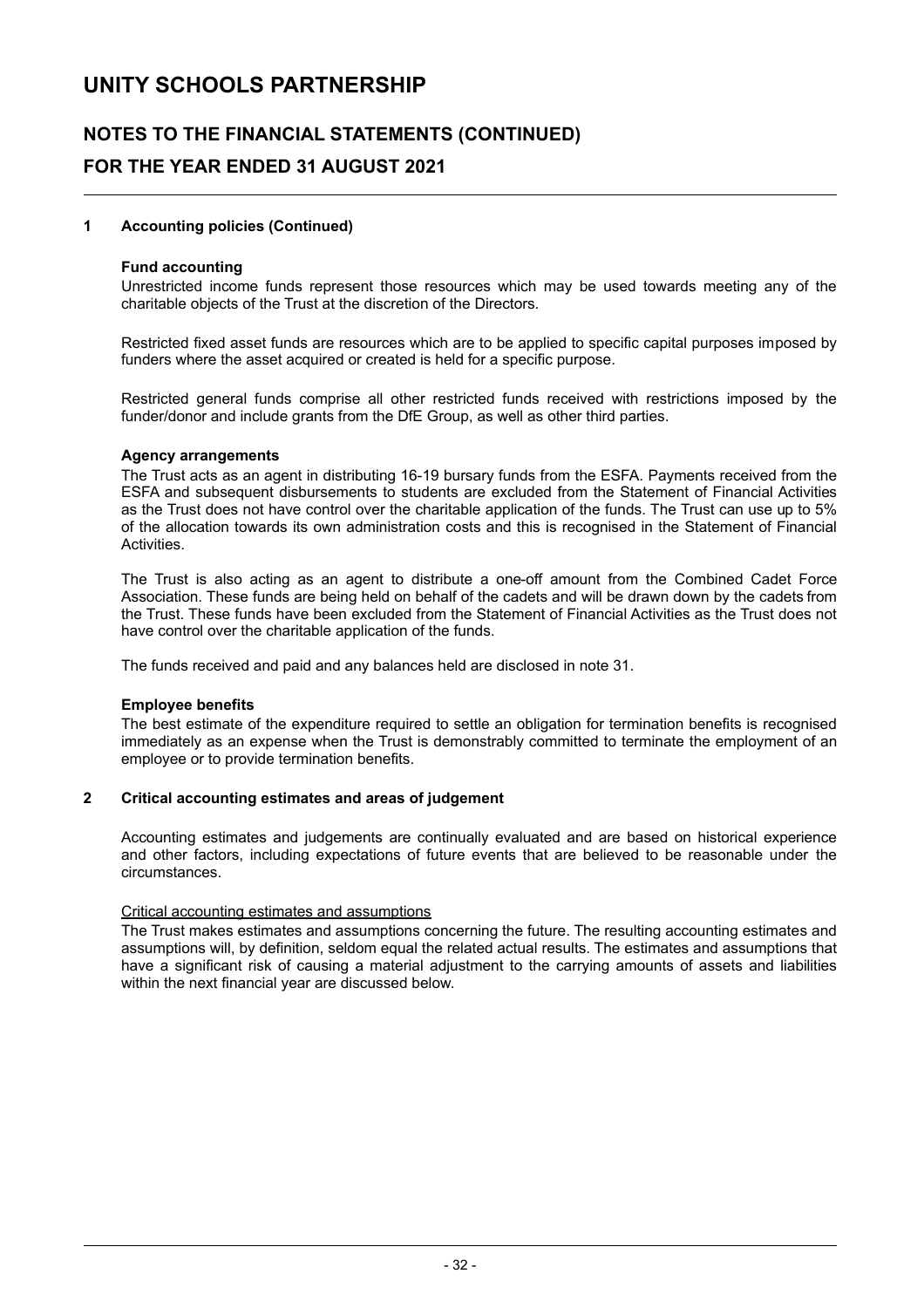# **NOTES TO THE FINANCIAL STATEMENTS (CONTINUED) FOR THE YEAR ENDED 31 AUGUST 2021**

#### **2 Critical accounting estimates and areas of judgement (Continued)**

#### *Local Government Pension Scheme defined benefit liability*

The present value of the Local Government Pension Scheme defined benefit liability depends on a number of factors that are determined on an actuarial basis using a variety of assumptions. The assumptions used in determining the net cost or income for pensions include the discount rate. Any changes in these assumptions, which are disclosed in note 28, will impact the carrying amount of the pension liability. Furthermore a roll forward approach which projects results from the latest full actuarial valuation performed at 31 March 2019 has been used by the actuary in valuing the pensions liability at 31 August 2021. Any differences between the figures derived from the roll forward approach and a full actuarial valuation would impact on the carrying amount of the pension liability.

#### *Church school land and buildings*

On transfer of St Edward's Church of England Academy into the Trust, a value was required to be attributed to the land and buildings occupied by the School, as it was considered that the substance of the arrangements relating to occupation of the site equate to ownership. As no previous valuations had been performed on the site, a Directors' valuation was used, based upon an existing School within the Trust with a comparable PAN, and reflecting the location of the transferring site. Though assumptions have been applied, it is not considered that the resulting value reflected within these financial statements would result in a material difference from the transferring value of the site.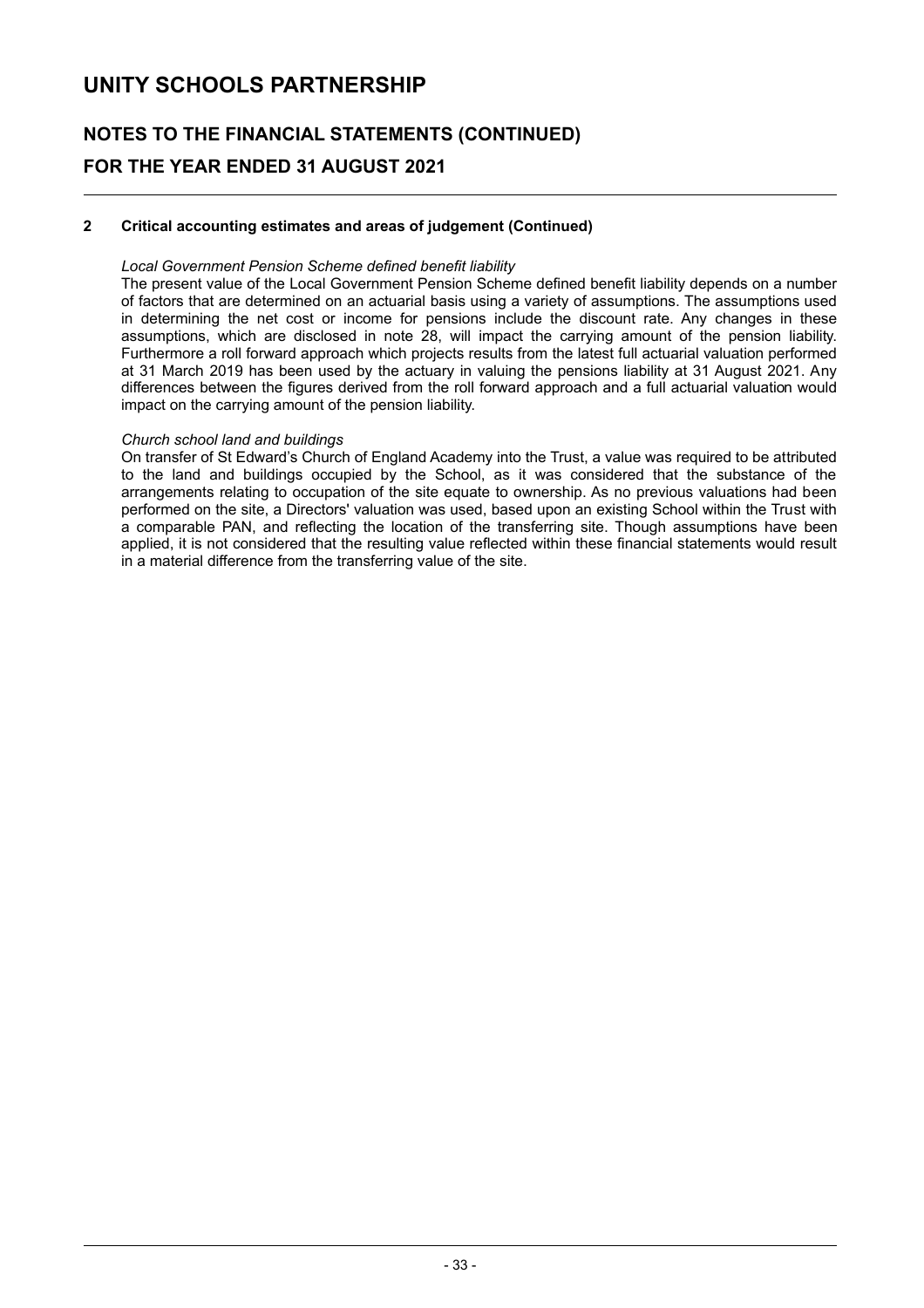# **NOTES TO THE FINANCIAL STATEMENTS (CONTINUED) FOR THE YEAR ENDED 31 AUGUST 2021**

### **3 Statement of financial activities - comparative year information**

| Year ended 31 August 2020                                  | <b>Unrestricted</b><br><b>Funds</b> | <b>Restricted</b><br><b>General</b><br><b>Funds</b> | <b>Restricted</b><br><b>Fixed asset</b><br><b>Funds</b> | <b>Total</b><br>2020 |
|------------------------------------------------------------|-------------------------------------|-----------------------------------------------------|---------------------------------------------------------|----------------------|
|                                                            | £000                                | £000                                                | £000                                                    | £000                 |
| Income and endowments from:                                |                                     |                                                     |                                                         |                      |
| Donations and capital grants                               | 101                                 | 29                                                  | 11,762                                                  | 11,892               |
| Donations - transfer of existing academy into<br>the trust | 142                                 | (4, 913)                                            | 58,178                                                  | 53,407               |
| Charitable activities:                                     |                                     |                                                     |                                                         |                      |
| - Funding for educational operations                       | 2,273                               | 66,856                                              |                                                         | 69,129               |
| - Funding for teaching school                              |                                     | 251                                                 |                                                         | 251                  |
| Other trading activities                                   | 942                                 | 84                                                  |                                                         | 1,026                |
| Investments                                                | 9                                   |                                                     |                                                         | 9                    |
| <b>Total</b>                                               | 3,467                               | 62,307                                              | 69,940                                                  | 135,714              |
| <b>Expenditure on:</b>                                     |                                     |                                                     |                                                         |                      |
| Raising funds                                              | 162                                 | 1                                                   |                                                         | 163                  |
| Charitable activities:                                     |                                     |                                                     |                                                         |                      |
| - Educational operations                                   | 2,237                               | 69,535                                              | 6,408                                                   | 78,180               |
| - Teaching School                                          |                                     | 404                                                 |                                                         | 404                  |
| <b>Total</b>                                               | 2,399                               | 69,940                                              | 6,408                                                   | 78,747               |
| Net income/(expenditure)                                   | 1,068                               | (7,633)                                             | 63,532                                                  | 56,967               |
| Transfers between funds                                    | (598)                               | 194                                                 | 404                                                     |                      |
| Other recognised gains/(losses)                            |                                     |                                                     |                                                         |                      |
| Actuarial losses on defined benefit pension<br>schemes     |                                     | (3,420)                                             |                                                         | (3, 420)             |
| Net movement in funds                                      | 470                                 | (10, 859)                                           | 63,936                                                  | 53,547               |
|                                                            |                                     |                                                     |                                                         |                      |
| Donations and capital grants                               |                                     |                                                     |                                                         |                      |
|                                                            | <b>Unrestricted</b>                 | <b>Restricted</b>                                   | <b>Total</b>                                            | <b>Total</b>         |
|                                                            | funds                               | funds                                               | 2021                                                    | 2020                 |
|                                                            | £000                                | £000                                                | £000                                                    | £000                 |
| Donated fixed assets                                       |                                     | 4,685                                               | 4,685                                                   | 9,034                |
| Capital grants                                             |                                     | 3,990                                               | 3,990                                                   | 2,706                |
| Other donations                                            | 235                                 | 965                                                 | 1,200                                                   | 152                  |
|                                                            | 235                                 | 9,640                                               | 9,875                                                   | 11,892               |
|                                                            |                                     |                                                     |                                                         |                      |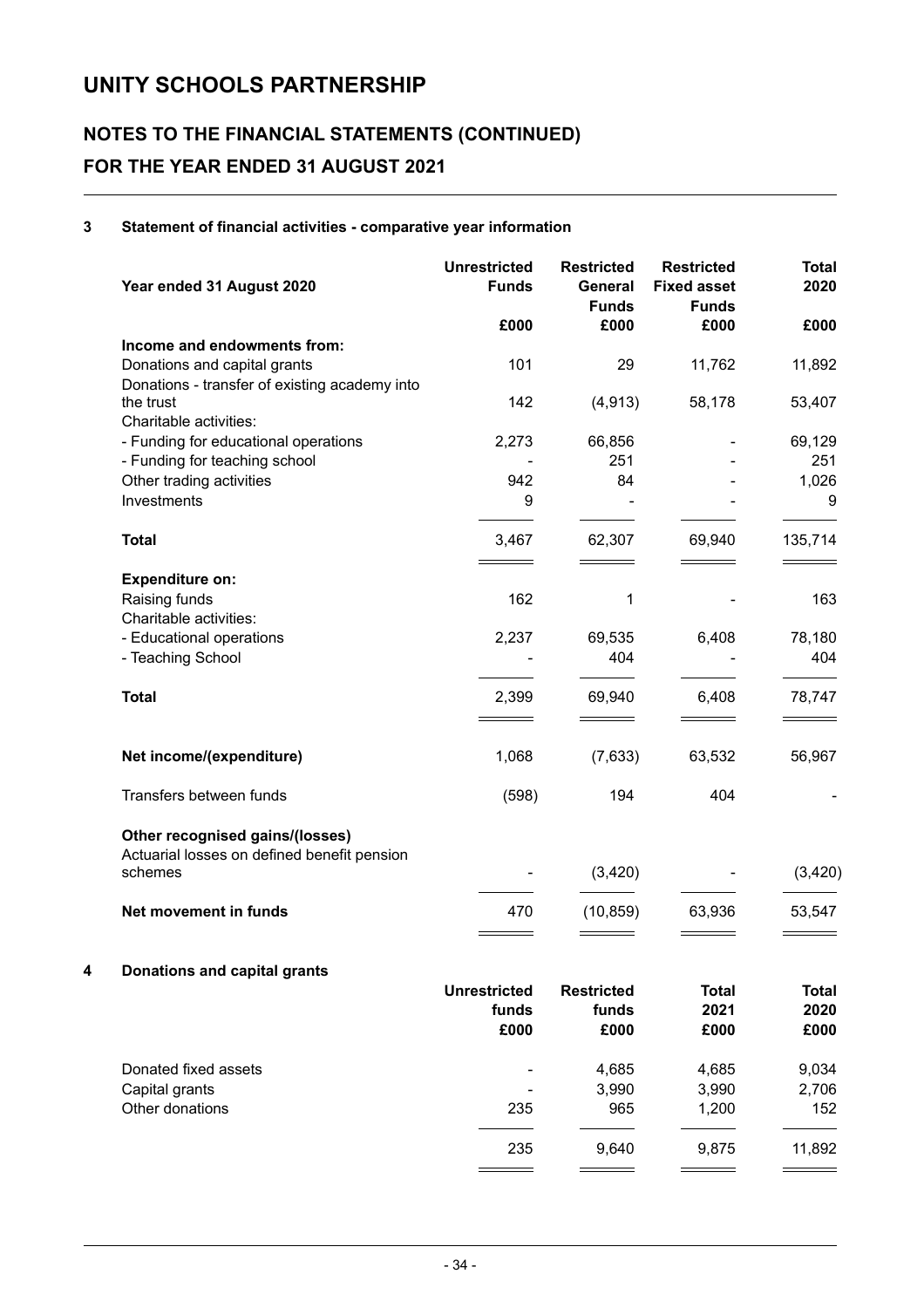# **NOTES TO THE FINANCIAL STATEMENTS (CONTINUED) FOR THE YEAR ENDED 31 AUGUST 2021**

### **5 Funding for the Trust's educational operations**

|                                                        | <b>Unrestricted</b><br>funds<br>£000 | <b>Restricted</b><br>funds<br>£000 | <b>Total</b><br>2021<br>£000 | <b>Total</b><br>2020<br>£000        |
|--------------------------------------------------------|--------------------------------------|------------------------------------|------------------------------|-------------------------------------|
| DfE / ESFA grants                                      |                                      |                                    |                              |                                     |
| General annual grant (GAG)<br>Other DfE / ESFA grants: |                                      | 65,300                             | 65,300                       | 54,386                              |
| - Universal infant free school meals                   |                                      | 682                                | 682                          | 657                                 |
| - Pupil premium                                        |                                      | 3,292                              | 3,292                        | 2,862                               |
| - Start up grants                                      |                                      | 25                                 | 25                           | 160                                 |
| - Teachers' pay and teachers pension grants            |                                      | 3,145                              | 3,145                        | 2,671                               |
| - Others                                               |                                      | 790                                | 790                          | 766                                 |
|                                                        |                                      | 73,234                             | 73,234                       | 61,502                              |
|                                                        |                                      |                                    |                              |                                     |
| Other government grants<br>Local authority grants      |                                      | 6,864                              | 6,864                        | 5,300                               |
|                                                        |                                      | $\equiv$ $\equiv$ $\equiv$         |                              |                                     |
| COVID-19 additional funding (DfE / ESFA)               |                                      |                                    |                              |                                     |
| Catch-up premium                                       |                                      | 1,059                              | 1,059                        |                                     |
| Other DFE / ESFA COVID-19 funding                      |                                      | 516                                | 516                          | 57                                  |
|                                                        |                                      | 1,575                              | 1,575                        | 57                                  |
|                                                        |                                      |                                    |                              |                                     |
| COVID-19 additional funding (non-DfE /<br>ESFA)        |                                      |                                    |                              |                                     |
| Coronavirus job retention scheme grant                 | 33                                   |                                    | 33                           | 58                                  |
| Other non-DFE / ESFA COVID-19 funding                  | 406                                  |                                    | 406                          |                                     |
|                                                        | 439                                  |                                    | 439                          | 58                                  |
|                                                        |                                      |                                    |                              |                                     |
| <b>Teaching School</b>                                 |                                      | 80                                 | 80                           | 251                                 |
| Other incoming resources                               | 1,921                                | 232                                | 2,153                        | 2,212                               |
|                                                        | 1,921<br>____                        | 312<br>____                        | 2,233<br>$\qquad \qquad =$   | 2,463<br>$\equiv$ $\equiv$ $\equiv$ |
|                                                        | 2,360                                | 81,985                             | 84,345                       | 69,380                              |
|                                                        |                                      |                                    |                              |                                     |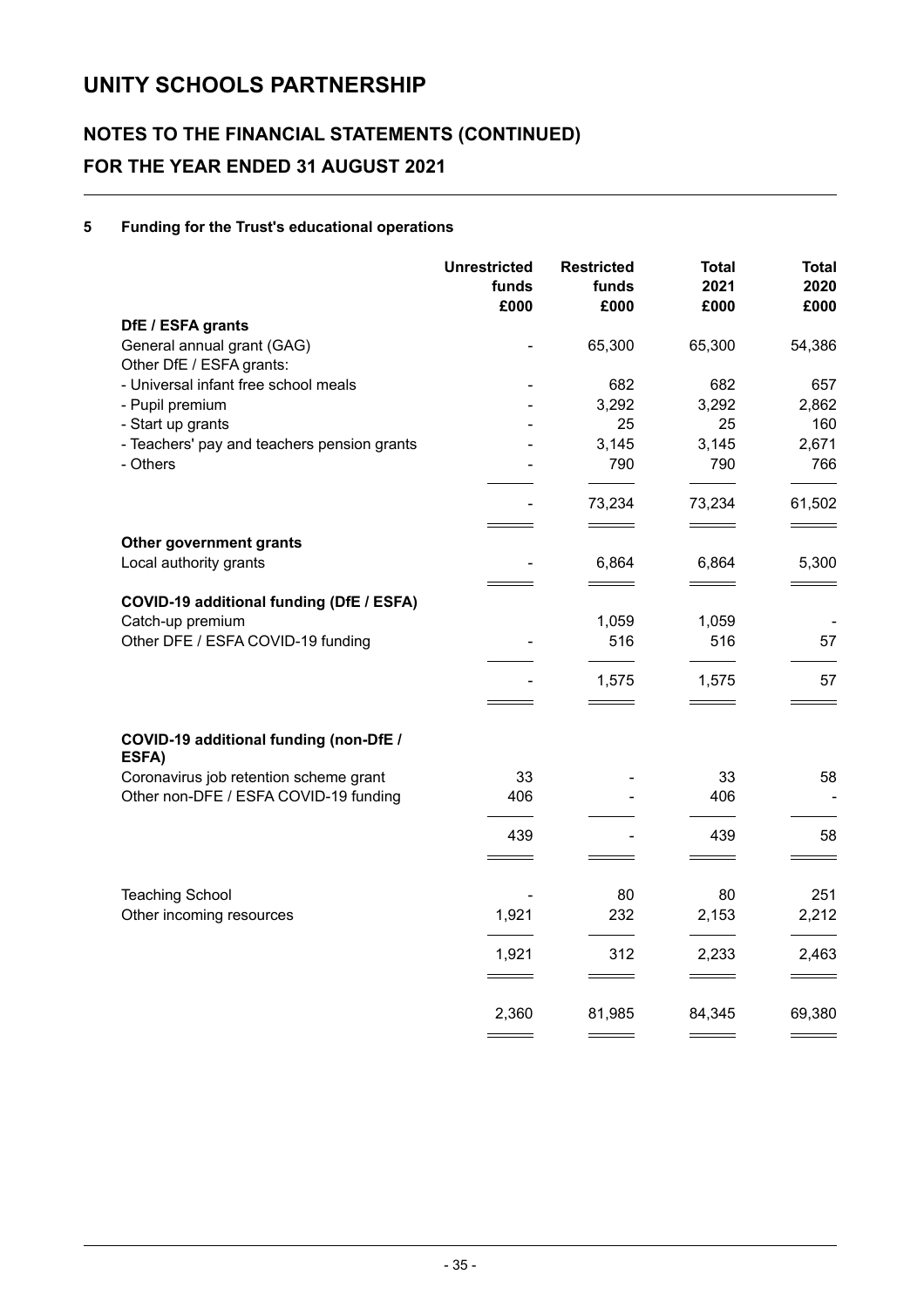# **NOTES TO THE FINANCIAL STATEMENTS (CONTINUED) FOR THE YEAR ENDED 31 AUGUST 2021**

#### **5 Funding for the Trust's educational operations (Continued)**

Following the reclassification in the Academies Accounts Direction 2020/21 of some grants received from the Department for Education (DfE) and ESFA, the Trust's funding for Universal Infant Free School Meals and Pupil Premium is no longer reported within the Other DfE/ESFA grants/Other DfE group grants line item, but as separate lines under the Other DfE/ESFA grants heading. The prior year numbers have been reclassified.

The Trust has been eligible to claim additional funding in year from government support schemes in response to the coronavirus outbreak. The funding received is shown above under COVID-19 additional funding.

The funding received for coronavirus exceptional support covers £523k (2020: £57k) of additional cleaning services and materials and supplies directly related to the protection of staff and children. These costs are included in notes 8 and 10 below as appropriate.

The academy received £1,059k of funding for catch-up premium and costs incurred in respect of this funding totalled £657k, with £402k remaining to be spent in 2021/22.

The Academy Trust furloughed 29 (2020: 19) of its staff under the government's Coronavirus Job Retention Scheme, predominantly in roles within catering, lettings, sports facilities and private nurseries. The funding received of £33k (2020: £58k) relates to staff costs incurred during the year.

#### **6 Other trading activities**

|                                   | <b>Unrestricted</b><br>funds<br>£000 | <b>Restricted</b><br>funds<br>£000 | <b>Total</b><br>2021<br>£000 | <b>Total</b><br>2020<br>£000 |
|-----------------------------------|--------------------------------------|------------------------------------|------------------------------|------------------------------|
| Hire of facilities                | 224                                  |                                    | 224                          | 301                          |
| Tutoring income                   | 407                                  |                                    | 407                          |                              |
| CUSP income                       | 209                                  |                                    | 209                          |                              |
| Sale of goods                     | 52                                   |                                    | 52                           | 44                           |
| Other income                      | 684                                  | 32                                 | 716                          | 681                          |
|                                   | 1,576                                | 32                                 | 1,608                        | 1,026                        |
|                                   |                                      |                                    |                              |                              |
| 7<br><b>Investment income</b>     |                                      |                                    |                              |                              |
|                                   | <b>Unrestricted</b>                  | <b>Restricted</b>                  | <b>Total</b>                 | <b>Total</b>                 |
|                                   | funds                                | funds                              | 2021                         | 2020                         |
|                                   | £000                                 | £000                               | £000                         | £000                         |
| Interest from short term deposits | $\overline{2}$                       |                                    | $\overline{2}$               | 9                            |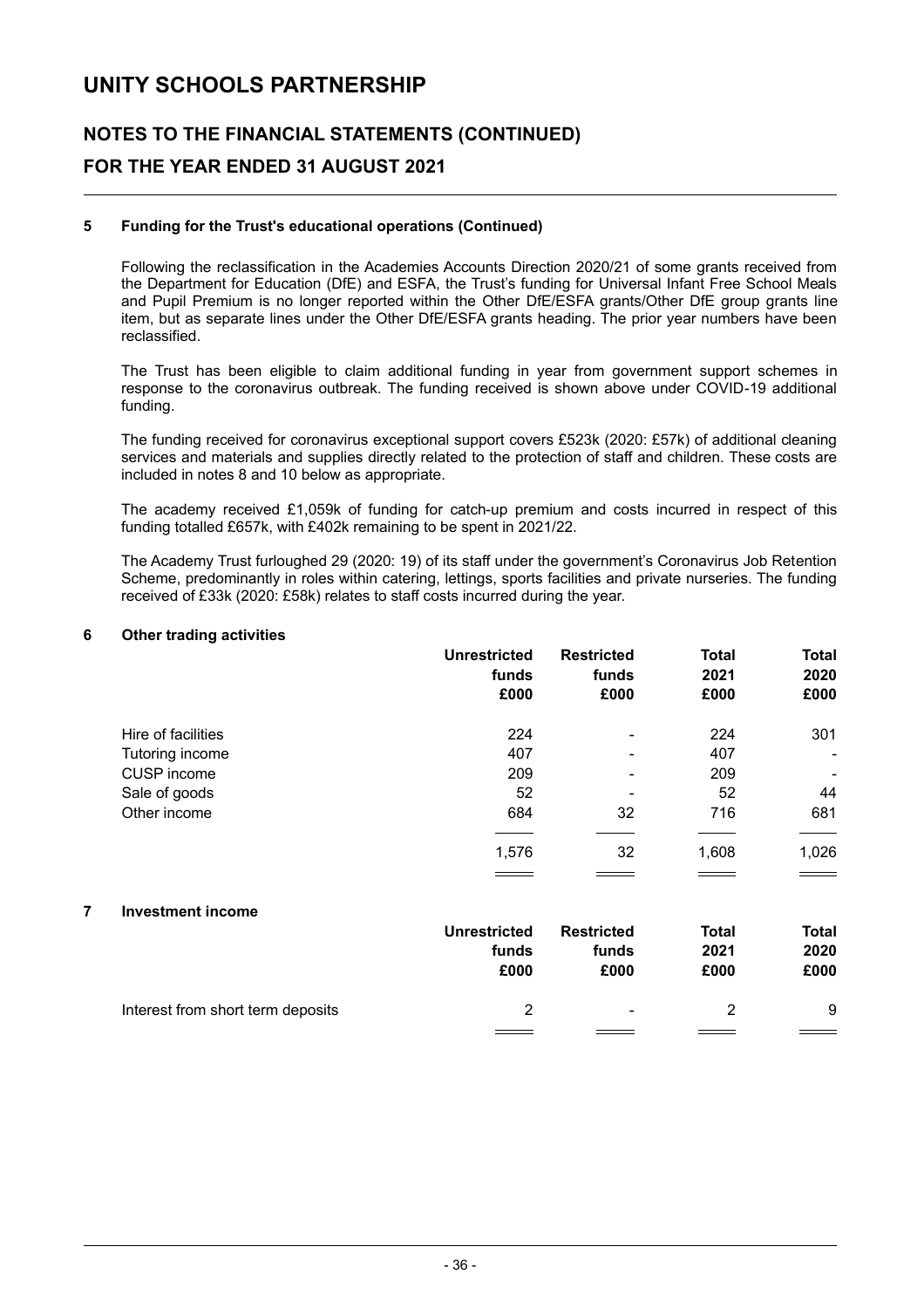# **NOTES TO THE FINANCIAL STATEMENTS (CONTINUED) FOR THE YEAR ENDED 31 AUGUST 2021**

### **8 Expenditure**

|                                                                        |                    | <b>Non Pay Expenditure</b> |              | <b>Total</b> | <b>Total</b> |
|------------------------------------------------------------------------|--------------------|----------------------------|--------------|--------------|--------------|
|                                                                        | <b>Staff costs</b> | <b>Premises</b>            | <b>Other</b> | 2021         | 2020         |
|                                                                        | £000               | £000                       | £000         | £000         | £000         |
| Expenditure on raising funds                                           |                    |                            |              |              |              |
| - Direct costs                                                         | 247                |                            | 356          | 603          | 163          |
| Academy's educational operations                                       |                    |                            |              |              |              |
| - Direct costs                                                         | 57,156             | 6,522                      | 4,837        | 68,515       | 56,454       |
| - Allocated support costs                                              | 13,838             | 6,304                      | 4,459        | 24,601       | 21,726       |
| <b>Teaching School</b>                                                 |                    |                            |              |              |              |
| - Direct costs                                                         | 52                 |                            | 13           | 65           | 219          |
| - Allocated support costs                                              | 11                 |                            | 4            | 15           | 185          |
| Charitable expenditure -                                               |                    |                            |              |              |              |
| transfer of existing academy                                           |                    |                            |              |              |              |
| into the trust                                                         |                    |                            | 14           | 14           |              |
|                                                                        | 71,304             | 12,826                     | 9,683        | 93,813       | 78,747       |
|                                                                        |                    |                            |              |              |              |
| Net income/(expenditure) for the year includes:                        |                    |                            |              | 2021         | 2020         |
|                                                                        |                    |                            |              | £000         | £000         |
| Operating lease rentals                                                |                    |                            |              | 665          | 485          |
| Depreciation of tangible fixed assets                                  |                    |                            |              | 6,458        | 4,379        |
| Amortisation of intangible fixed assets                                |                    |                            |              | 64           | 56           |
| Gain on disposal of fixed assets                                       |                    |                            |              |              | (13)         |
| Impairment of freehold property                                        |                    |                            |              |              | 2,092        |
| Net interest on defined benefit pension liability                      |                    |                            |              | 543          | 359          |
| Fees payable to RSM UK Audit LLP and its associates in respect of both |                    |                            |              |              |              |
| audit and non-audit services are as follows:<br>- Audit                |                    |                            |              |              |              |
|                                                                        |                    |                            |              | 75           | 69           |
| - Other services<br>- Audit-related assurance                          |                    |                            |              | 11<br>7      | 8<br>11      |
|                                                                        |                    |                            |              |              |              |
|                                                                        |                    |                            |              |              |              |

### **9 Charitable activities**

|                               | <b>Unrestricted</b><br>funds<br>£000 | <b>Restricted</b><br>funds<br>£000 | <b>Total</b><br>2021<br>£000 | <b>Total</b><br>2020<br>£000 |
|-------------------------------|--------------------------------------|------------------------------------|------------------------------|------------------------------|
| <b>Direct costs</b>           |                                      |                                    |                              |                              |
| <b>Educational operations</b> | 720                                  | 67,795                             | 68,515                       | 56,454                       |
| <b>Teaching School</b>        |                                      | 65                                 | 65                           | 219                          |
| <b>Support costs</b>          |                                      |                                    |                              |                              |
| <b>Educational operations</b> | 1,634                                | 22,967                             | 24,601                       | 21,726                       |
| <b>Teaching School</b>        | ۰                                    | 15                                 | 15                           | 185                          |
|                               |                                      |                                    |                              |                              |
|                               | 2,354                                | 90,842                             | 93,196                       | 78,584                       |
|                               |                                      |                                    |                              |                              |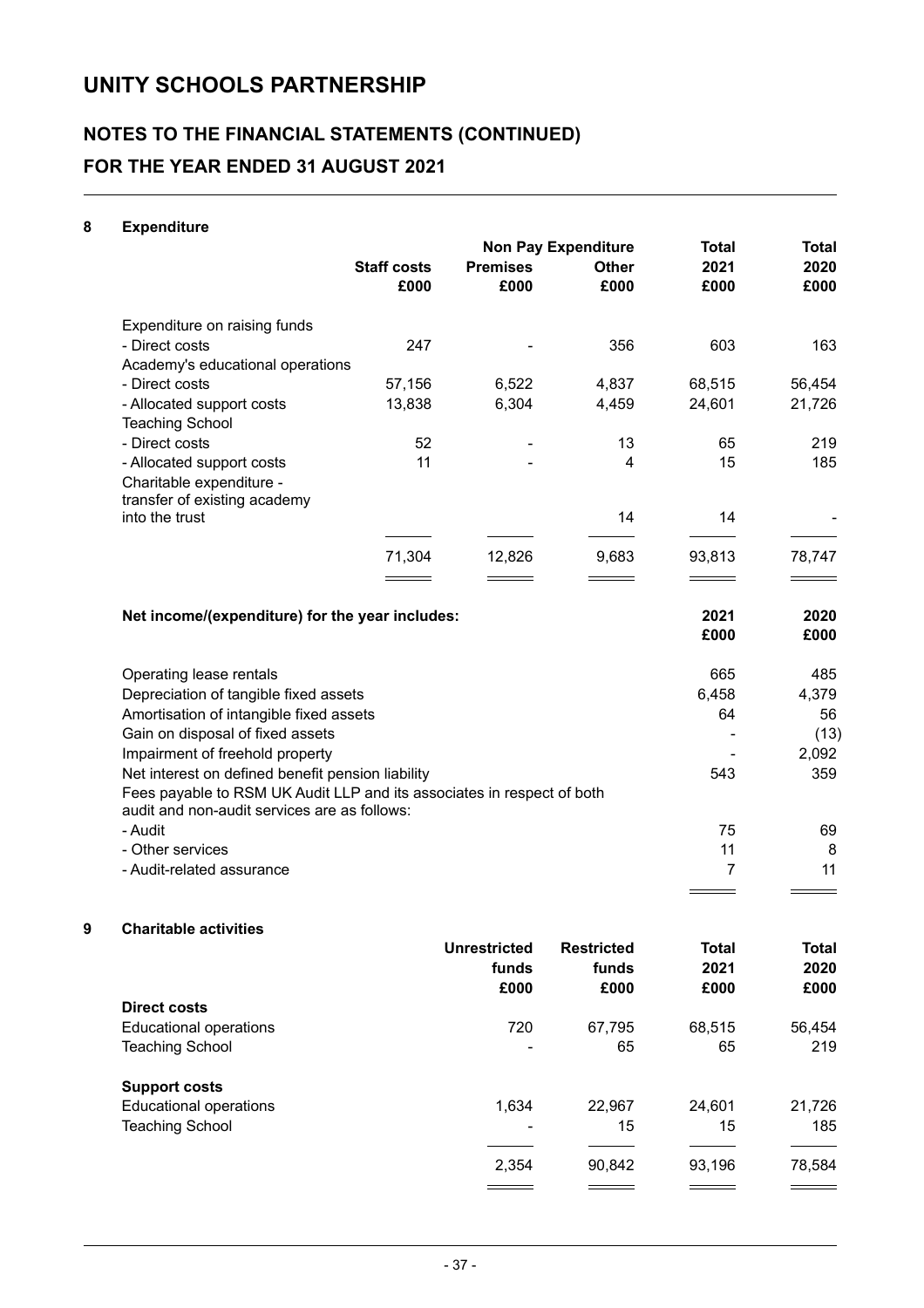# **NOTES TO THE FINANCIAL STATEMENTS (CONTINUED) FOR THE YEAR ENDED 31 AUGUST 2021**

#### **9 Charitable activities (Continued)**

|                                 | <b>Teaching</b><br><b>School</b> | <b>Educational</b><br>operations | <b>Total</b><br>2021 | <b>Total</b><br>2020 |
|---------------------------------|----------------------------------|----------------------------------|----------------------|----------------------|
|                                 | £000                             | £000                             | £000                 | £000                 |
| Analysis of support costs       |                                  |                                  |                      |                      |
| Support staff costs             | 11                               | 14,166                           | 14,177               | 11,792               |
| Impairment of freehold property | ۰                                |                                  |                      | 2,092                |
| Premises costs                  | -                                | 6,304                            | 6,304                | 4,646                |
| Legal costs                     | 4                                | 506                              | 510                  | 472                  |
| Other support costs             | ۰                                | 3.514                            | 3.514                | 2,827                |
| Governance costs                |                                  | 111                              | 111                  | 82                   |
|                                 | 15                               | 24,601                           | 24,616               | 21,911               |
|                                 |                                  |                                  |                      |                      |

#### **10 Staff**

#### **Staff costs**

Staff costs during the year were:

|                                         | 2021<br>£000 | 2020<br>£000 |
|-----------------------------------------|--------------|--------------|
| Wages and salaries                      | 50,318       | 41,692       |
| Social security costs                   | 4,871        | 3,994        |
| Pension costs                           | 14,979       | 12,244       |
| Staff costs - employees                 | 70,168       | 57,930       |
| Agency staff costs                      | 863          | 1,203        |
| Staff restructuring costs               | 273          | 226          |
|                                         | 71,304       | 59,359       |
| Staff development and other staff costs | 596          | 671          |
| Total staff expenditure                 | 71,900       | 60,030       |
|                                         |              |              |
| Staff restructuring costs comprise:     |              |              |
| Redundancy payments                     | 32           | 6            |
| Severance payments                      | 162          | 220          |
| Other restructuring costs               | 79           |              |

No specific funding was received or receivable to support the payments disclosed above in respect of the current or prior year.

273 226

 $\overline{\phantom{a}}$ 

 $\overline{\phantom{a}}$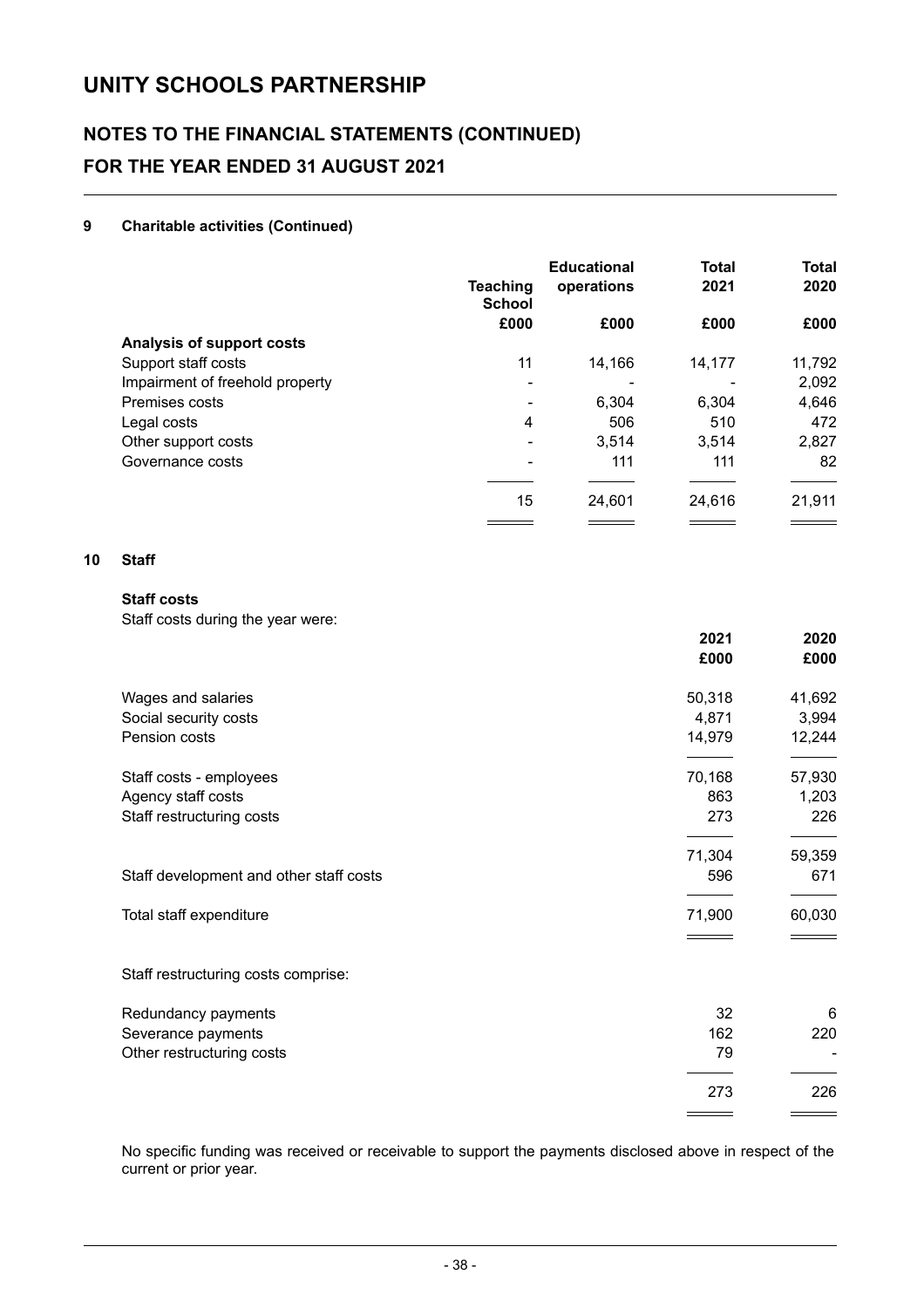### **NOTES TO THE FINANCIAL STATEMENTS (CONTINUED) FOR THE YEAR ENDED 31 AUGUST 2021**

#### **10 Staff (Continued)**

#### **Non statutory/non-contractual staff severance payments**

Included in staff restructuring costs are non-statutory/non-contractual severance payments totalling £138,103 (2020: £138,832). Individually, the payments were: £35,529, £27,635, £24,395, £22,941, £20,734, £4,600 and £2,269.

#### **Staff numbers**

The average number of persons employed by the Trust during the year was as follows:

|                            | 2021          | 2020<br><b>Number</b> |
|----------------------------|---------------|-----------------------|
|                            | <b>Number</b> |                       |
| Teachers                   | 844           | 735                   |
| Administration and support | 1,162         | 1,013                 |
| Management                 | 38            | 35                    |
|                            |               |                       |
|                            | 2,044         | 1,783                 |
|                            |               | _____                 |

#### **Higher paid staff**

The number of employees whose employee benefits (excluding employer pension costs) exceeded £60,000 was:

|                     | 2021          | 2020<br><b>Number</b> |
|---------------------|---------------|-----------------------|
|                     | <b>Number</b> |                       |
| £60,001 - £70,000   | 40            | 31                    |
| £70,001 - £80,000   | 10            | 7                     |
| £80,001 - £90,000   | 10            | 7                     |
| £90,001 - £100,000  | 9             | 6                     |
| £100,001 - £110,000 | 2             | 1                     |
| £120,001 - £130,000 |               | 1                     |
| £130,001 - £140,000 |               |                       |
| £150,001 - £160,000 |               | 1                     |
| £160,001 - £170,000 |               |                       |
|                     |               |                       |

#### **Key management personnel**

The key management personnel of the Trust comprise the Directors and the Executive Leadership Team as listed on page 1. The total amount of employee benefits (including employer pension contributions and national insurance contributions) received by key management personnel for their services to the Trust was £1,280,849 (2020: £978,494). Personnel deemed to be key management have increased from 7 to 9 as the Trust increases its capacity.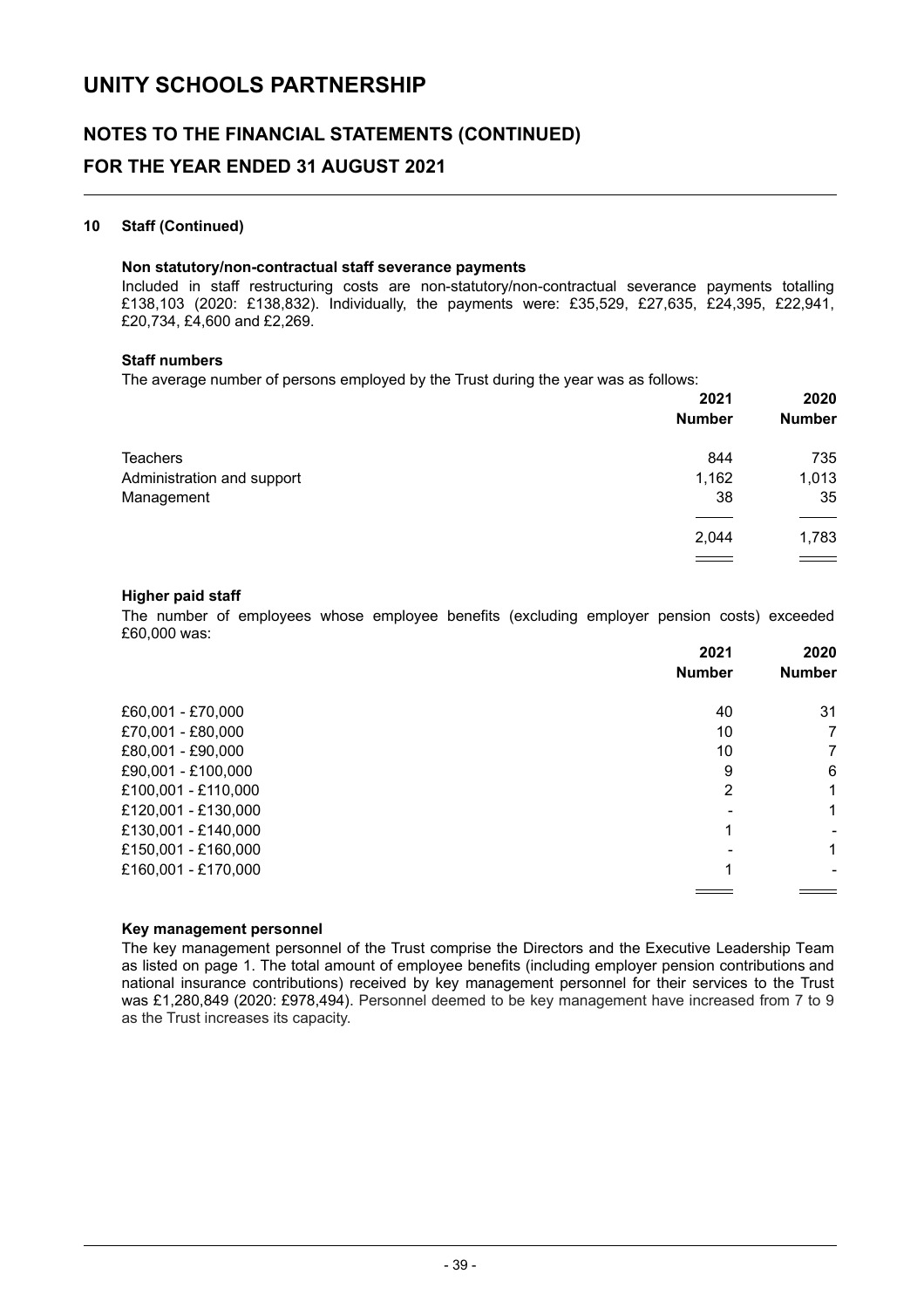# **NOTES TO THE FINANCIAL STATEMENTS (CONTINUED) FOR THE YEAR ENDED 31 AUGUST 2021**

#### **11 Central services**

The Trust has provided the following central services to its academies during the year:

- Executive Team Leadership
- Targeted school improvement support Science and Leadership
- Financial administration services, including hub finance support, in-house payroll service and transactional processing services
- Dedicated HR Services (HR transactional support, contract management, wellbeing, HR Helpdesk, recruitment and employee relations)
- Legal & Professional Services
- Teaching & Learning support including school reviews and access to learning advisors and a wide range of educational resources
- Centralised ICT
- Property Management and building condition improvement services
- Executive PA support

The Trust charges for these services on the following basis:

All academies were charged the same flat rate of 6.25% of their whole schools' general annual grant (GAG) funding, and a smaller percentage of some other recurrent grant funding (contribution for Trust IT was 0.5%).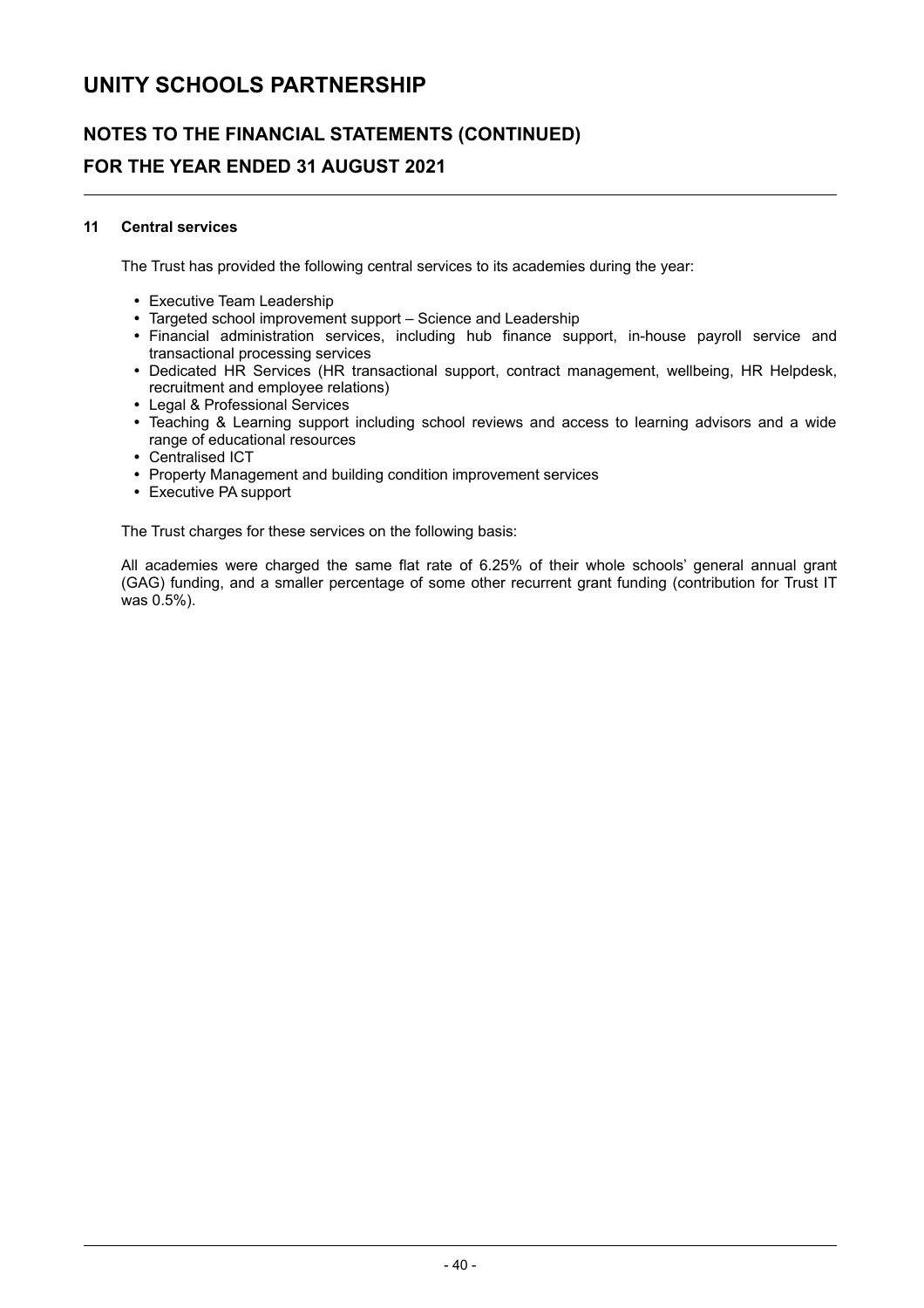# **NOTES TO THE FINANCIAL STATEMENTS (CONTINUED) FOR THE YEAR ENDED 31 AUGUST 2021**

#### **11 Central services (Continued)**

| The amounts charged during the year were as follows: | 2021<br>£000 | 2020<br>£000 |
|------------------------------------------------------|--------------|--------------|
|                                                      |              |              |
| Abbots Green Primary School                          | 124          | 99           |
| <b>Burton End Primary Academy</b>                    | 108          | 92           |
| <b>County Upper School</b>                           | 349          | 52           |
| Castle Manor Academy                                 | 258          | 210          |
| <b>Churchill Special Free School</b>                 | 103          | 97           |
| <b>Clements Primary Academy</b>                      | 85           | 79           |
| <b>Coupals Primary Academy</b>                       | 86           | 69           |
| Ditton Lodge Primary School                          | 56           | 48           |
| Felixstowe Academy                                   | 433          | 372          |
| <b>Glemsford Primary Academy</b>                     | 67           | 58           |
| Horringer Court Middle School                        | 110          | 16           |
| Houldsworth Valley Primary Academy                   | 92           | 79           |
| Kedington Primary Academy                            | 54           | 48           |
| <b>Langer Primary School</b>                         | 51           | 48           |
| Laureate Community Academy                           | 71           | 65           |
| Newmarket Academy                                    | 270          | 226          |
| Place Farm Primary Academy                           | 112          | 98           |
| Samuel Ward Academy                                  | 456          | 395          |
| Sir Bobby Robson School                              | 40           |              |
| St Edward's Church of England Academy                | 290          | 296          |
| Steeple Bumpstead Primary School                     | 52           | 45           |
| Sybil Andrews Academy                                | 235          | 220          |
| The Bridge School                                    | 244          | 207          |
| Thomas Gainsborough School                           | 559          | 469          |
| <b>Tollgate Primary School</b>                       | 89           | 12           |
| Wells Hall Primary School                            | 119          | 101          |
| <b>Westfield Primary Academy</b>                     | 107          | 95           |
| <b>Westley Middle School</b>                         | 157          | 21           |
| Wickhambrook Primary Academy                         | 48           | 41           |
| <b>Woodhall Primary School</b>                       | 115          | 100          |
|                                                      | 4,940        | 3,758        |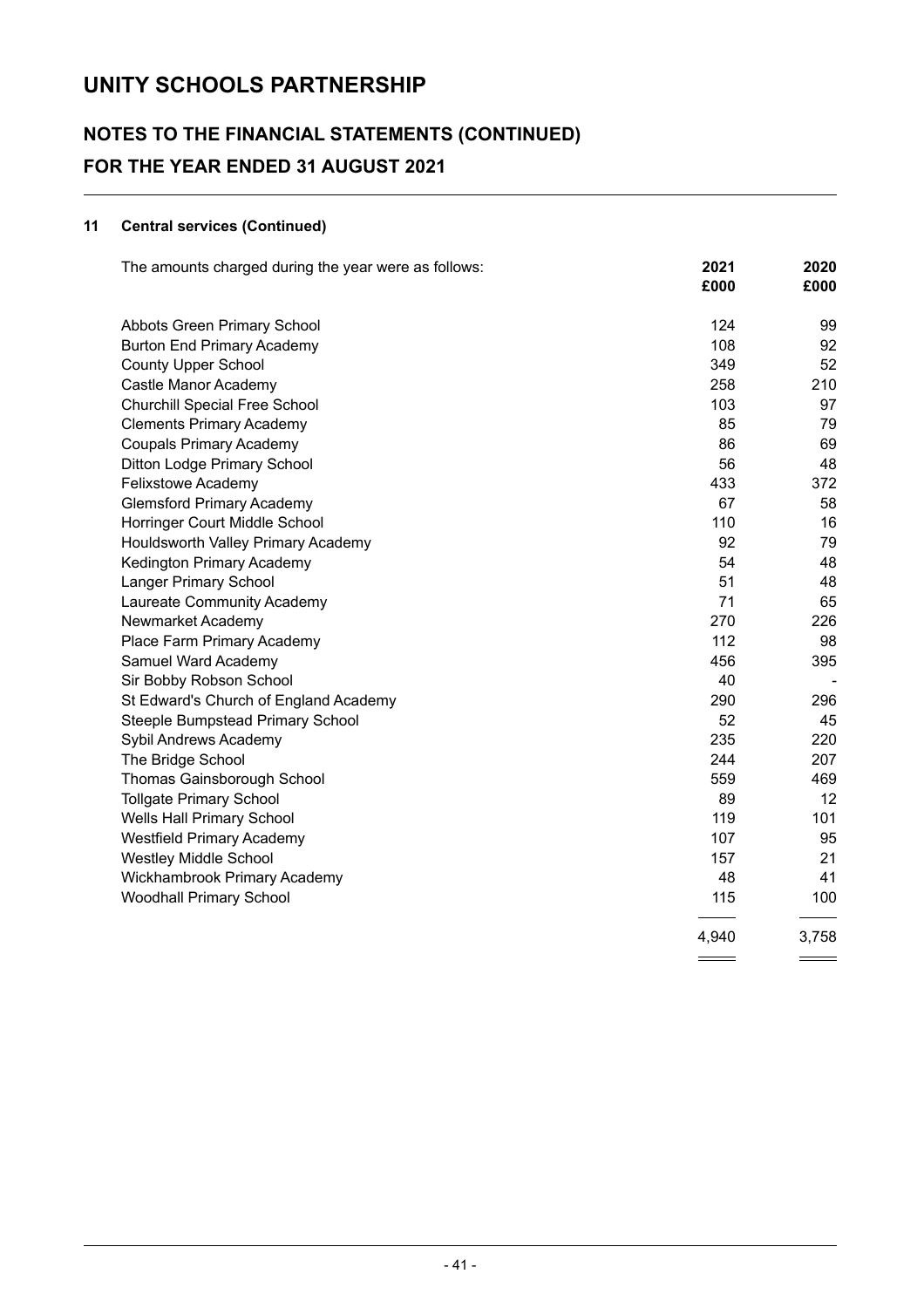# **NOTES TO THE FINANCIAL STATEMENTS (CONTINUED) FOR THE YEAR ENDED 31 AUGUST 2021**

#### **12 Directors' remuneration and expenses**

One of the Directors has been paid remuneration or has received other benefits from an employment with the Trust. The Accounting Officer only receives remuneration in respect of services provided in undertaking the role of Accounting Officer under his contract of employment, and not in respect of services as Director.

The value of Directors' remuneration and other benefits was as follows:

| Dr Tim Coulson | Remuneration          | 170.000 | 160,000 |
|----------------|-----------------------|---------|---------|
|                | Pension contributions | 40.256  | 37,888  |

During the year ended 31 August 2021, travel and subsistence expenses totalling £1,780 (2020: £3,233) were reimbursed or paid directly to two Directors (2020: two Directors).

#### **13 Directors and officers' insurance**

The Trust has opted into the Department for Education's Risk Protection Arrangement (RPA), an alternative to insurance where UK government funds cover losses that arise. This scheme protects Directors and officers from claims arising from negligent acts, errors or omissions occurring whilst on Trust business, and provides cover up to £10,000,000. It is not possible to quantify the Directors and officers indemnity element from the overall cost of the RPA scheme.

#### **14 Intangible fixed assets**

| <b>Computer</b><br>software |
|-----------------------------|
| £000                        |
| 316                         |
| 2                           |
| 68                          |
| 386                         |
|                             |
| 190                         |
| 64                          |
| 254                         |
|                             |
| 132                         |
| 126                         |
|                             |
|                             |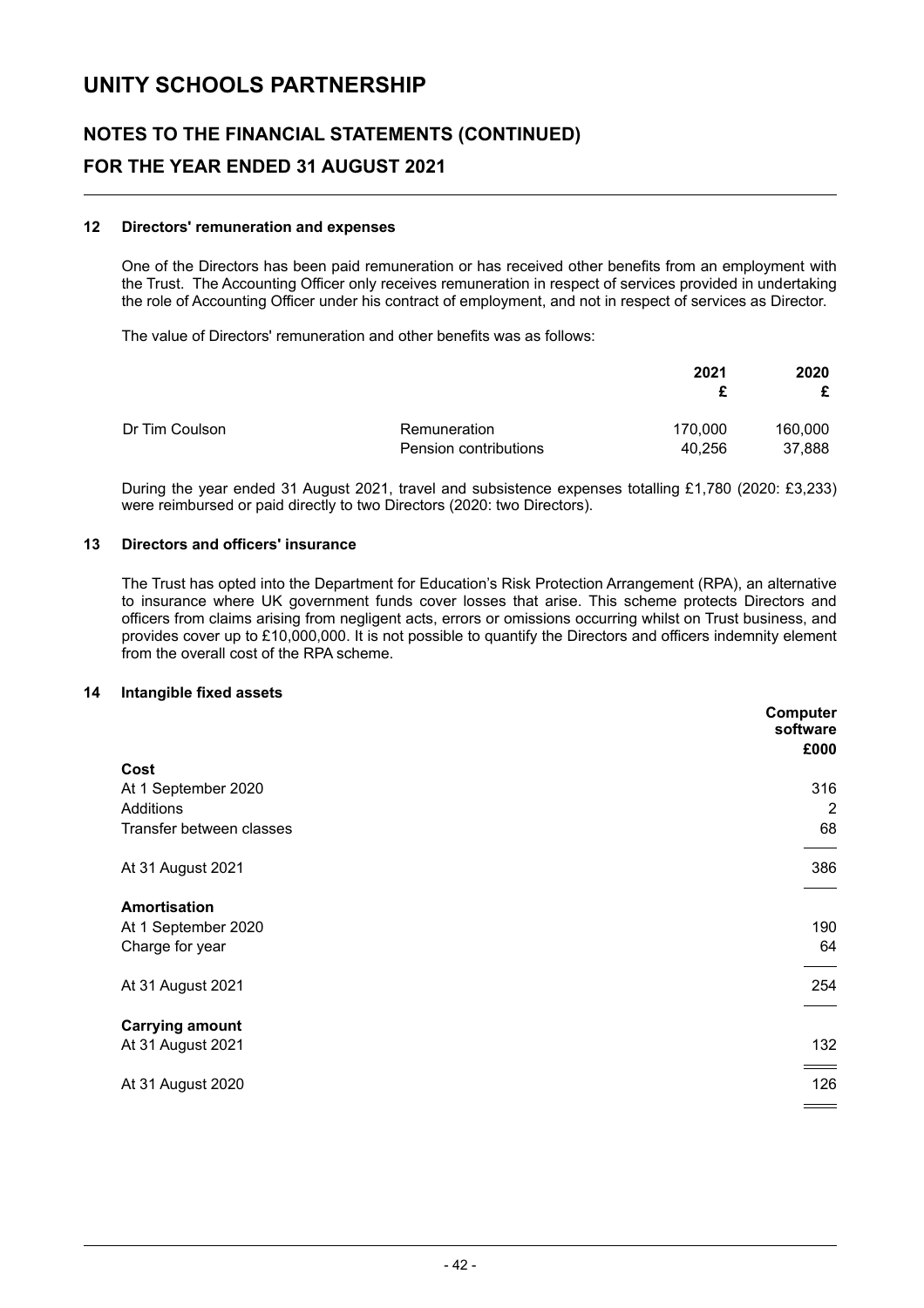### **NOTES TO THE FINANCIAL STATEMENTS (CONTINUED) FOR THE YEAR ENDED 31 AUGUST 2021**

#### **15 Tangible fixed assets**

|                     | Freehold<br>property | Leasehold<br>property | <b>Computer</b><br>equipment | Fixtures,<br>fittings,<br>plant and<br>machinery | <b>Assets under</b><br>construction | <b>Total</b> |
|---------------------|----------------------|-----------------------|------------------------------|--------------------------------------------------|-------------------------------------|--------------|
|                     | £000                 | £000                  | £000                         | £000                                             | £000                                | £000         |
| Cost                |                      |                       |                              |                                                  |                                     |              |
| At 1 September 2020 | 81,548               | 175,900               | 3,668                        | 4,184                                            | 927                                 | 266,227      |
| Transfer between    |                      |                       |                              |                                                  |                                     |              |
| classes             | 343                  | 1,365                 | 108                          | 145                                              | (2,029)                             | (68)         |
| Additions           | 359                  | 4,768                 | 770                          | 318                                              | 2,588                               | 8,803        |
| Disposals           | (11)                 | (2, 146)              | (220)                        | (28)                                             |                                     | (2, 405)     |
| At 31 August 2021   | 82,239               | 179,887               | 4,326                        | 4,619                                            | 1,486                               | 272,557      |
| <b>Depreciation</b> |                      |                       |                              |                                                  |                                     |              |
| At 1 September 2020 | 5,943                | 7,425                 | 2,042                        | 1,718                                            |                                     | 17,128       |
| On disposals        | (11)                 | (2, 146)              | (220)                        | (28)                                             |                                     | (2, 405)     |
| Charge for the year | 1,360                | 3,773                 | 636                          | 689                                              |                                     | 6,458        |
| At 31 August 2021   | 7,292                | 9,052                 | 2,458                        | 2,379                                            |                                     | 21,181       |
| Net book value      |                      |                       |                              |                                                  |                                     |              |
| At 31 August 2021   | 74,947               | 170,835               | 1,868                        | 2,240                                            | 1,486                               | 251,376      |
| At 31 August 2020   | 75,605               | 168,475               | 1,626                        | 2,466                                            | 927                                 | 249,099      |
|                     |                      |                       |                              |                                                  |                                     |              |

Transfer between classes relate to the transfer of assets under construction to their completed categories.

Included in additions of £4,768k for long leasehold buildings is a new school at Sir Bobby Robson School, which has been donated at a fair value of £4,327k. The building was valued by S Gibson, Prinicpal Quantity Surveyor on behalf of Concertus Design and Property Consultants during the year.

#### **16 Stocks**

|    |                                | 2021<br>£000 | 2020<br>£000 |
|----|--------------------------------|--------------|--------------|
|    | Goods for resale               | 34           | 31           |
| 17 | <b>Debtors</b>                 |              |              |
|    |                                | 2021         | 2020         |
|    |                                | £000         | £000         |
|    | Trade debtors                  | 983          | 364          |
|    | VAT recoverable                | 643          | 580          |
|    | Other debtors                  | 38           | 31           |
|    | Prepayments and accrued income | 3,180        | 2,497        |
|    |                                | 4,844        | 3,472        |
|    |                                |              |              |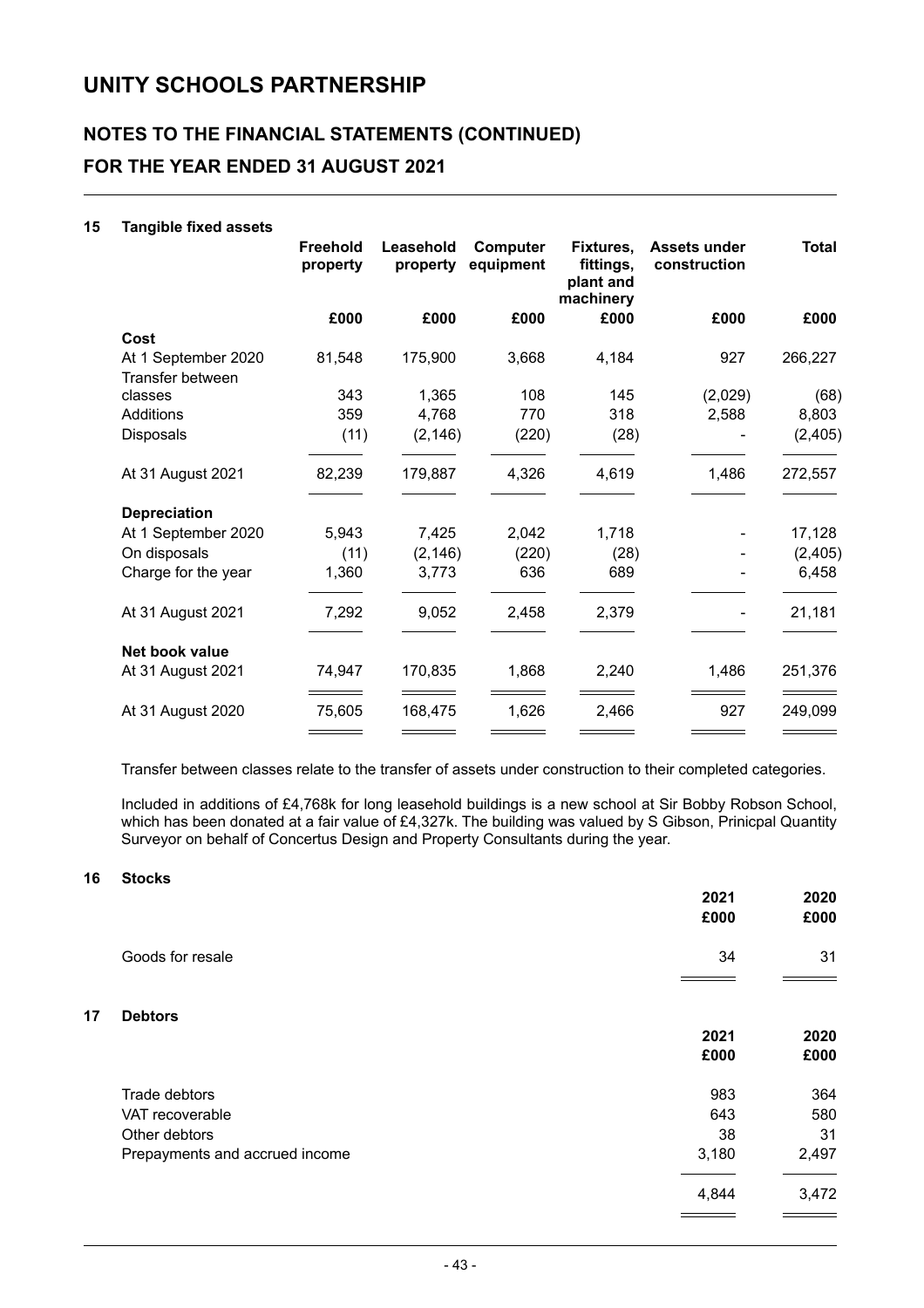# **NOTES TO THE FINANCIAL STATEMENTS (CONTINUED) FOR THE YEAR ENDED 31 AUGUST 2021**

#### **18 Creditors: amounts falling due within one year**

|                                            | 2021  | 2020  |
|--------------------------------------------|-------|-------|
|                                            | £000  | £000  |
| Other loans                                | 64    | 58    |
| Trade creditors                            | 2,144 | 2,605 |
| Other taxation and social security         | 1,191 | 1,086 |
| ESFA creditors - abatement of GAG          |       | 138   |
| Other creditors                            | 1,628 | 1,828 |
| Accruals and deferred income (see note 20) | 2,887 | 2,119 |
|                                            |       |       |
|                                            | 7,914 | 7,834 |
|                                            |       |       |

Loans totalling £63,860 (2020: £58,145) are from ESFA in relation to Salix loans. No interest is charged on these loans and they are unsecured.

#### **19 Creditors: amounts falling due after more than one year**

|                                                         | 2021<br>£000 | 2020<br>£000 |
|---------------------------------------------------------|--------------|--------------|
| Other loans                                             | 163          | 235          |
|                                                         |              |              |
| <b>Analysis of loans</b>                                | 2021<br>£000 | 2020<br>£000 |
| Wholly repayable within five years                      | 227          | 293          |
| Less: included in current liabilities                   | (64)         | (58)         |
| Amounts included above                                  | 163          | 235          |
| Loan maturity                                           |              |              |
| Debt due in one year or less                            | 64           | 58           |
| Due in more than one year but not more than two years   | 51           | 66           |
| Due in more than two years but not more than five years | 96           | 126          |
| Due in more than five years                             | 16           | 43           |
|                                                         | 227          | 293          |

Loans totalling £162,980 (2020: £234,709) are from ESFA in relation to Salix loans. No interest is charged on these loans and they are unsecured.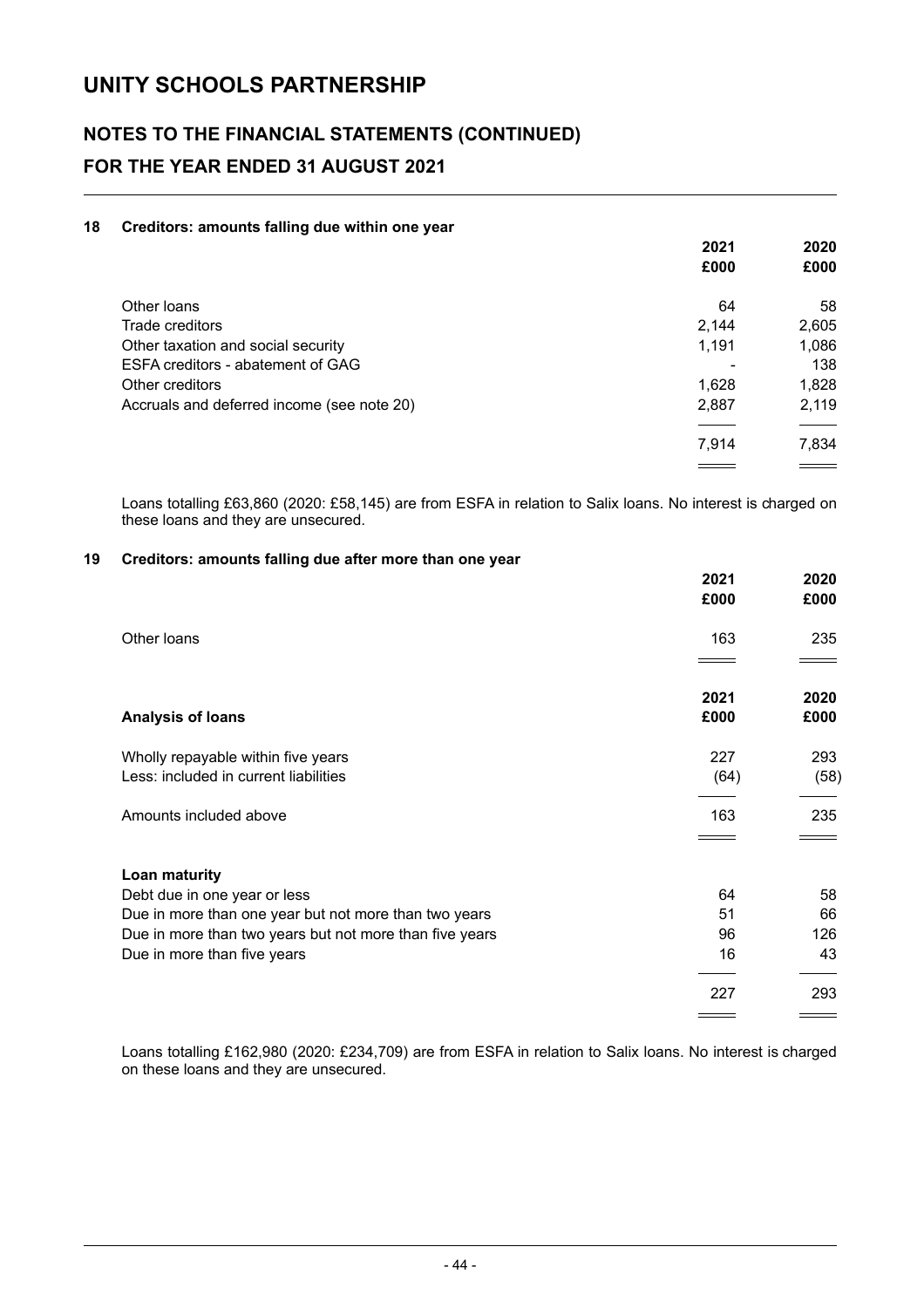# **NOTES TO THE FINANCIAL STATEMENTS (CONTINUED) FOR THE YEAR ENDED 31 AUGUST 2021**

#### **20 Deferred income**

|                                     | 2021    | 2020    |
|-------------------------------------|---------|---------|
|                                     | £000    | £000    |
| Deferred income is included within: |         |         |
| Creditors due within one year       | 1,126   | 1,218   |
|                                     |         |         |
| Deferred income at 1 September 2020 | 1.218   | 1,046   |
| Released from previous years        | (1,218) | (1,046) |
| Resources deferred in the year      | 1,126   | 1,218   |
|                                     |         |         |
| Deferred income at 31 August 2021   | 1,126   | 1,218   |
|                                     |         |         |

At the reporting date the Trust was holding funds received in advance for future school trips, rates relief, early years funding and universal infant free school meals funding.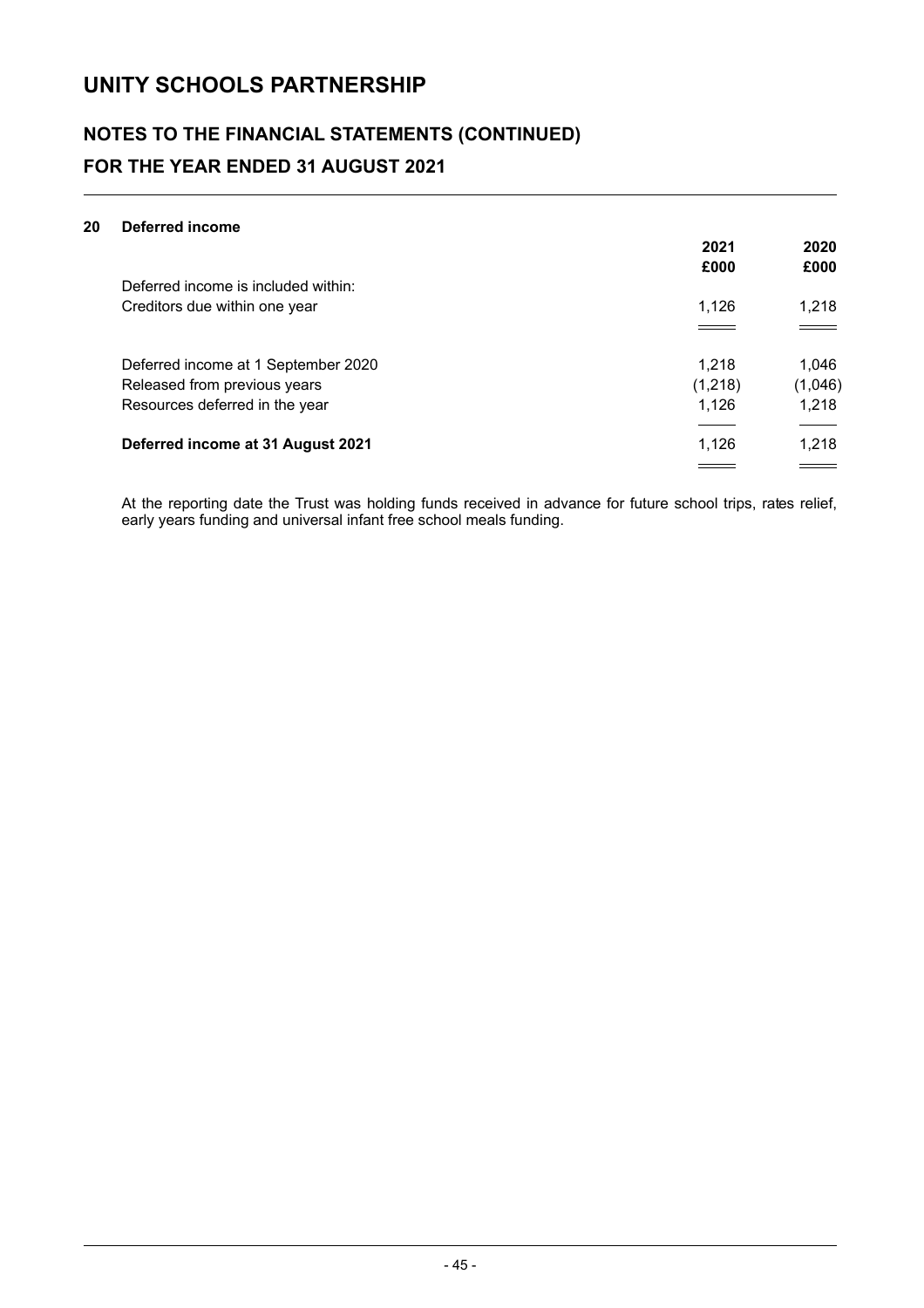# **NOTES TO THE FINANCIAL STATEMENTS (CONTINUED) FOR THE YEAR ENDED 31 AUGUST 2021**

| <b>Funds</b> |                                                                                                                                                                                                                                                                                                                                                                                                                                                                                                                                                                                                                                                                                                                                          |                                                                              |                                                                                                     |                                                                                                                               |                                                   |
|--------------|------------------------------------------------------------------------------------------------------------------------------------------------------------------------------------------------------------------------------------------------------------------------------------------------------------------------------------------------------------------------------------------------------------------------------------------------------------------------------------------------------------------------------------------------------------------------------------------------------------------------------------------------------------------------------------------------------------------------------------------|------------------------------------------------------------------------------|-----------------------------------------------------------------------------------------------------|-------------------------------------------------------------------------------------------------------------------------------|---------------------------------------------------|
|              | <b>Balance</b> at<br>1 September<br>2020                                                                                                                                                                                                                                                                                                                                                                                                                                                                                                                                                                                                                                                                                                 | <b>Income</b>                                                                | <b>Expenditure</b>                                                                                  | Gains,<br>losses and<br>transfers                                                                                             | <b>Balance at</b><br>31 August<br>2021            |
|              |                                                                                                                                                                                                                                                                                                                                                                                                                                                                                                                                                                                                                                                                                                                                          |                                                                              |                                                                                                     |                                                                                                                               | £000                                              |
|              |                                                                                                                                                                                                                                                                                                                                                                                                                                                                                                                                                                                                                                                                                                                                          |                                                                              |                                                                                                     |                                                                                                                               |                                                   |
|              |                                                                                                                                                                                                                                                                                                                                                                                                                                                                                                                                                                                                                                                                                                                                          |                                                                              |                                                                                                     |                                                                                                                               | 1,138                                             |
|              |                                                                                                                                                                                                                                                                                                                                                                                                                                                                                                                                                                                                                                                                                                                                          |                                                                              |                                                                                                     |                                                                                                                               |                                                   |
|              |                                                                                                                                                                                                                                                                                                                                                                                                                                                                                                                                                                                                                                                                                                                                          |                                                                              |                                                                                                     |                                                                                                                               | 8                                                 |
|              |                                                                                                                                                                                                                                                                                                                                                                                                                                                                                                                                                                                                                                                                                                                                          |                                                                              |                                                                                                     |                                                                                                                               | (3)                                               |
|              |                                                                                                                                                                                                                                                                                                                                                                                                                                                                                                                                                                                                                                                                                                                                          |                                                                              |                                                                                                     |                                                                                                                               |                                                   |
|              |                                                                                                                                                                                                                                                                                                                                                                                                                                                                                                                                                                                                                                                                                                                                          |                                                                              |                                                                                                     |                                                                                                                               |                                                   |
|              |                                                                                                                                                                                                                                                                                                                                                                                                                                                                                                                                                                                                                                                                                                                                          |                                                                              |                                                                                                     |                                                                                                                               | 150                                               |
|              |                                                                                                                                                                                                                                                                                                                                                                                                                                                                                                                                                                                                                                                                                                                                          |                                                                              |                                                                                                     |                                                                                                                               | 402                                               |
|              |                                                                                                                                                                                                                                                                                                                                                                                                                                                                                                                                                                                                                                                                                                                                          |                                                                              |                                                                                                     |                                                                                                                               |                                                   |
|              |                                                                                                                                                                                                                                                                                                                                                                                                                                                                                                                                                                                                                                                                                                                                          |                                                                              |                                                                                                     |                                                                                                                               | (1)                                               |
|              |                                                                                                                                                                                                                                                                                                                                                                                                                                                                                                                                                                                                                                                                                                                                          |                                                                              |                                                                                                     |                                                                                                                               | 44                                                |
|              |                                                                                                                                                                                                                                                                                                                                                                                                                                                                                                                                                                                                                                                                                                                                          |                                                                              |                                                                                                     |                                                                                                                               |                                                   |
|              |                                                                                                                                                                                                                                                                                                                                                                                                                                                                                                                                                                                                                                                                                                                                          |                                                                              |                                                                                                     |                                                                                                                               | 149                                               |
|              | (30, 183)                                                                                                                                                                                                                                                                                                                                                                                                                                                                                                                                                                                                                                                                                                                                |                                                                              | (4,218)                                                                                             | (9, 124)                                                                                                                      | (43, 525)                                         |
|              | (31,038)                                                                                                                                                                                                                                                                                                                                                                                                                                                                                                                                                                                                                                                                                                                                 | 82,047                                                                       | (84, 337)                                                                                           | (8,310)                                                                                                                       | (41, 638)                                         |
|              |                                                                                                                                                                                                                                                                                                                                                                                                                                                                                                                                                                                                                                                                                                                                          |                                                                              |                                                                                                     |                                                                                                                               |                                                   |
|              |                                                                                                                                                                                                                                                                                                                                                                                                                                                                                                                                                                                                                                                                                                                                          |                                                                              |                                                                                                     |                                                                                                                               |                                                   |
|              | 211,336                                                                                                                                                                                                                                                                                                                                                                                                                                                                                                                                                                                                                                                                                                                                  |                                                                              | (3,963)                                                                                             | (7, 733)                                                                                                                      | 199,640                                           |
|              | 8,325                                                                                                                                                                                                                                                                                                                                                                                                                                                                                                                                                                                                                                                                                                                                    | 3,990                                                                        | (1,007)                                                                                             | (1,040)                                                                                                                       | 10,268                                            |
|              | 1,366                                                                                                                                                                                                                                                                                                                                                                                                                                                                                                                                                                                                                                                                                                                                    |                                                                              | (382)                                                                                               | 561                                                                                                                           | 1,545                                             |
|              | 1,220                                                                                                                                                                                                                                                                                                                                                                                                                                                                                                                                                                                                                                                                                                                                    |                                                                              |                                                                                                     | 709                                                                                                                           | 1,929                                             |
|              | (384)                                                                                                                                                                                                                                                                                                                                                                                                                                                                                                                                                                                                                                                                                                                                    |                                                                              |                                                                                                     | 384                                                                                                                           |                                                   |
|              | (255)                                                                                                                                                                                                                                                                                                                                                                                                                                                                                                                                                                                                                                                                                                                                    |                                                                              |                                                                                                     | 28                                                                                                                            | (227)                                             |
|              | 28,238                                                                                                                                                                                                                                                                                                                                                                                                                                                                                                                                                                                                                                                                                                                                   | 5,620                                                                        | (1, 168)                                                                                            | 7,366                                                                                                                         | 40,056                                            |
|              | 249,846                                                                                                                                                                                                                                                                                                                                                                                                                                                                                                                                                                                                                                                                                                                                  | 9,610                                                                        | (6, 520)                                                                                            | 275                                                                                                                           | 253,211                                           |
|              |                                                                                                                                                                                                                                                                                                                                                                                                                                                                                                                                                                                                                                                                                                                                          |                                                                              |                                                                                                     |                                                                                                                               |                                                   |
|              | 218,808                                                                                                                                                                                                                                                                                                                                                                                                                                                                                                                                                                                                                                                                                                                                  | 91,657                                                                       | (90, 857)                                                                                           | (8,035)                                                                                                                       | 211,573                                           |
|              |                                                                                                                                                                                                                                                                                                                                                                                                                                                                                                                                                                                                                                                                                                                                          |                                                                              |                                                                                                     |                                                                                                                               |                                                   |
|              |                                                                                                                                                                                                                                                                                                                                                                                                                                                                                                                                                                                                                                                                                                                                          |                                                                              |                                                                                                     |                                                                                                                               | 2,813                                             |
|              | 221,493                                                                                                                                                                                                                                                                                                                                                                                                                                                                                                                                                                                                                                                                                                                                  | 95,830                                                                       | (93, 813)                                                                                           | (9, 124)                                                                                                                      | 214,386                                           |
|              | <b>Restricted general funds</b><br>General Annual Grant (GAG)<br>Other DfE / ESFA grants:<br>- Universal infant free school<br>meals<br>- Pupil premium<br>- Start up grants<br>- Teachers' pay and teachers<br>pension grants<br>- Others<br>Catch-up premium<br>Other DFE / ESFA COVID-19<br>funding<br>Other government grants<br><b>Teaching School</b><br>Other restricted funds<br>Pension reserve<br><b>Restricted fixed asset funds</b><br>Inherited on conversion<br>DfE group capital grants<br>Capital expenditure from GAG<br>Unspent capital grants<br>Overspent capital grants<br>Salix Ioans<br>Other capital income<br><b>Total restricted funds</b><br><b>Unrestricted funds</b><br>General funds<br><b>Total funds</b> | £000<br>(1,742)<br>$\overline{2}$<br>38<br>124<br>276<br>238<br>209<br>2,685 | £000<br>65,300<br>682<br>3,292<br>25<br>3,145<br>790<br>1,059<br>516<br>6,864<br>80<br>294<br>4,173 | £000<br>(63, 819)<br>(684)<br>(3, 322)<br>(152)<br>(3, 145)<br>(408)<br>(657)<br>(517)<br>(6,780)<br>(80)<br>(555)<br>(2,956) | £000<br>1,399<br>(508)<br>(278)<br>201<br>(1,089) |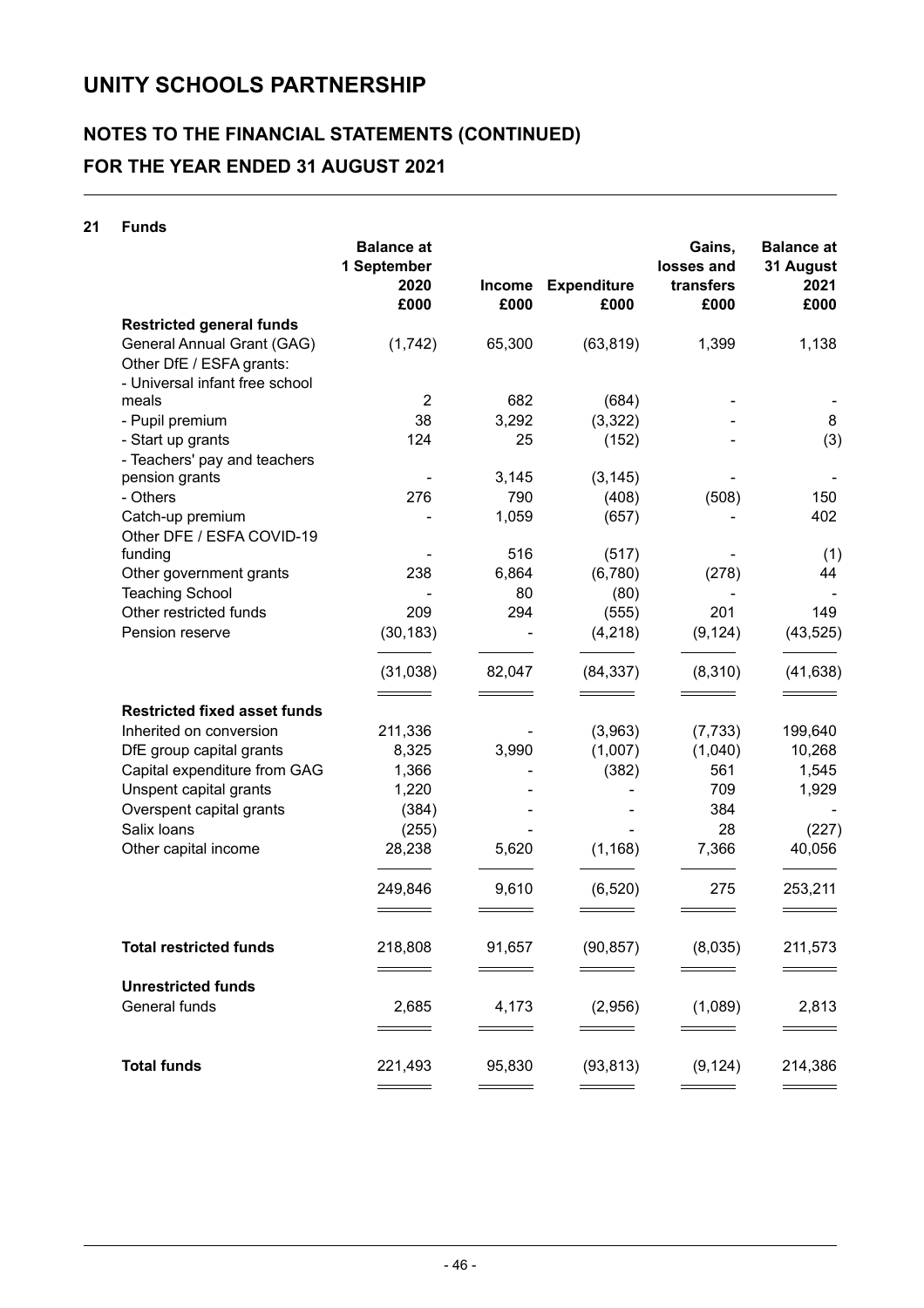# **NOTES TO THE FINANCIAL STATEMENTS (CONTINUED) FOR THE YEAR ENDED 31 AUGUST 2021**

#### **21 Funds (Continued)**

The specific purposes for which the funds are to be applied are as follows:

#### **General Annual Grant (GAG)**

The General Annual Grant (GAG) must be used for the normal running costs of the Trust. Under the Funding Agreement with the Secretary of State, the Trust was not subject to a limit on the GAG that it could carry forward at 31 August 2021. The deficit brought forward has been cleared in the current year.

#### **Other DfE/ESFA grants**

Other DfE/ESFA grants include:

- Pupil Premium must be used to support the cost of raising the attainment of disadvantaged pupils.
- Universal infant free school meals funding must be used to provide free school meals to infant school pupils.
- Start up grants relates to income received to cover the start up costs of schools on converting to an Academy.
- Teachers' pay and pension grants are received from the ESFA to fund teacher's pay rises and increases to pension contribution rates.
- PE & sport premium represents funding received from the ESFA for the provision of PE and sport, for the benefit of primary aged pupils, to that they develop healthy lifestyles.
- Free school meal supplementary grant represents funding received from the ESFA to help meet the costs of providing more pupils with free school meals linked to the roll out of Universal Credit.
- 16-19 tuition funding received from the ESFA supports small group tuition for 16-19 students in English, maths and other courses to mitigate the disruption to learning arising from COVID-19.
- Academic mentors grant is funding received from the DfE towards the salary costs for mentors on the Academic Mentors programme.

#### **Other government grants**

Other government grants include:

- SEN funding which represents grants received in order to provide additional teaching resources for children with special learning needs. The cost of these teaching resources has been set against the income.
- Early years funding received for 3 and 4 year olds.
- Other lower level grants and donations received for a particular purpose. Any relevant costs have been offset against this income.

#### **Other DfE/ESFA COVID-19**

Catch-up premium and other non-DfE/ESFA COVID-19 funding funds have arisen from funding received to aid the trust in dealing with the impact of the COVID-19 pandemic on both the students and the schools' ability to provide teaching.

#### **Teaching School**

During 2020/21, Unity Schools Partnership was awarded a Teaching School Hub contract for three years by the Department for Education. The Teaching School Hub receives an annual grant, which is dependent on meeting key performance indicators. Funding of £80k was received and spent during 2020/21 and from 2021/22, grant funding will amount to £170k per annum.

#### **Other restricted funds**

Other restricted funds represent lower level grants and donations received for a particular purpose. Any relevant costs have been offset against this income.

#### **Pension reserve**

The Pension reserve represents the Trust's net liability in respect of the Local Government Pension Scheme.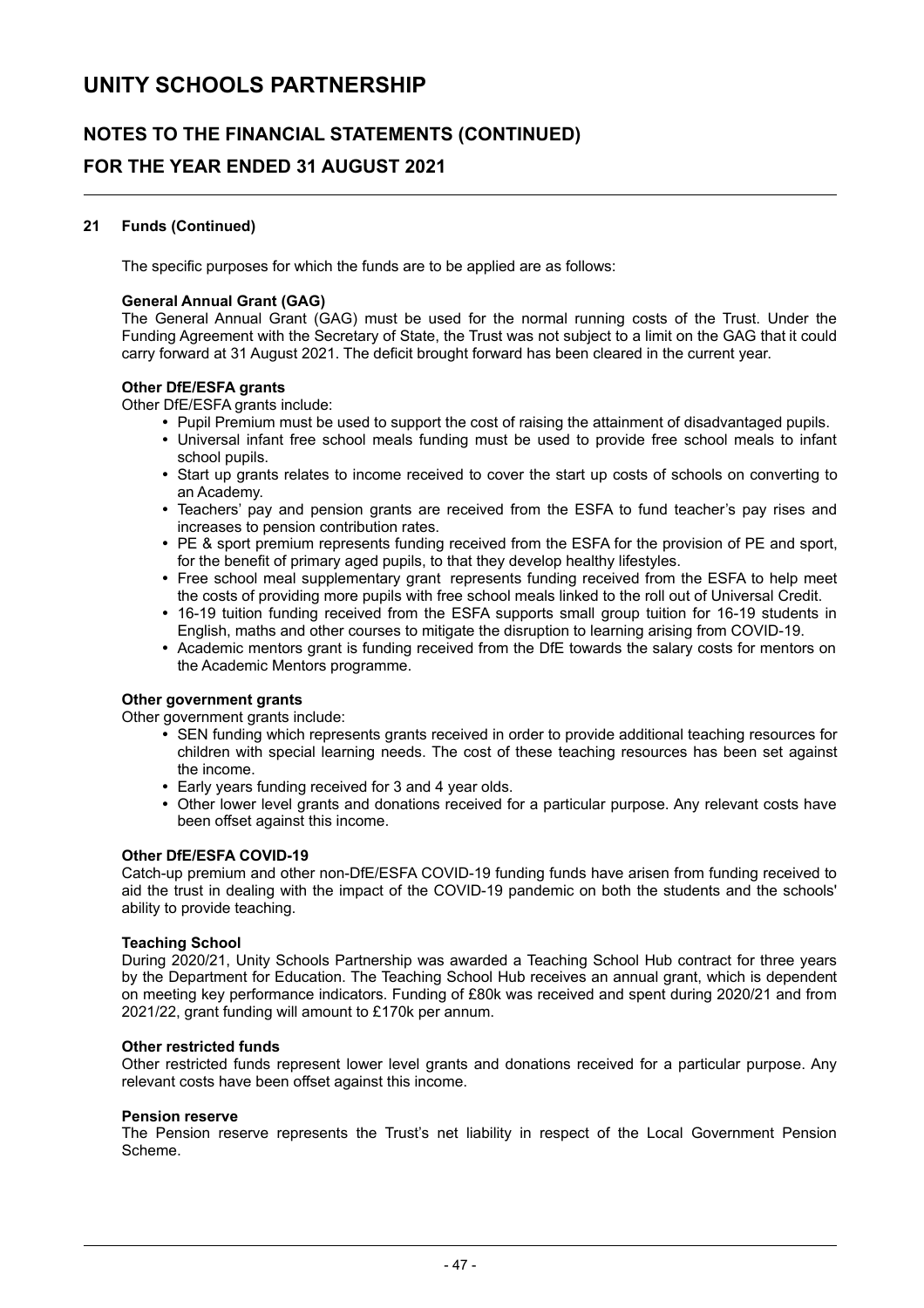### **NOTES TO THE FINANCIAL STATEMENTS (CONTINUED) FOR THE YEAR ENDED 31 AUGUST 2021**

#### **21 Funds (Continued)**

#### **Restricted fixed asset funds**

Restricted fixed asset funds include:

- Inherited on conversion relates to the assets transferred from predecessor schools upon joining the Trust. Income relates to the value of assets transferred on schools joining the Trust where the net transfer was recognised as a net gain in the Statement of Financial Activities. Expenditure relates to depreciation in respect of these assets.
- DfE group capital grants relates to capital grants received during the year including devolved formula capital grants, schools condition allowance and healthy pupils capital fund.
- Capital expenditure from revenue funds includes fixed assets purchased by schools within the Trust following conversion. Expenditure relates to depreciation charged on these assets.
- The overspent capital grants deficit will be cleared by funding instalments and transfers from unrestricted funds in future periods.
- Unspent capital grants relates to capital grants received which have not been spent at the year end.
- Salix loans represent the amounts owed in respect of loans taken out to fund the purchase of assets.
- Other capital income relates to capital donations and income from other sources.

#### **Unrestricted funds**

These funds relate to unrestricted income to be used to support the Trust's objectives and educational activities.

#### **Transfers**

Transfers between funds during the year relate to fixed asset purchases from unrestricted income and GAG funding and allocation of capital grants and additions between restricted fixed asset funds.

Following a detailed review of the composition of funds in the previous year, a further transfer between funds has been made to correct the allocation of fund balances at the year end.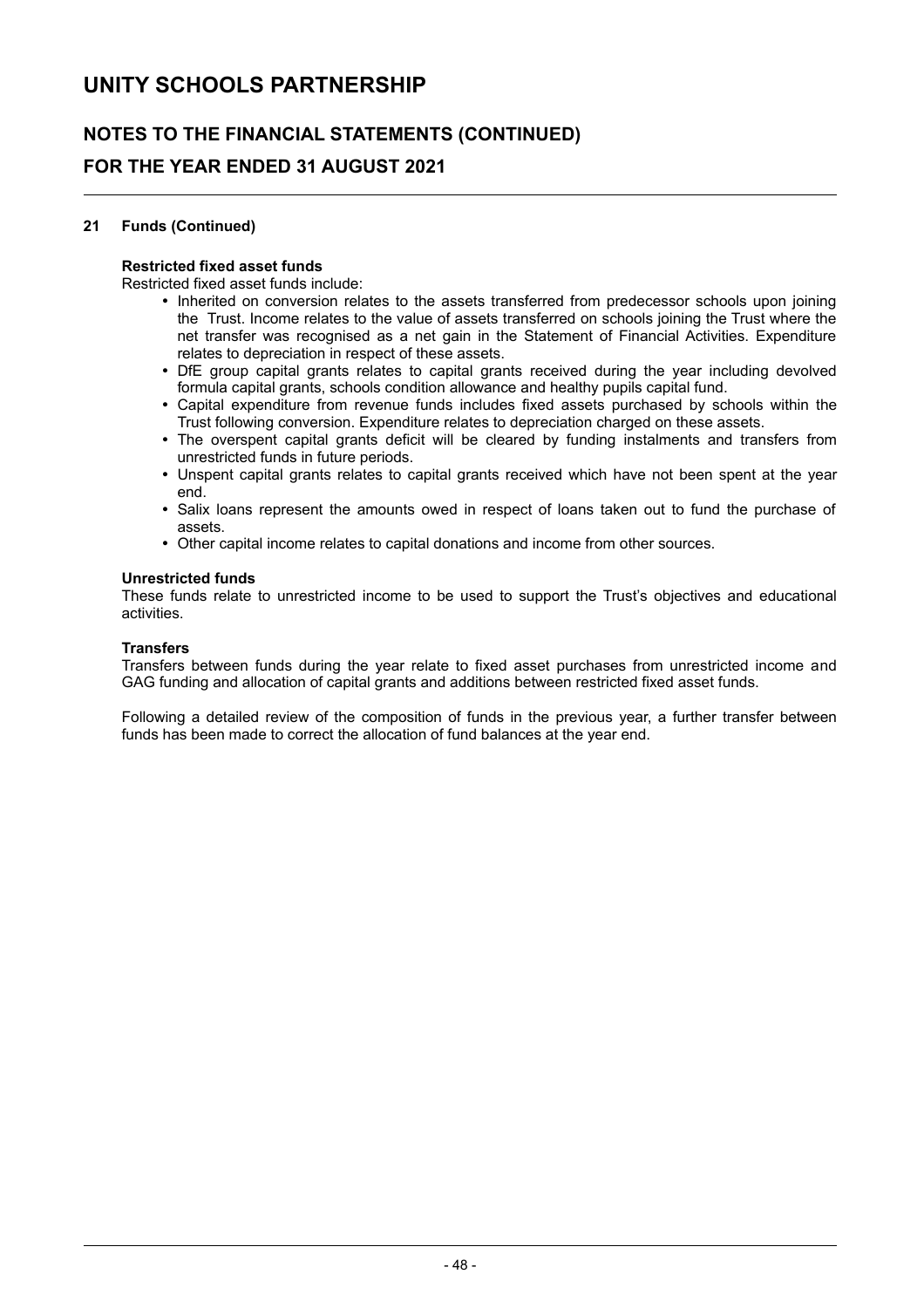# **NOTES TO THE FINANCIAL STATEMENTS (CONTINUED) FOR THE YEAR ENDED 31 AUGUST 2021**

### **21 Funds (Continued)**

### **Funds prior year**

|                                                        | <b>Balance</b> at<br>1 September<br>2019<br>£000 | <b>Income</b><br>£000       | <b>Expenditure</b><br>£000 | Gains,<br>losses and<br>transfers<br>£000 | <b>Balance at</b><br>31 August<br>2020<br>£000 |
|--------------------------------------------------------|--------------------------------------------------|-----------------------------|----------------------------|-------------------------------------------|------------------------------------------------|
| <b>Restricted general funds</b>                        |                                                  |                             |                            |                                           |                                                |
| General Annual Grant (GAG)<br>Other DfE / ESFA grants: | (2, 582)                                         | 54,764                      | (53, 739)                  | (185)                                     | (1, 742)                                       |
| - Universal infant free school                         |                                                  |                             |                            |                                           |                                                |
| meals                                                  |                                                  | 657                         | (655)                      |                                           | 2                                              |
| - Pupil premium                                        |                                                  | 2,862                       | (2,824)                    |                                           | 38                                             |
| - Start up grants                                      | 164                                              | 160                         | (200)                      |                                           | 124                                            |
| - Teachers' pay and teachers                           |                                                  |                             |                            |                                           |                                                |
| pension grants                                         |                                                  | 2,671                       | (2,671)                    |                                           |                                                |
| - Others                                               | 140                                              | 766                         | (630)                      |                                           | 276                                            |
| Other DfE group grants<br>Other DFE / ESFA COVID-19    |                                                  | 127                         | (136)                      | 9                                         |                                                |
| funding                                                |                                                  | 57                          | (57)                       |                                           |                                                |
| Other government grants                                | 86                                               | 5,335                       | (5, 101)                   | (82)                                      | 238                                            |
| <b>Teaching School</b>                                 | (87)                                             | 251                         | (404)                      | 240                                       |                                                |
| Other restricted funds                                 | 119                                              | 185                         | (307)                      | 212                                       | 209                                            |
| Pension reserve                                        | (18, 019)                                        | (5,528)                     | (3,216)                    | (3, 420)                                  | (30, 183)                                      |
|                                                        | (20, 179)                                        | 62,307                      | (69, 940)                  | (3,226)                                   | (31, 038)                                      |
| <b>Restricted fixed asset funds</b>                    |                                                  |                             |                            |                                           |                                                |
| Transfer on conversion                                 | 157,911                                          | 58,178                      | (4,736)                    | (17)                                      | 211,336                                        |
| DfE group capital grants                               | 6,335                                            | 2,706                       | (677)                      | (39)                                      | 8,325                                          |
| Capital expenditure from GAG                           | 1,428                                            |                             | (349)                      | 287                                       | 1,366                                          |
| Unspent capital grants                                 | 1,690                                            |                             |                            | (470)                                     | 1,220                                          |
| Overspent capital grants                               | (83)                                             |                             |                            | (301)                                     | (384)                                          |
| Salix loans                                            | (314)                                            |                             |                            | 59                                        | (255)                                          |
| Other capital income                                   | 18,943                                           | 9,056                       | (646)                      | 885                                       | 28,238                                         |
|                                                        | 185,910                                          | 69,940                      | (6, 408)                   | 404                                       | 249,846                                        |
| <b>Total restricted funds</b>                          | 165,731                                          | 132,247                     | (76, 348)                  | (2,822)                                   | 218,808                                        |
|                                                        |                                                  | $\sim$ $\sim$ $\sim$ $\sim$ |                            |                                           |                                                |
| <b>Unrestricted funds</b>                              |                                                  |                             |                            |                                           |                                                |
| General funds                                          | 2,215                                            | 3,467                       | (2, 399)                   | (598)                                     | 2,685                                          |
| <b>Total funds</b>                                     | 167,946                                          | 135,714                     | (78, 747)                  | (3,420)                                   | 221,493                                        |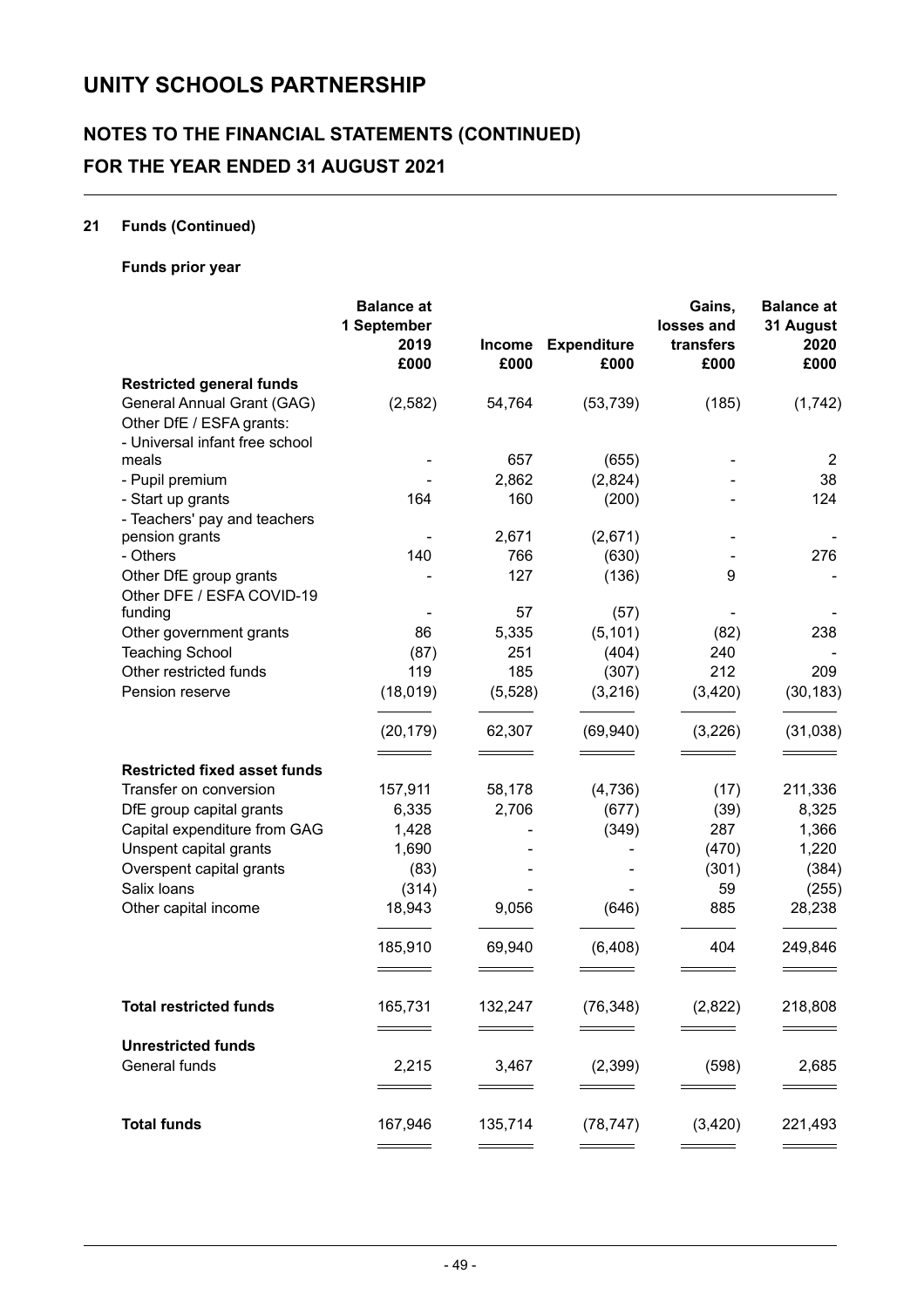# **NOTES TO THE FINANCIAL STATEMENTS (CONTINUED) FOR THE YEAR ENDED 31 AUGUST 2021**

#### **21 Funds (Continued)**

In line with the freedoms within the Trust's Master Funding Agreement and with encouragement of the Department of Education, the Trust Board decided to pool all reserves with effect from 12 December 2019. Accordingly, no surpluses or deficits are attributed to particular schools but all are held centrally.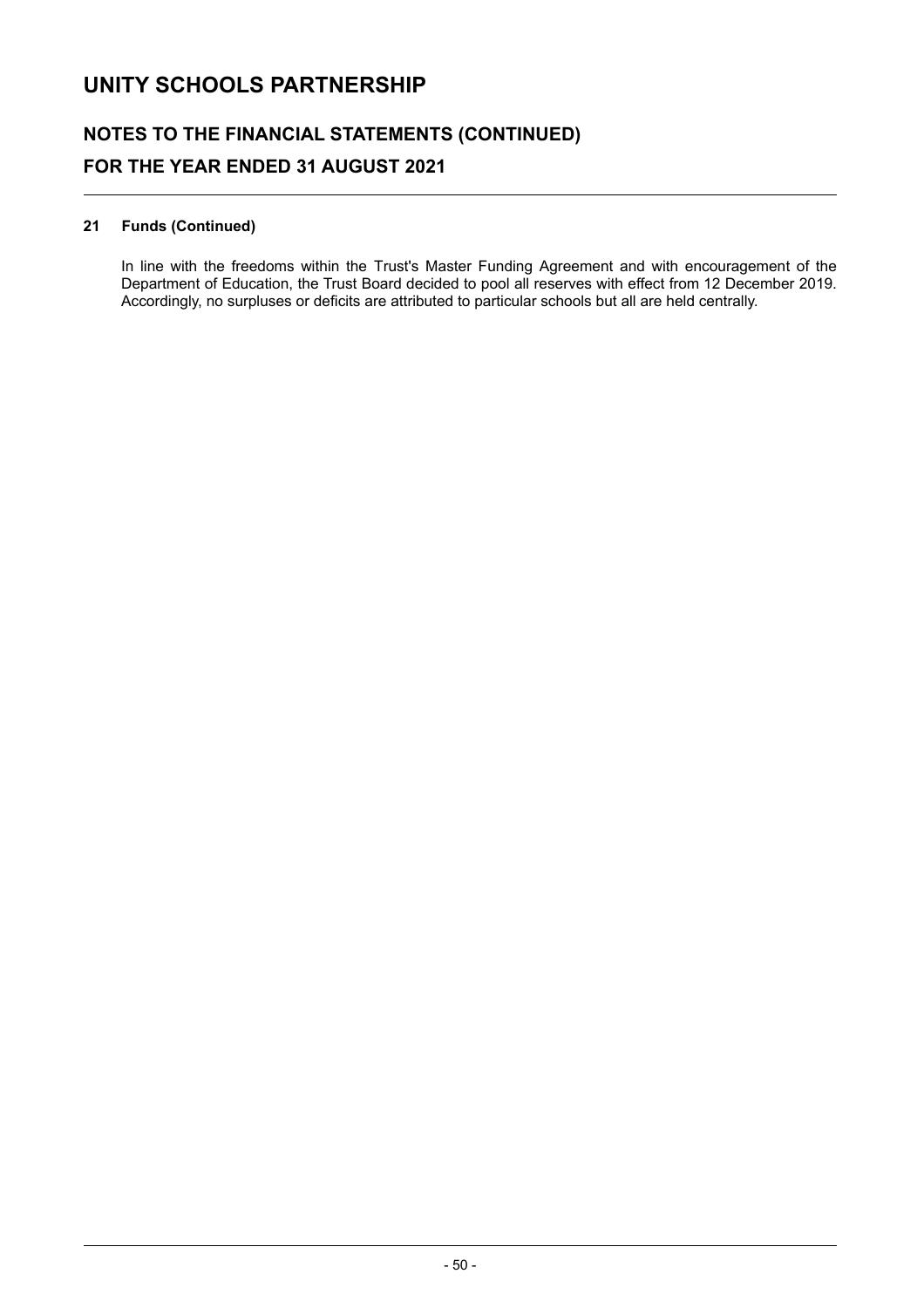# **NOTES TO THE FINANCIAL STATEMENTS (CONTINUED) FOR THE YEAR ENDED 31 AUGUST 2021**

### **21 Funds (Continued)**

#### **Total cost analysis by school**

Expenditure incurred by each school during the year was as follows:

|                                      | <b>Teaching and</b> |                           | <b>Other costs</b> |              |              |              |  |
|--------------------------------------|---------------------|---------------------------|--------------------|--------------|--------------|--------------|--|
|                                      |                     | educational Other support | <b>Educational</b> | excluding    | <b>Total</b> | <b>Total</b> |  |
|                                      | support staff       | staff costs               | supplies           | depreciation | 2021         | 2020         |  |
|                                      | £000                | £000                      | £000               | £000         | £000         | £000         |  |
| <b>Abbots Green Primary</b>          |                     |                           |                    |              |              |              |  |
| School                               | 1,518               | 188                       | 91                 | 252          | 2,049        | 1,809        |  |
| <b>Burton End Primary</b>            |                     |                           |                    |              |              |              |  |
| Academy                              | 1,464               | 147                       | 73                 | 213          | 1,897        | 1,587        |  |
| <b>County Upper School</b>           | 3,717               | 617                       | 337                | 432          | 5,103        | 776          |  |
| Castle Manor Academy                 | 2,900               | 510                       | 163                | 559          | 4,132        | 3,660        |  |
| <b>Churchill Special Free</b>        |                     |                           |                    |              |              |              |  |
| School                               | 1,155               | 106                       | 23                 | 116          | 1,400        | 1,409        |  |
| <b>Clements Primary</b>              |                     |                           |                    |              |              |              |  |
| Academy                              | 1,137               | 158                       | 50                 | 196          | 1,541        | 1,435        |  |
| <b>Coupals Primary Academy</b>       | 1,023               | 114                       | 84                 | 217          | 1,438        | 1,214        |  |
| <b>Ditton Lodge Primary</b>          |                     |                           |                    |              |              |              |  |
| School                               | 710                 | 73                        | 21                 | 147          | 951          | 919          |  |
| Felixstowe Academy                   | 4,554               | 742                       | 237                | 707          | 6,240        | 6,081        |  |
| <b>Glemsford Primary</b>             |                     |                           |                    |              |              |              |  |
| Academy                              | 818                 | 113                       | 53                 | 134          | 1,118        | 1,046        |  |
| Horringer Court Middle               |                     |                           |                    |              |              |              |  |
| School                               | 1,175               | 166                       | 59                 | 298          | 1,698        | 255          |  |
| <b>Houldsworth Valley</b>            |                     |                           |                    |              |              |              |  |
| <b>Primary Academy</b>               | 1,190               | 123                       | 63                 | 211          | 1,587        | 1,362        |  |
| <b>Kedington Primary</b>             | 595                 | 65                        | 58                 |              |              |              |  |
| Academy                              |                     |                           |                    | 154          | 872          | 819          |  |
| Langer Primary School                | 630                 | 79                        | 82                 | 146          | 937          | 831          |  |
| Laureate Community                   | 906                 | 91                        | 34                 | 187          | 1,218        | 1,174        |  |
| Academy                              |                     | 451                       | 187                | 531          |              |              |  |
| Newmarket Academy                    | 2,947               |                           |                    |              | 4,116        | 3,674        |  |
| <b>Place Farm Primary</b><br>Academy | 1,366               | 160                       | 59                 | 225          | 1,810        | 1,767        |  |
| Samuel Ward Academy                  | 4,703               | 841                       | 247                | 682          | 6,473        | 6,302        |  |
| Sir Bobby Robson School              | 666                 | 50                        | 17                 | 119          | 852          |              |  |
| St Edward's Church of                |                     |                           |                    |              |              |              |  |
| <b>England Academy</b>               | 3,030               | 723                       | 241                | 673          | 4,667        | 5,103        |  |
| Steeple Bumpstead                    |                     |                           |                    |              |              |              |  |
| <b>Primary School</b>                | 604                 | 111                       | 49                 | 85           | 849          | 783          |  |
| Sybil Andrews Academy                | 2,397               | 448                       | 176                | 580          | 3,601        | 3,517        |  |
| The Bridge School                    | 2,699               | 249                       | 97                 | 403          | 3,448        | 3,635        |  |
| Thomas Gainsborough                  |                     |                           |                    |              |              |              |  |
| School                               | 6,122               | 1,055                     | 365                | 915          | 8,457        | 8,000        |  |
| <b>Tollgate Primary School</b>       | 997                 | 126                       | 42                 | 261          | 1,426        | 200          |  |
| <b>Wells Hall Primary School</b>     | 1,433               | 230                       | 94                 | 176          | 1,933        | 1,799        |  |
| <b>Westfield Primary</b>             |                     |                           |                    |              |              |              |  |
| Academy                              | 1,336               | 165                       | 92                 | 256          | 1,849        | 1,710        |  |
| Westley Middle School                | 1,879               | 177                       | 112                | 335          | 2,503        | 368          |  |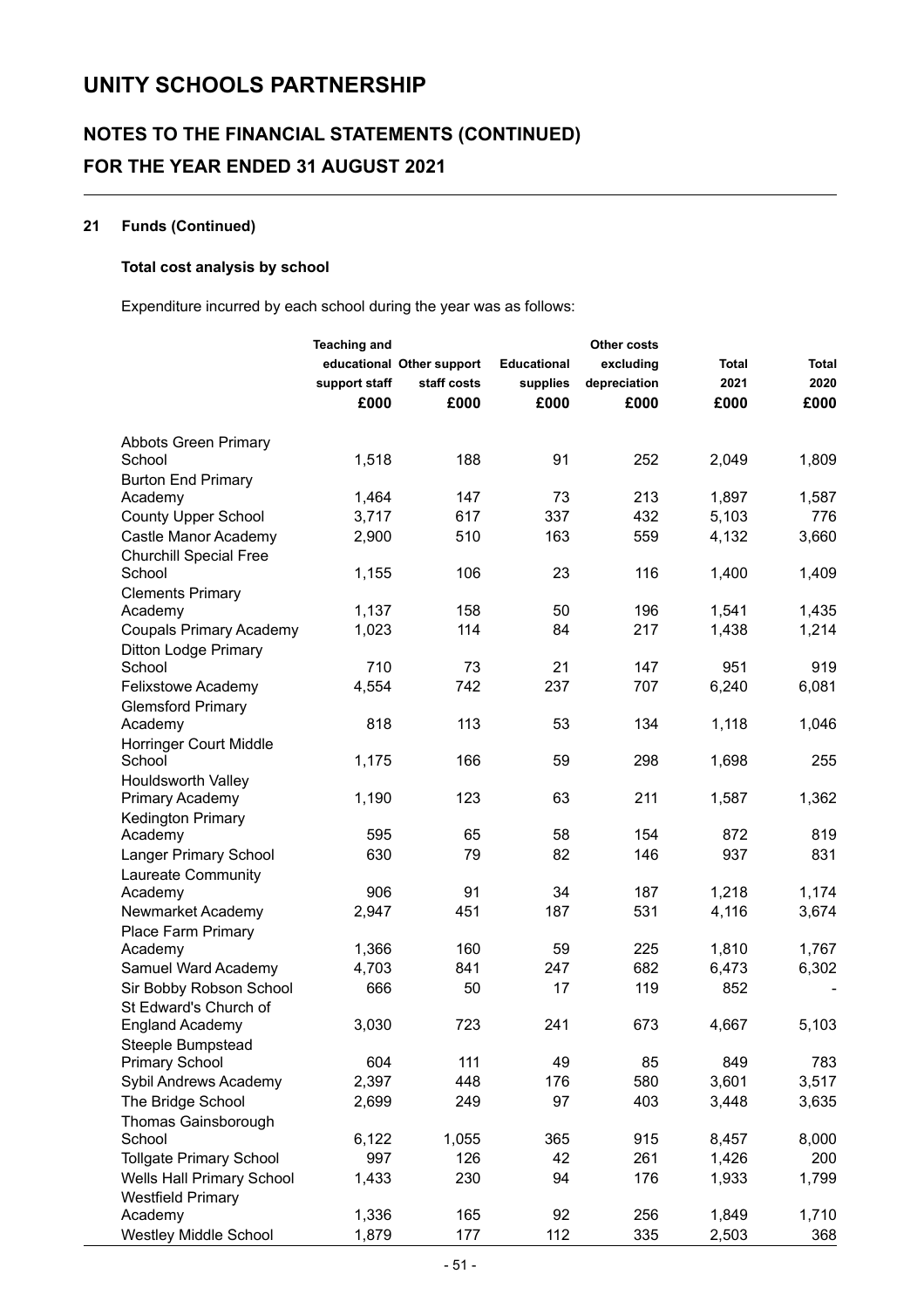# **NOTES TO THE FINANCIAL STATEMENTS (CONTINUED) FOR THE YEAR ENDED 31 AUGUST 2021**

#### **21 Funds**

|                                | <b>Teaching and</b><br>support staff<br>£000 | educational Other support<br>staff costs<br>£000 | <b>Educational</b><br>supplies<br>£000 | Other costs<br>excluding<br>depreciation<br>£000 | Total<br>2021<br>£000 | Total<br>2020<br>£000<br>(Continued) |
|--------------------------------|----------------------------------------------|--------------------------------------------------|----------------------------------------|--------------------------------------------------|-----------------------|--------------------------------------|
| Wickhambrook Primary           |                                              |                                                  |                                        |                                                  |                       |                                      |
| Academy                        | 600                                          | 71                                               | 40                                     | 121                                              | 832                   | 725                                  |
| <b>Woodhall Primary School</b> | 1,563                                        | 129                                              | 90                                     | 193                                              | 1.975                 | 1,919                                |
| Central services               | 1.642                                        | 5,898                                            | 1.218                                  | 1,561                                            | 10.319                | 8,355                                |
|                                | 57,476                                       | 14,176                                           | 4.554                                  | 11,085                                           | 87,291                | 72,234                               |

#### **22 Analysis of net assets between funds**

|                                                        | <b>Unrestricted</b><br><b>Funds</b> | <b>Restricted</b><br>General<br><b>Funds</b> | <b>Restricted</b><br><b>Fixed Asset</b><br><b>Funds</b> | Total<br><b>Funds</b> |
|--------------------------------------------------------|-------------------------------------|----------------------------------------------|---------------------------------------------------------|-----------------------|
|                                                        | £000                                | £000                                         | £000                                                    | £000                  |
| Fund balances at 31 August 2021 are<br>represented by: |                                     |                                              |                                                         |                       |
| Intangible fixed assets                                |                                     |                                              | 132                                                     | 132                   |
| Tangible fixed assets                                  |                                     |                                              | 251.376                                                 | 251,376               |
| <b>Current assets</b>                                  | 2.840                               | 9.710                                        | 1.930                                                   | 14.480                |
| Creditors falling due within one year                  | (27)                                | (7, 823)                                     | (64)                                                    | (7, 914)              |
| Creditors falling due after one year                   |                                     |                                              | (163)                                                   | (163)                 |
| Defined benefit pension liability                      | ۰                                   | (43, 525)                                    |                                                         | (43, 525)             |
| <b>Total net assets</b>                                | 2,813                               | (41,638)                                     | 253,211                                                 | 214,386               |
|                                                        |                                     |                                              |                                                         |                       |

|                                                        | Unrestricted |          | <b>Restricted funds:</b> | <b>Total</b> |  |
|--------------------------------------------------------|--------------|----------|--------------------------|--------------|--|
|                                                        | <b>Funds</b> | General  | <b>Fixed asset</b>       | <b>Funds</b> |  |
|                                                        | £000         | £000     | £000                     | £000         |  |
| Fund balances at 31 August 2020 are<br>represented by: |              |          |                          |              |  |
| Intangible fixed assets                                | ۰            |          | 126                      | 126          |  |
| Tangible fixed assets                                  |              |          | 249.099                  | 249,099      |  |
| <b>Current assets</b>                                  | 2.692        | 6.792    | 1.036                    | 10,520       |  |
| Creditors falling due within one year                  | (7)          | (7,647)  | (180)                    | (7, 834)     |  |
| Creditors falling due after one year                   |              |          | (235)                    | (235)        |  |
| Defined benefit pension liability                      |              | (30,183) |                          | (30, 183)    |  |
| <b>Total net assets</b>                                | 2.685        | (31,038) | 249.846                  | 221,493      |  |
|                                                        |              |          |                          |              |  |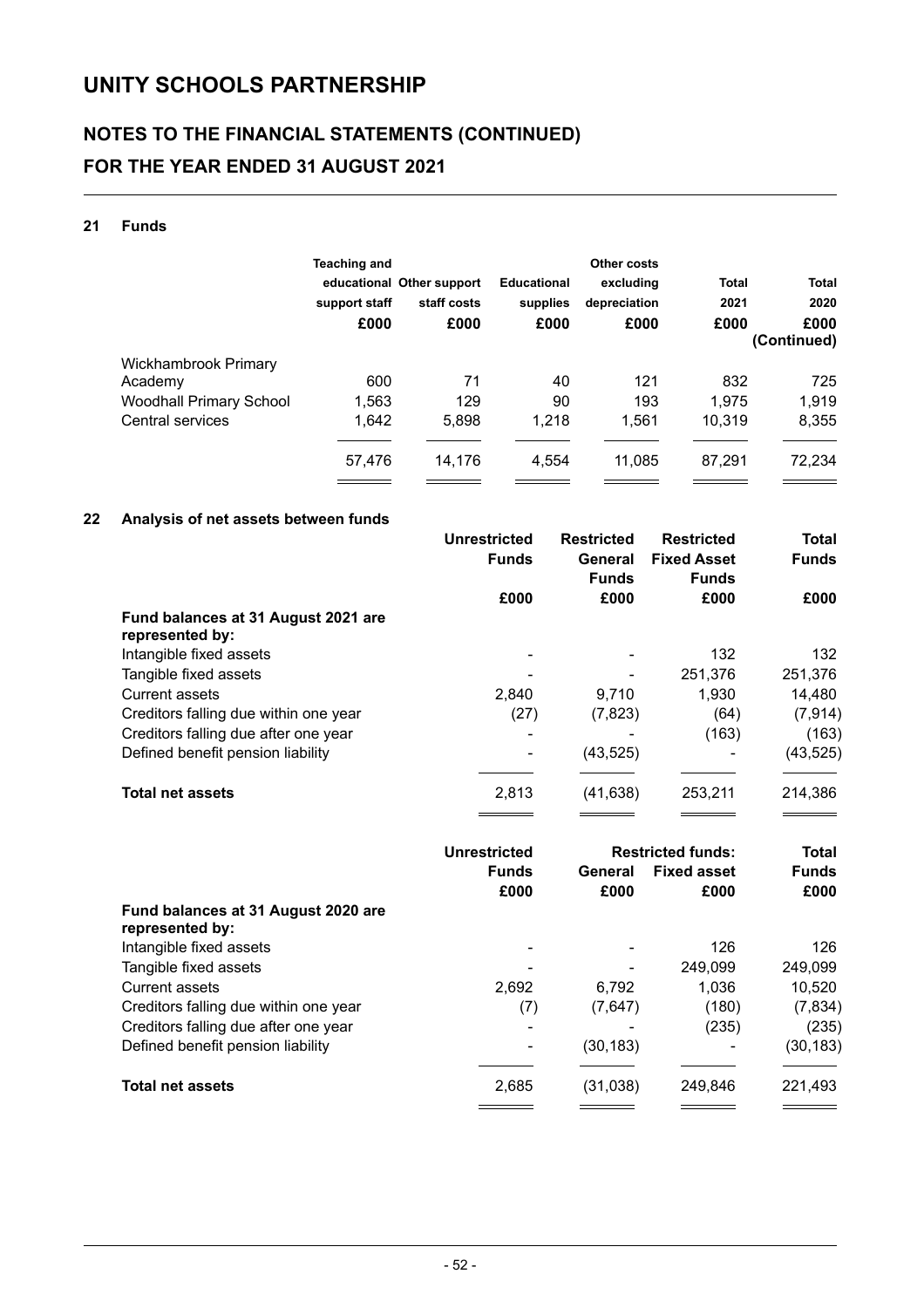# **NOTES TO THE FINANCIAL STATEMENTS (CONTINUED) FOR THE YEAR ENDED 31 AUGUST 2021**

#### **23 Capital commitments**

|                                                                         | 2021<br>£000 | 2020<br>£000 |
|-------------------------------------------------------------------------|--------------|--------------|
| Expenditure contracted for but not provided in the financial statements | 1.169        | 691          |

#### **24 Long-term commitments, including operating leases**

At 31 August 2021 the total of the Trust's future minimum lease payments under non-cancellable operating leases was:

|    |                                                                         | 2021         | 2020         |
|----|-------------------------------------------------------------------------|--------------|--------------|
|    |                                                                         | £000         | £000         |
|    | Amounts due within one year                                             | 560          | 508          |
|    | Amounts due between one and five years                                  | 665          | 337          |
|    |                                                                         | 1,225        | 845          |
| 25 | Reconciliation of net income to net cash flow from operating activities |              |              |
|    |                                                                         | 2021<br>£000 | 2020<br>£000 |
|    | Net income for the reporting period (as per the statement of financial  |              |              |
|    | activities)                                                             | 2,017        | 56,967       |
|    | Adjusted for:                                                           |              |              |
|    | Net deficit/(surplus) on transfer of academy in the trust               | 14           | (53, 407)    |
|    | Capital grants from DfE and other capital income                        | (9,610)      | (11, 762)    |
|    | Interest receivable                                                     | (2)          | (9)          |
|    | Pension costs less contributions payable                                | 3,675        | 2,857        |
|    | Pension scheme finance costs                                            | 543          | 359          |
|    | Depreciation of tangible fixed assets                                   | 6,458        | 4,379        |
|    | Amortisation of intangible fixed assets                                 | 64           | 56           |
|    | Loss on disposal of fixed assets                                        |              | (13)         |
|    | Impairment losses on tangible fixed assets                              |              | 2,092        |
|    | Movements in working capital:                                           |              |              |
|    | (Increase)/decrease in stocks                                           | (3)          | 12           |
|    | (Increase)/decrease in debtors                                          | (1, 372)     | 866          |
|    | Increase in creditors                                                   | 35           | 1,513        |
|    | Stocks, debtors and creditors transferred on conversion                 | (16)         | (235)        |
|    | Net cash provided by operating activities                               | 1,803        | 3,675        |
|    |                                                                         |              |              |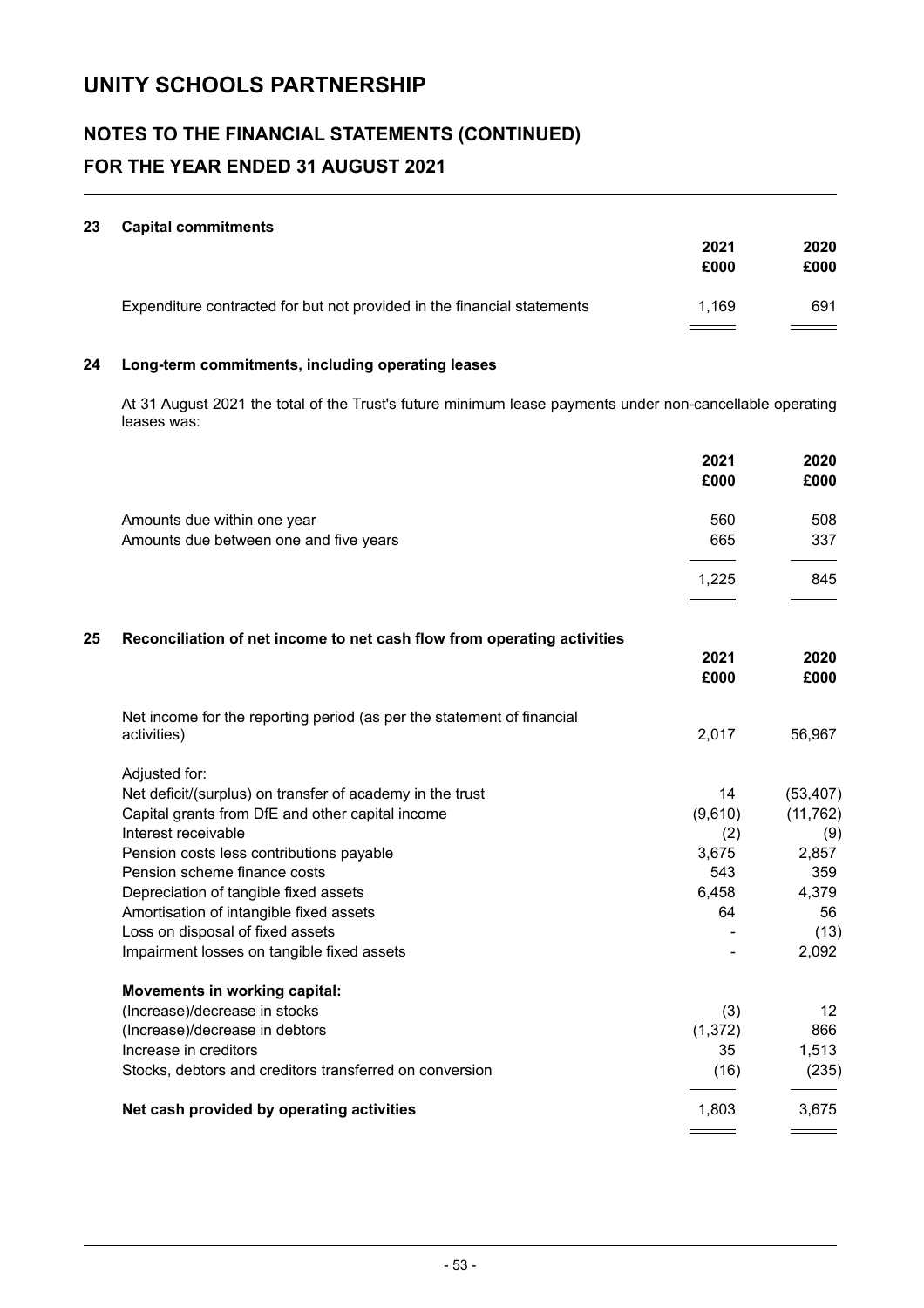### **NOTES TO THE FINANCIAL STATEMENTS (CONTINUED) FOR THE YEAR ENDED 31 AUGUST 2021**

#### **26 Analysis of changes in net funds**

|                                            | 1 September<br>2020 | <b>Cash flows</b><br>cash changes | 31 August<br>2021 |       |
|--------------------------------------------|---------------------|-----------------------------------|-------------------|-------|
|                                            | £000                | £000                              | £000              | £000  |
| Cash                                       | 7.017               | 2,585                             | -                 | 9,602 |
| Loans falling due within one year          | (58)                | 66                                | (72)              | (64)  |
| Loans falling due after more than one year | (235)               | ۰                                 | 72                | (163) |
|                                            |                     |                                   |                   |       |
|                                            | 6,724               | 2,651                             | ۰                 | 9,375 |
|                                            |                     |                                   |                   |       |

#### **27 Members' liability**

Each member of the charitable company undertakes to contribute to the assets of the company in the event of it being wound up while he or she is a member, or within one year after he or she ceases to be a member, such amount as may be required, not exceeding £10 for the debts and liabilities contracted before he or she ceases to be a member.

#### **28 Pension and similar obligations**

The Trust's employees belong to two principal pension schemes: the Teachers' Pension Scheme England and Wales (TPS) for academic and related staff; and the Local Government Pension Scheme (LGPS) for non-teaching staff, Both are multi-employer defined benefit schemes.

The latest actuarial valuation of the TPS related to the period ended 31 March 2016, and that of the LGPS related to the period ended 31 March 2019.

Contributions amounting to £1,288,742 were payable to the schemes at 31 August 2021 (2020: £1,236,142) and are included within creditors.

#### **Teachers' Pension Scheme**

#### **Introduction**

The Teachers' Pension Scheme (TPS) is a statutory, contributory, defined benefit scheme, governed by the Teachers' Pensions 2014.

The TPS is an unfunded scheme and members contribute on a 'pay as you go' basis - these contributions along with those made by employers are credited to the Exchequer.

#### **Valuation of the Teachers' Pension Scheme**

The Government Actuary, using normal actuarial principles, conducts a formal actuarial review of the TPS in accordance with the Public Service Pensions (Valuations and Employer Cost Cap) Directions 2014 published by HM Treasury every 4 years. The aim of the review is to specify the level of future contributions. Actuarial scheme valuations are dependent on assumptions about the value of future costs, design of benefits and many other factors. The latest actuarial valuation of the TPS was carried out as at 31 March 2016 and in accordance with the Public Service Pensions (Valuations and Employer Cost Cap) Directions 2014 except it has been prepared following the Government's decision to pause the operation of the cost control mechanisms at the time when legal challenges were still pending. The valuation report was published by the Department for Education on 5 March 2019.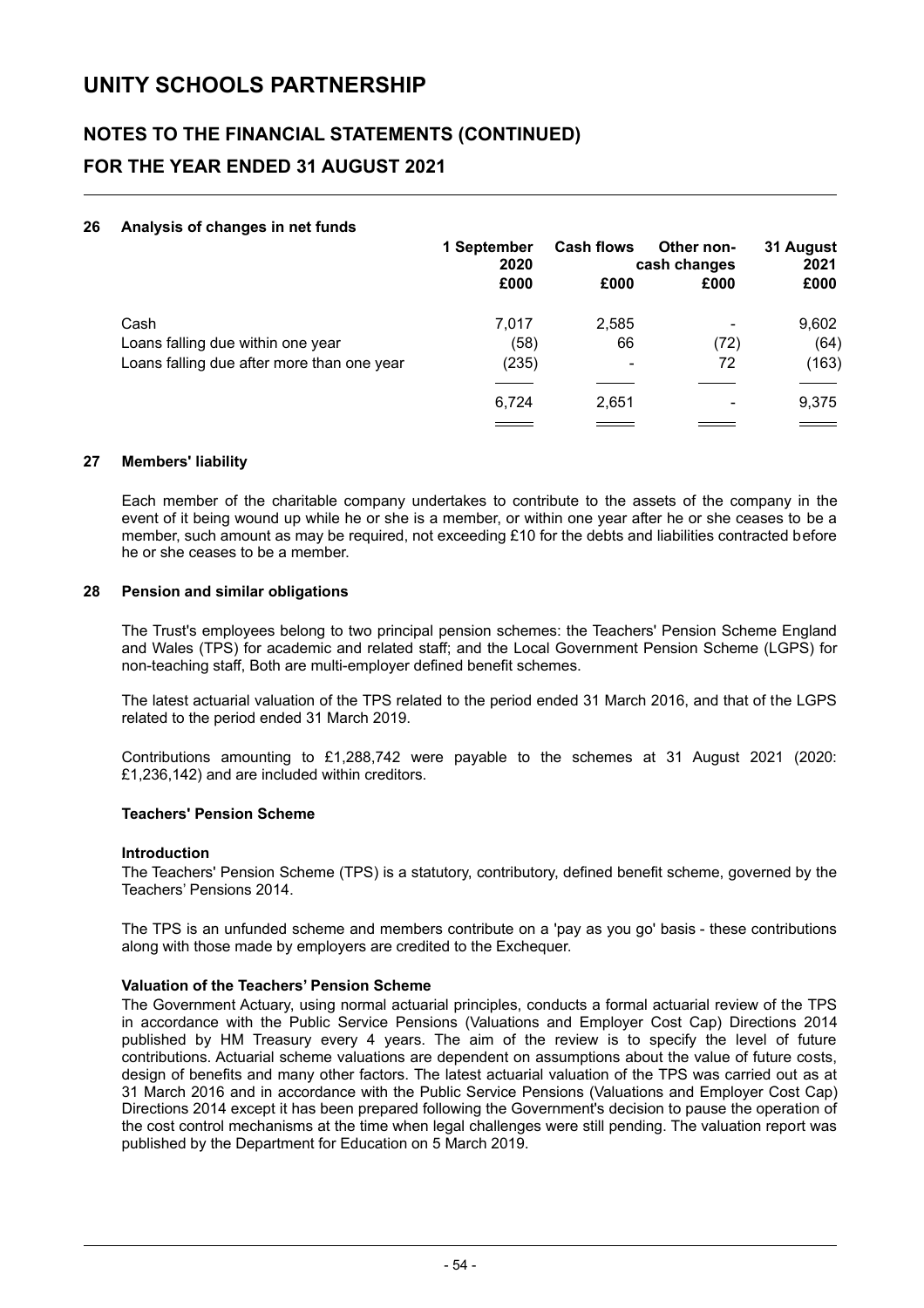# **NOTES TO THE FINANCIAL STATEMENTS (CONTINUED) FOR THE YEAR ENDED 31 AUGUST 2021**

#### **28 Pension and similar obligations (Continued)**

The key elements of the valuation and subsequent consultation are:

- Total scheme liabilities for service (pensions currently payable and the estimated cost of future benefits) of £218 billion
- Value of notional assets (estimated future contributions together with the notional investments held at the valuation date) of £196 billion
- Notional past service deficit of £22 billion
- Discount rate is 2.4% in excess of CPI

As a result of the valuation, new employer contribution rates were set at 23.68% (including a 0.08% administration levy) of pensionable pay from September 2019 onwards (compared to 16.48% during 2019/20). The next valuation result is due to be implemented from 1 April 2023.

The employer's pension costs paid to the TPS in the period amounted to £7,755,251 (2020: £6,318,421).

The TPS is a multi-employer pension plan and there is insufficient information to account for the scheme as a defined benefit plan so it is accounted for as a defined contribution plan.

#### **Local Government Pension Scheme**

The LGPS is a funded defined benefit scheme, with the assets held in separate trustee-administered funds. The total contributions are as noted below. The agreed contribution rates for future years are listed below for employers and 5.5% - 12.5% for employees.

As described in note the LGPS obligation relates to the employees of the Trust, being the employees transferred as part of the conversion from the maintained school and new employees who joined the scheme in the period. The obligation in respect of employees who transferred on conversion represents their cumulative service at both the predecessor school and the Trust at the balance sheet date.

Parliament has agreed, at the request of the Secretary of State for Education, to a guarantee that, in the event of academy closure, outstanding Local Government Pension Scheme liabilities would be met by the Department for Education. The guarantee came into force on 18 July 2013.

#### **Principal actuarial assumptions:**

The following information is based upon a full actuarial valuation of the funds at 31 March 2019 updated to 31 August 2021 by the qualified independent actuaries.

|                                                                      | <b>Discount rate</b><br>for scheme<br>liabilities |           | Rate of<br>increase in<br>salaries |           | Rate of<br>increase for<br>pensions in<br>payment /<br>inflation |               |
|----------------------------------------------------------------------|---------------------------------------------------|-----------|------------------------------------|-----------|------------------------------------------------------------------|---------------|
|                                                                      | 2021<br>%                                         | 2020<br>% | 2021<br>%                          | 2020<br>% | 2021<br>%                                                        | 2020<br>%     |
| <b>Suffolk Local Government Pension Scheme</b>                       | 1.7                                               | 1.7       | 3.6                                | 2.9       | 2.9                                                              | $2.2^{\circ}$ |
| Cambridgeshire Local Government Pension Scheme                       | 1.7                                               | 1.7       | 3.4                                | 2.7       | 2.9                                                              | $2.2^{\circ}$ |
| London Borough of Havering Local Government<br><b>Pension Scheme</b> | 1.7                                               | 1.7       | 3.6                                | 3.0       | 2.9                                                              | 2.3           |
| <b>Essex Local Government Pension Scheme</b>                         | 1.7                                               | 1.6       | 3.9                                | 3.3       | 2.9                                                              | 2.3           |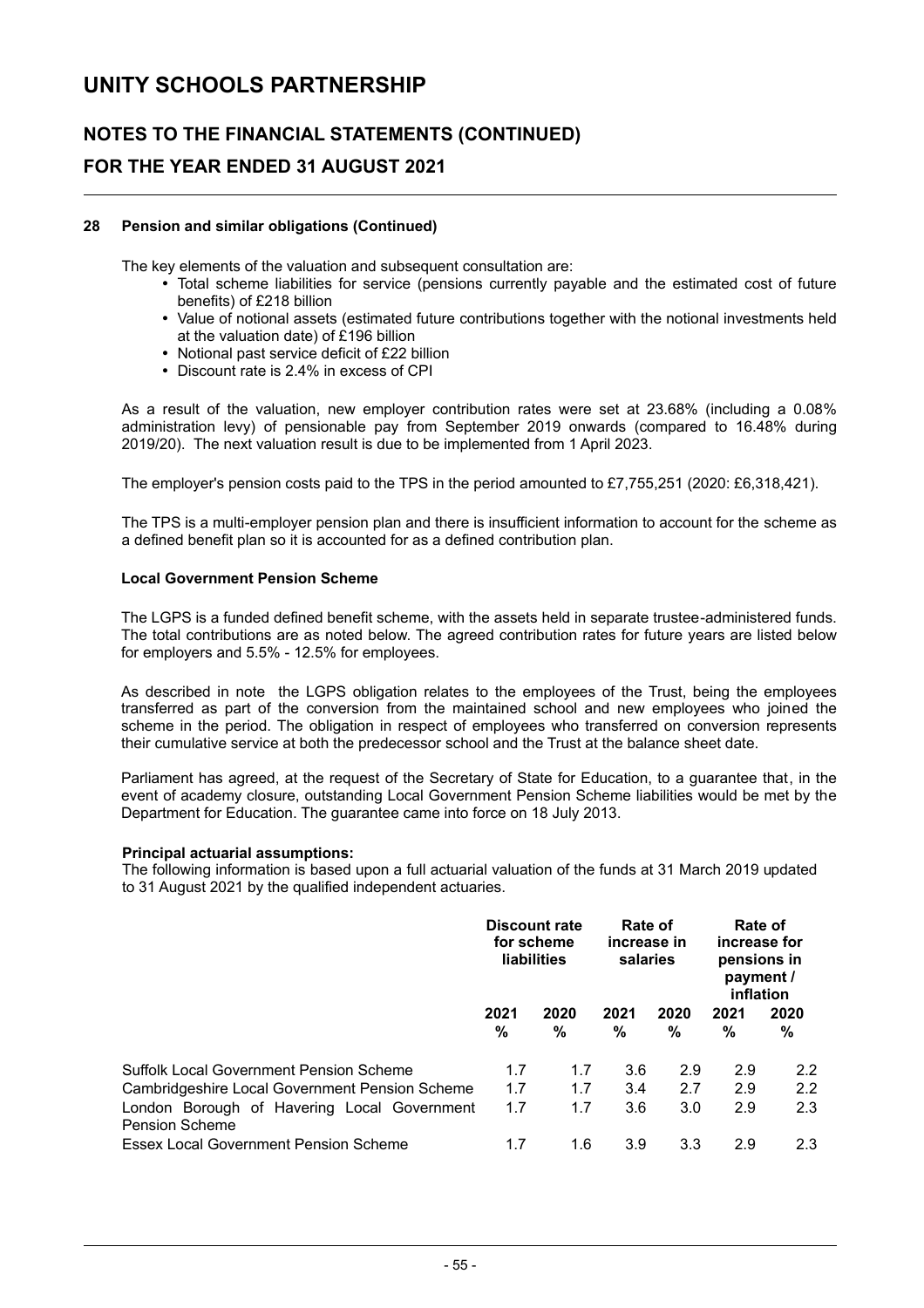# **NOTES TO THE FINANCIAL STATEMENTS (CONTINUED) FOR THE YEAR ENDED 31 AUGUST 2021**

#### **28 Pension and similar obligations (Continued)**

#### **Mortality**

The assumed life expectations are:

|                                                                      | <b>Males</b>             |                            | <b>Females</b>           |                            |
|----------------------------------------------------------------------|--------------------------|----------------------------|--------------------------|----------------------------|
|                                                                      | <b>Retiring</b><br>today | Retiring<br>in 20<br>years | <b>Retiring</b><br>today | Retiring<br>in 20<br>years |
|                                                                      | 2021                     | 2021                       | 2021                     | 2021                       |
| <b>Suffolk Local Government Pension Scheme</b>                       | 22.1                     | 23.2                       | 24.5                     | 26.4                       |
| Cambridgeshire Local Government Pension Scheme                       | 22.2                     | 23.2                       | 24.4                     | 26.2                       |
| London Borough of Havering Local Government<br><b>Pension Scheme</b> | 21.8                     | 22.9                       | 24.1                     | 25.9                       |
| <b>Essex Local Government Pension Scheme</b>                         | 21.6                     | 22.9                       | 23.6                     | 25.1                       |
| <b>Total contributions made</b>                                      |                          |                            | 2021                     | 2020                       |
|                                                                      |                          |                            | £000                     | £000                       |
| Employer's contributions                                             |                          |                            | 3,580                    | 3,236                      |
| Employees' contributions                                             |                          |                            | 915                      | 759                        |
| Total contributions                                                  |                          |                            | 4,495                    | 3,995                      |
|                                                                      |                          |                            |                          |                            |

| The Trust's share of the assets in the scheme | 2021<br><b>Fair value</b><br>£000 | 2020<br><b>Fair value</b><br>£000 |
|-----------------------------------------------|-----------------------------------|-----------------------------------|
| Equities                                      | 37,239                            | 27,531                            |
| <b>Bonds</b>                                  | 14,849                            | 12,539                            |
| Gilts                                         | 15                                | 20                                |
| Property                                      | 4,749                             | 4,616                             |
| Other assets                                  | 2,332                             | 2,915                             |
| Total fair value of assets                    | 59,184                            | 47,621                            |
|                                               |                                   |                                   |

The actual return on scheme assets was £7,523,000 (2020: £5,277,000).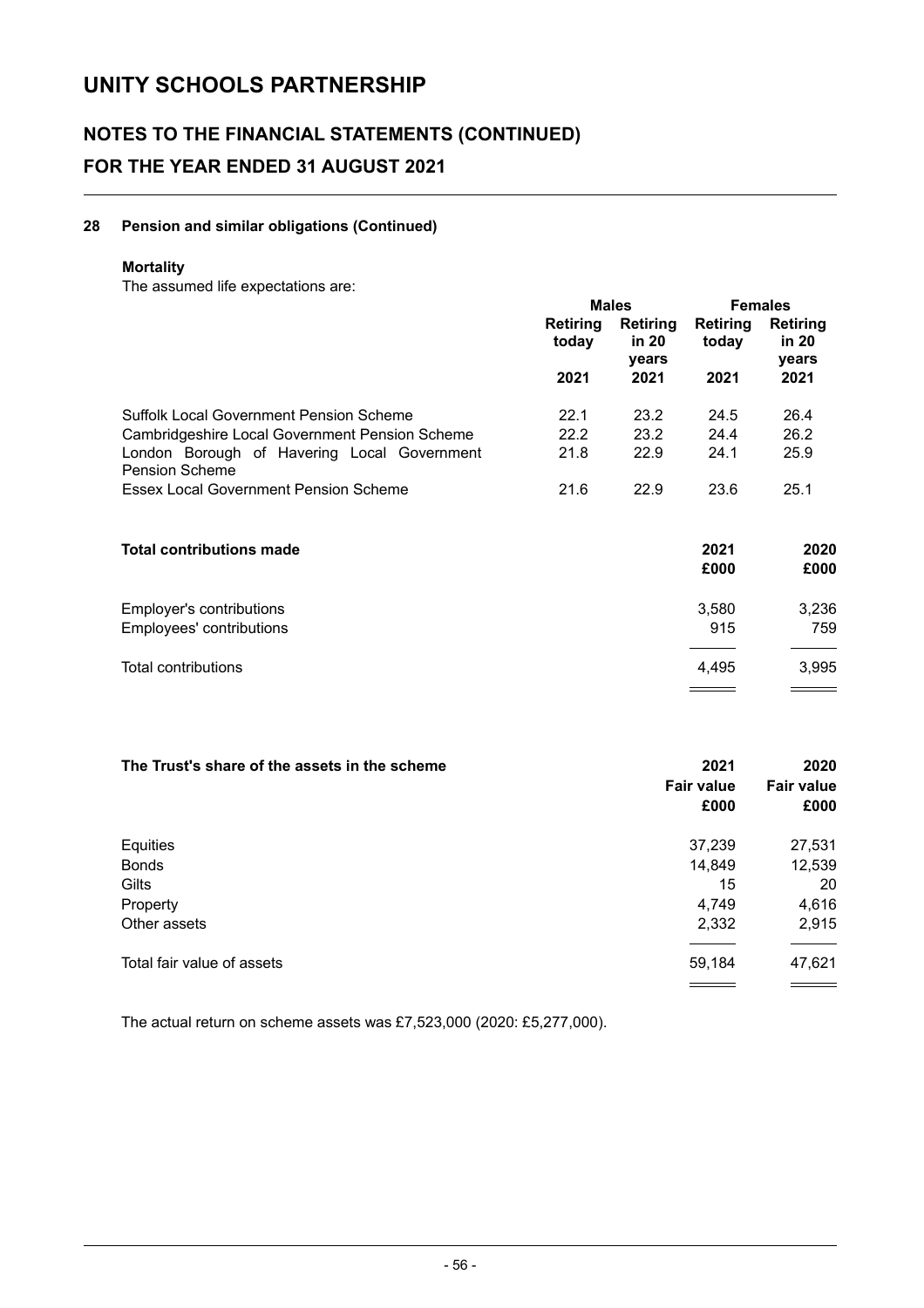# **NOTES TO THE FINANCIAL STATEMENTS (CONTINUED) FOR THE YEAR ENDED 31 AUGUST 2021**

### **28 Pension and similar obligations (Continued)**

| Amount recognised in the statement of financial activities                               | 2021<br>£000             | 2020<br>£000 |
|------------------------------------------------------------------------------------------|--------------------------|--------------|
| Current service cost                                                                     | 7,255                    | 6,067        |
| Net interest cost                                                                        | 543                      | 359          |
| Plan introductions, changes, gain/(loss) on curtailment and gain/(loss) on<br>settlement | ٠                        | 26           |
| Total operating charge                                                                   | 7,798                    | 6,452        |
|                                                                                          | $\overline{\phantom{a}}$ |              |
| Changes in the present value of defined benefit obligations                              |                          | 2021<br>£000 |
| At 1 September 2020                                                                      |                          | 77,804       |
| Current service cost                                                                     |                          | 7,255        |
| Interest cost                                                                            |                          | 1,291        |
| Employee contributions                                                                   |                          | 915          |
| <b>Actuarial loss</b>                                                                    |                          | 15,899       |
| Benefits paid                                                                            |                          | (455)        |
| At 31 August 2021                                                                        |                          | 102,709      |
| Changes in the fair value of the Trust's share of scheme assets                          |                          |              |
|                                                                                          |                          | 2021         |
|                                                                                          |                          | £000         |
| At 1 September 2020                                                                      |                          | 47,621       |
| Interest income                                                                          |                          | 748          |
| Return on plan assets (excluding net interest on the net defined pension liability)      |                          | 6,775        |
| <b>Employer contributions</b>                                                            |                          | 3,580        |
| Employee contributions                                                                   |                          | 915          |
| Benefits paid                                                                            |                          | (455)        |
| At 31 August 2021                                                                        |                          | 59,184       |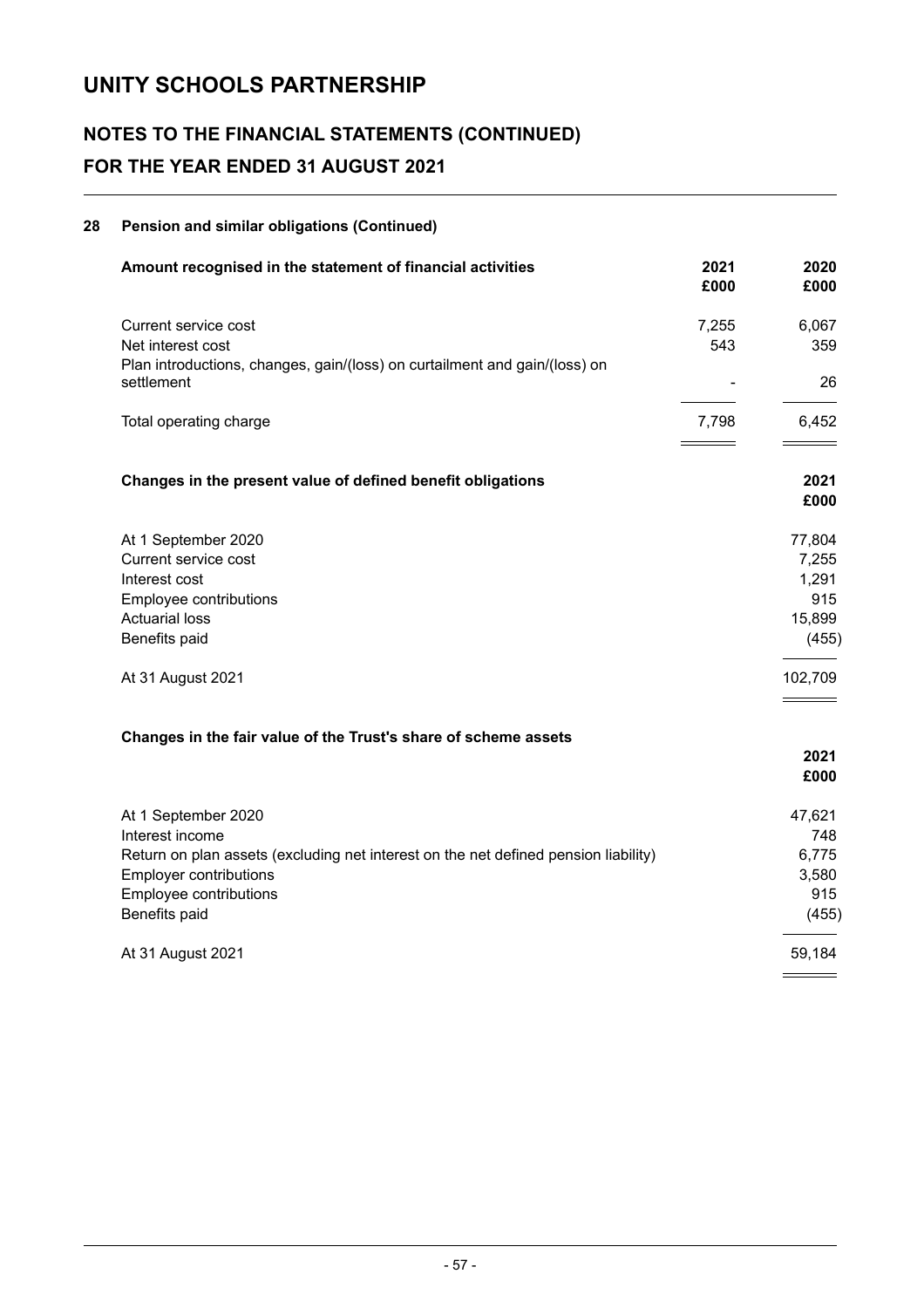# **NOTES TO THE FINANCIAL STATEMENTS (CONTINUED) FOR THE YEAR ENDED 31 AUGUST 2021**

#### **29 Related party transactions**

During the year the Trust entered into the following related party transactions:

The Trust made sales of £42,000 (2020: £nil) in respect of education services to Sabres Educational Trust, a company in which Tim Coulson is the Chair of the Board. At 31 August 2021, the Trust was owed £7,000 (2020: £nil) which is included within trade debtors.

The Trust made purchases of £1,500 (2020: £nil) in respect of education training from East Anglian Anti Racism Education Collective Limited, a company in which Tim Coulson is a Director. At 31 August 2021, the Trust owed £1,800 (2020: £nil) which is included within trade creditors.

The Trust made sales of £307,435 (2020: £nil), recharged £476,480 (2020: £nil) and received a donation of £100,000 (2020: £nil) from Schools Partnership Tutors Limited, a company is which Tim Coulson and Sarah Garner are Directors. At 31 August 2021, the Trust was owed £343,427 (2020: £nil) which is included with trade debtors.

Certain Directors' remuneration and expenses have already been disclosed in note 12.

#### **30 Post balance sheet events**

After the reporting date, Schools Partnership Tutors Limited, a company limited by guarantee became a subsidiary of the Trust. The company is a subsidiary of the Trust on the basis that the Trust exercises significant control over the company by virtue of the directors and members of Schools Partnership Tutors Limited being members of the key management personnel of the Trust.

#### **31 Agency arrangements**

The Trust distributes 16-19 bursary funds to students as an agent for ESFA. In the accounting period ending 31 August 2021, the Trust received £64,856 (2020: £46,457), disbursed £53,247 (2020: £27,795) and repaid £122,787 (2020: £nil) to the ESFA from the fund. An amount of £46,952 (2020: £158,130) is included in other creditors relating to undistributed funds that is repayable to ESFA.

As at 31 August 2021, the Trust has included £nil (2020: £25,508) in other creditors as a one-off amount from Combined Cadet Force Association. These funds are being held on behalf of the cadets and will be drawn down by the cadets upon application to the Trust. During the year ending 31 August 2021, the Trust disbursed £25,508 (2020: £Nil) from the fund.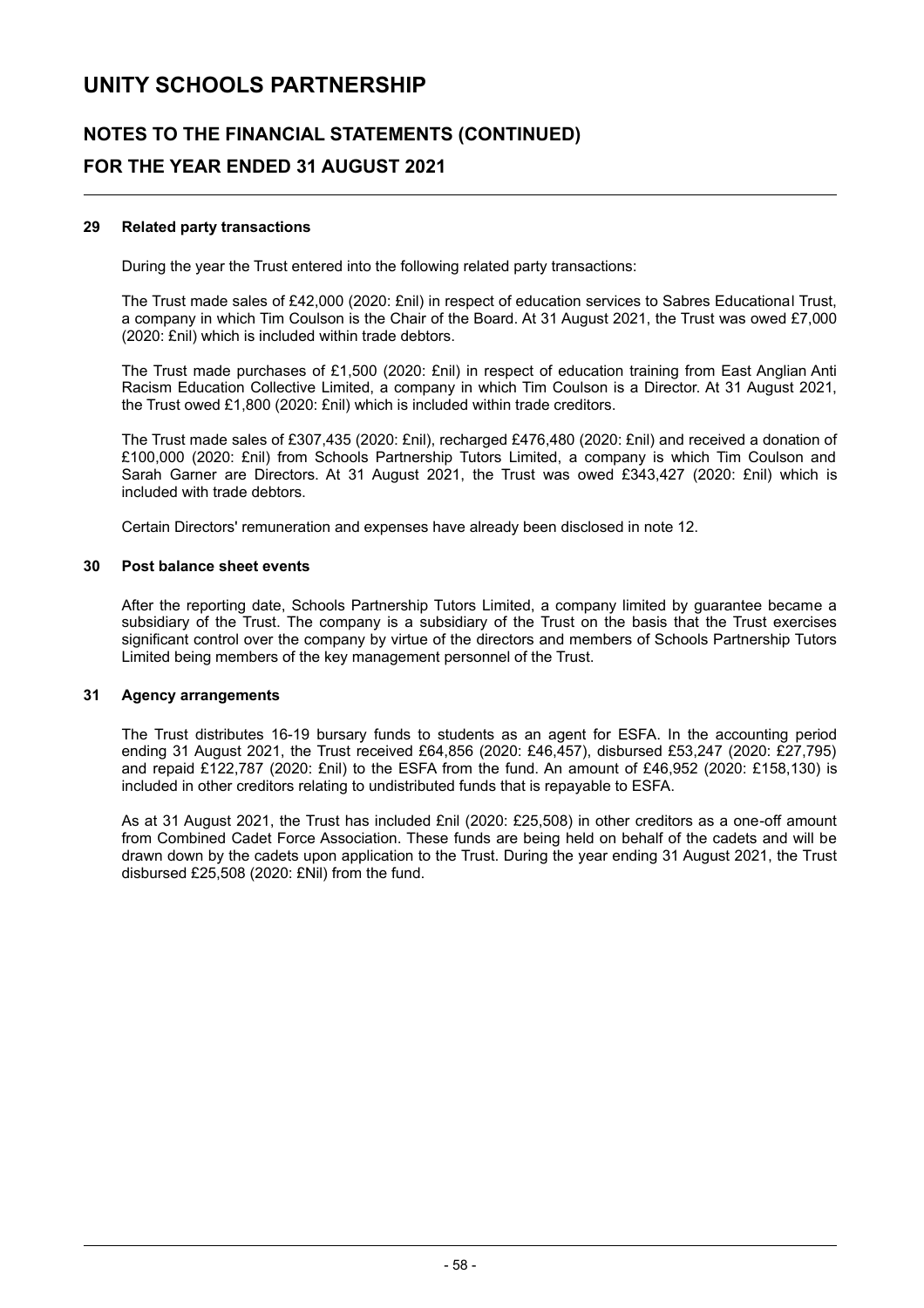### **NOTES TO THE FINANCIAL STATEMENTS (CONTINUED) FOR THE YEAR ENDED 31 AUGUST 2021**

#### **32 Teaching School trading account**

|                                                | 2021   |      | 2020           |       |
|------------------------------------------------|--------|------|----------------|-------|
|                                                | £000   | £000 | £000           | £000  |
| <b>Direct income</b>                           |        |      |                |       |
| <b>External funding</b>                        |        | 80   |                | 60    |
| Other direct income                            |        |      |                | 191   |
| <b>Total income</b>                            |        | 80   |                | 251   |
| <b>Direct costs</b>                            |        |      |                |       |
| Direct staff costs                             | 52     |      | 208            |       |
| Staff development                              |        |      | (2)            |       |
| Other direct costs                             |        |      | 8              |       |
| Technology costs                               |        |      | $\overline{4}$ |       |
| <b>Educational consultancy</b>                 | 13     |      | 1              |       |
|                                                |        |      |                |       |
|                                                | 65     |      | 219            |       |
|                                                |        |      |                |       |
| <b>Other costs</b>                             |        |      |                |       |
| Support staff costs                            | 11     |      | 171            |       |
| Maintenance of premises and equipment          |        |      | $\overline{2}$ |       |
| Catering                                       |        |      | 4              |       |
| Other support costs                            |        |      | $\overline{2}$ |       |
| Share of governance costs                      | 4      |      | 6              |       |
|                                                | 15     |      | 185            |       |
|                                                | $\sim$ |      |                |       |
| <b>Total expenditure</b>                       |        | (80) |                | (404) |
| Transfers between funds excluding depreciation |        |      |                | 240   |
| <b>Surplus from all sources</b>                |        |      |                | 87    |
| Teaching School balances at 1 September 2020   |        |      |                | (87)  |
| Teaching School balances at 31 August 2021     |        |      |                |       |

#### **33 Transfer of existing academies into the Trust**

During the year donations initially recognised on three schools transferred in previous years have been adjusted, further details are included below. The additional liabilities transferred were valued at their fair value and recognised in the Balance Sheet under the appropriate headings with a corresponding net amount recognised as a loss in the Statement of Financial Activities as expenditure on Charitable Activities - transfer of existing academy into the Trust.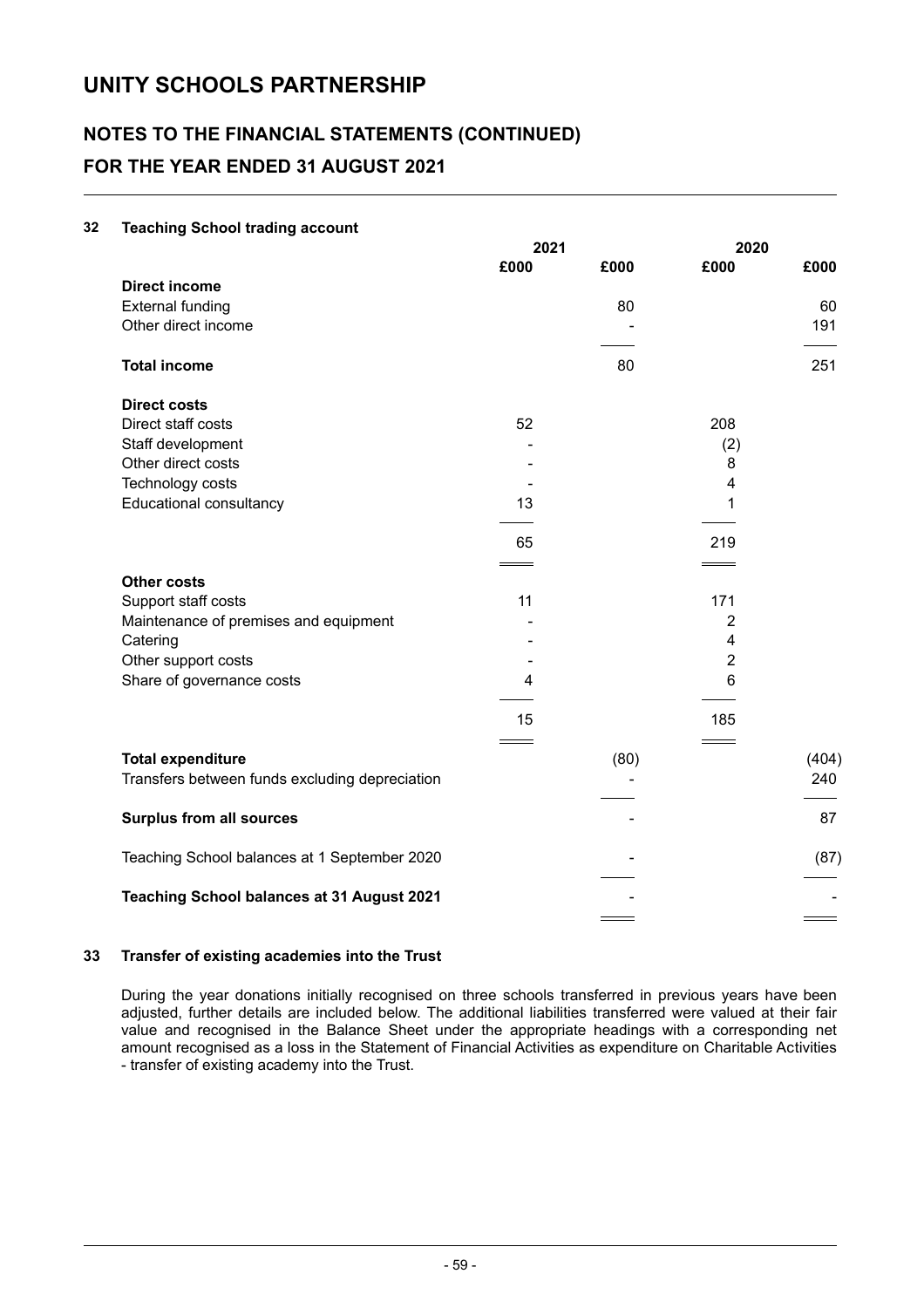# **NOTES TO THE FINANCIAL STATEMENTS (CONTINUED) FOR THE YEAR ENDED 31 AUGUST 2021**

| 33 | Transfer of existing academies into the Trust (Continued) |                |  |
|----|-----------------------------------------------------------|----------------|--|
|    | Adjustments in respect of prior years                     | 2021<br>£000   |  |
|    | Other tangible fixed assets                               | $\overline{2}$ |  |
|    | Other creditors                                           | (16)           |  |
|    | Total net liabilities                                     | (14)           |  |
|    |                                                           |                |  |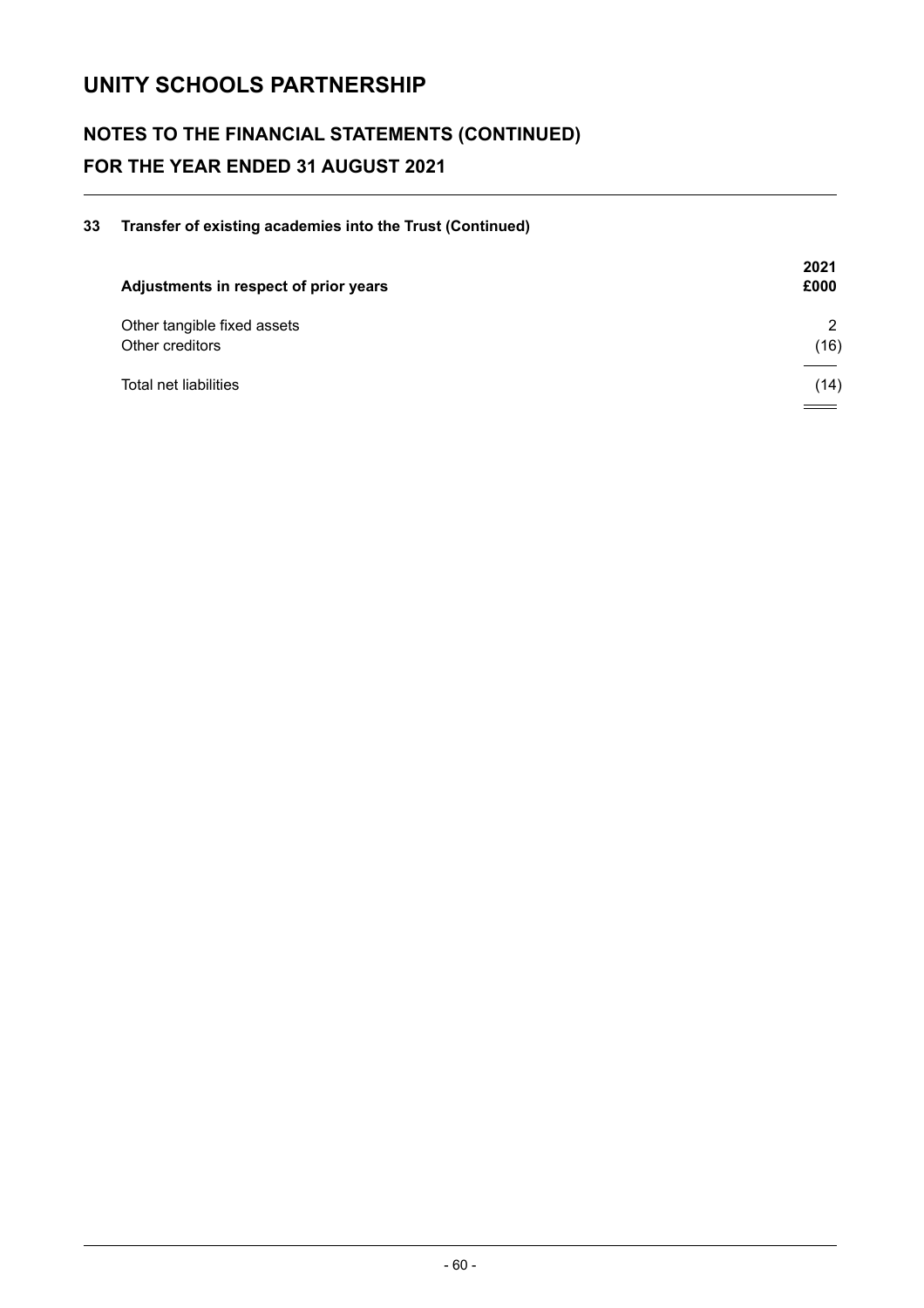### **INDEPENDENT REPORTING ACCOUNTANT'S ASSURANCE REPORT ON REGULARITY TO UNITY SCHOOLS PARTNERSHIP AND THE EDUCATION AND SKILLS FUNDING AGENCY**

#### **Conclusion**

We have carried out an engagement in accordance with the terms of our engagement letter dated 17 June 2021 and further to the requirements of the Education and Skills Funding Agency (ESFA) as included in the extant Framework and Guide for External Auditors and Reporting Accountants of Academy Trusts, to obtain limited assurance about whether the expenditure disbursed and income received by Unity Schools Partnership during the period 1 September 2020 to 31 August 2021 have been applied to the purposes identified by Parliament and the financial transactions conform to the authorities which govern them.

In the course of our work, nothing has come to our attention which suggests that in all material respects the expenditure disbursed and income received during the period 1 September 2020 to 31 August 2021 have not been applied to purposes intended by Parliament and the financial transactions do not conform to the authorities which govern them.

#### **Basis for conclusion**

The framework that has been applied is set out in the extant Framework and Guide for External Auditors and Reporting Accountants of Academy Trusts. We are independent of Unity Schools Partnership in accordance with the ethical requirements that are applicable to this engagement and we have fulfilled our ethical requirements in accordance with these requirements. We believe the assurance evidence we have obtained is sufficient to provide a basis for our conclusion.

#### **Responsibilities of Unity Schools Partnership's accounting officer and Directors**

The accounting officer is responsible, under the requirements of Unity Schools Partnership's funding agreement with the Secretary of State for Education dated 11 June 2014 and the Academies Financial Handbook, extant from 1 September 2020, for ensuring that expenditure disbursed and income received are applied for the purposes intended by Parliament and the financial transactions conform to the authorities which govern them. The accounting officer is also responsible for preparing the Statement of Regularity, Propriety and Compliance. The directors (who also act as trustees of the charitable company) are responsible for the proper conduct and financial operation of Unity Schools Partnership and appointment of the accounting officer.

#### **Reporting Accountant's responsibilities for reporting on regularity**

Our responsibilities for this engagement are established in the United Kingdom by our profession's ethical guidance and are to obtain limited assurance and report in accordance with our engagement letter and the requirements of the extant Framework and Guide for External Auditors and Reporting Accountants of Academy Trusts.

The objective of a limited assurance engagement is to perform such procedures as to obtain information and explanations in order to provide us with sufficient appropriate evidence to express a negative conclusion on regularity. A limited assurance engagement is more limited in scope than a reasonable assurance engagement and the procedures vary in nature and timing from, and are less in extent than for a reasonable assurance engagement; consequently a limited assurance engagement does not enable us to obtain assurance that we would become aware of all significant matters that might be identified in a reasonable assurance engagement. Accordingly, we do not express a positive opinion.

We report to you whether anything has come to our attention in carrying out our work which suggests that in all material respects, expenditure disbursed and income received during the period 1 September 2020 to 31 August 2021 have not been applied to purposes identified by Parliament or that the financial transactions do not conform to the authorities which govern them.